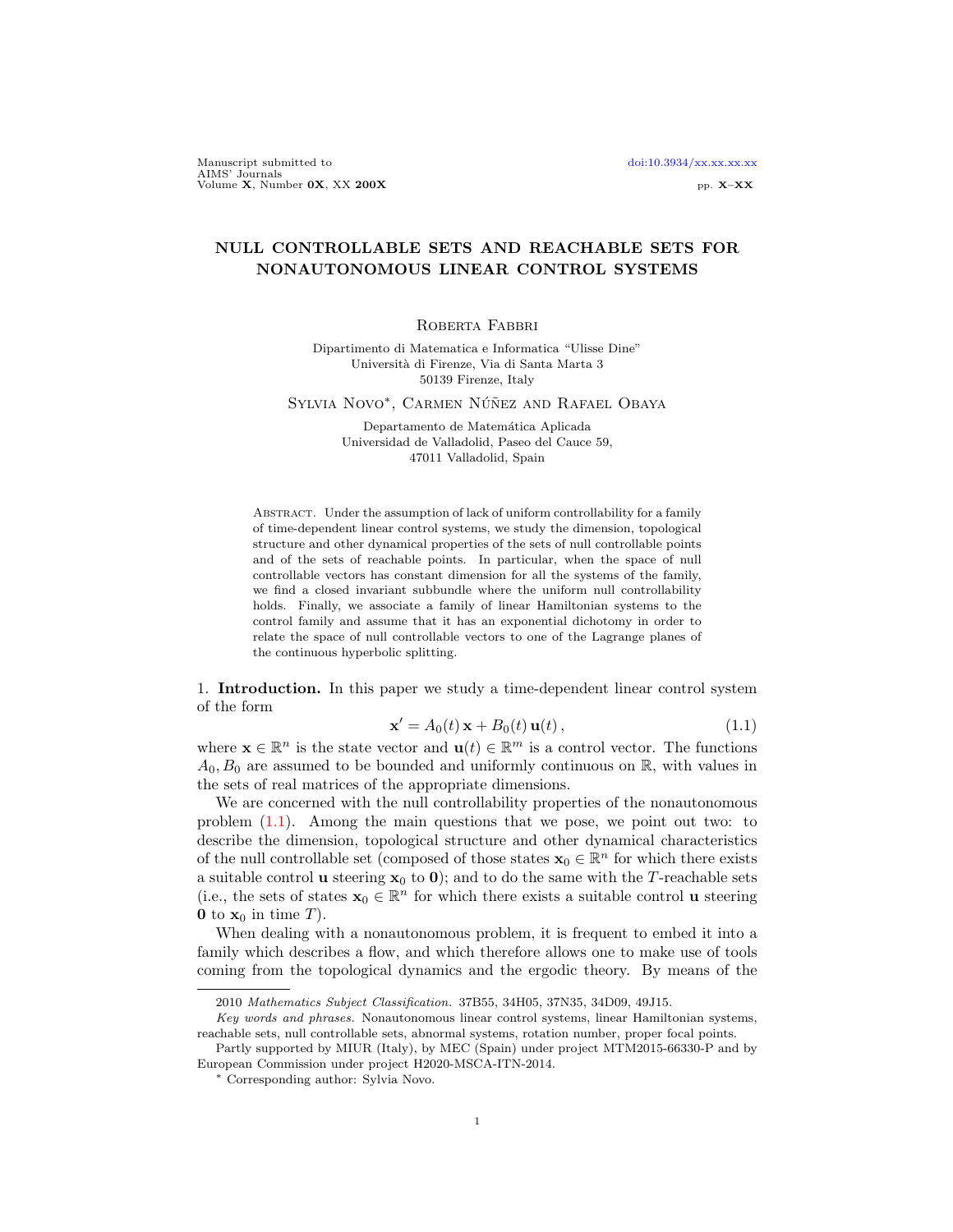standard Bebutov procedure of the hull construction, the system [\(1.1\)](#page-0-0) becomes a particular one of the family

<span id="page-1-0"></span>
$$
\mathbf{x}' = A(\omega \cdot t) \mathbf{x} + B(\omega \cdot t) \mathbf{u}(t), \quad \omega \in \Omega,
$$
\n(1.2)

where  $\Omega$  is a compact metric space,  $\sigma \colon \mathbb{R} \times \Omega \to \Omega$ ,  $(t, \omega) \mapsto \omega \cdot t$  is a continuous flow, and the matrix-valued functions  $A: \Omega \to M_{n \times n}(\mathbb{R})$  and  $B: \Omega \to M_{n \times m}(\mathbb{R})$ are continuous. Hence, each of the systems of this family is given by the evaluation of A and B along one of the orbits of the flow  $(\Omega, \sigma)$ . We will analyze the null controllability properties of the whole family, from where one can derive those of the initial system by means of an obvious "restriction" process. The dynamical and ergodic properties of the two flows that the linear family

<span id="page-1-2"></span>
$$
\mathbf{x}' = A(\omega \cdot t) \mathbf{x}, \quad \omega \in \Omega \tag{1.3}
$$

induces on the linear bundle and on the Grassmannian bundles will be one of the main tools in our analysis. We will also make use of another fundamental tool: often, the controllability properties of the family  $(1.2)$  are closely related to those of the family of time-reversed control systems

<span id="page-1-1"></span>
$$
\mathbf{x}' = -A(\omega \cdot (-t)) \mathbf{x} - B(\omega \cdot (-t)) \mathbf{u}(t), \quad \omega \in \Omega,
$$
\n(1.4)

for which the coefficient functions are evaluated along the orbits of the new timereversed flow  $\sigma^- : \mathbb{R} \times \Omega \to \Omega$ ,  $(t, \omega) \mapsto \omega \cdot (-t)$ . It will be clear in what follows that the analysis of the systems  $(1.4)$  provides valid information on the family  $(1.2)$ . As a matter of fact, part of the results will be formulated for the family  $(1.4)$ , and later translated to the case of  $(1.2)$ .

Of course, the simplest situation corresponds to the case where the family of control systems [\(1.2\)](#page-1-0) is uniformly null controllable (i.e., all its systems are null controllable), which is equivalent to say that the family of time-reversed control systems  $(1.4)$  is uniformly null controllable (see Fabbri *et al.* [\[5\]](#page-24-0)). If this is the case, then the set of null controllable points of the system  $(1.2)$  coincides with  $\mathbb{R}^n$  for all  $\omega \in \Omega$ , and the same happens with the T-reachable sets if the time T is large enough. Therefore, in this paper we will always consider the case of existence of at least one system of the family [\(1.2\)](#page-1-0) which is not null controllable.

We will now describe the structure of the paper and give a brief summary of our results. In Section [2](#page-3-0) we recall the main notions of topological dynamics and ergodic theory which will be required in the rest of the paper. In particular, the linear and Grassmannian flows induced by [\(1.3\)](#page-1-2) and the Lagrangian flow induced by a family of linear Hamiltonian systems are introduced here. The concepts of exponential dichotomy and rotation number are also given.

Now we summarize the contents of Section [3,](#page-8-0) on which we give precise definitions of all the concepts involved. For a fixed  $\omega \in \Omega$ , we represent by  $E(\omega)$  and  $E(\omega)$ the sets of null controllable points for the systems  $(1.4)$  and  $(1.2)$ , respectively. We will prove that  $E(\omega)$  is a vector space which coincides with the T-reachable set of the system of [\(1.2\)](#page-1-0) corresponding to  $\omega$ ·(-T) for T large enough. When  $\omega$ varies in  $\Omega$ , the sets  $E(\omega)$  present some properties of semi-invariance under the flow induced by [\(1.3\)](#page-1-2) on the linear bundle. We will also prove that dim  $E(\omega)$  is a lower semicontinuous function which turns out to be constant on the minimal subsets of  $\Omega$ , and which attains its minimum value on one of these minimal subsets; moreover,  $\dim E(\omega)$  is locally constant on the residual subset of its continuity points, on which it attains its maximum value. In addition, if  $\Omega_0$  is a compact invariant subset of  $\Omega$  on which dim  $E(\omega)$  is constant (which is the case if  $\Omega_0$  is minimal), then  $E(\omega) = E(\omega)$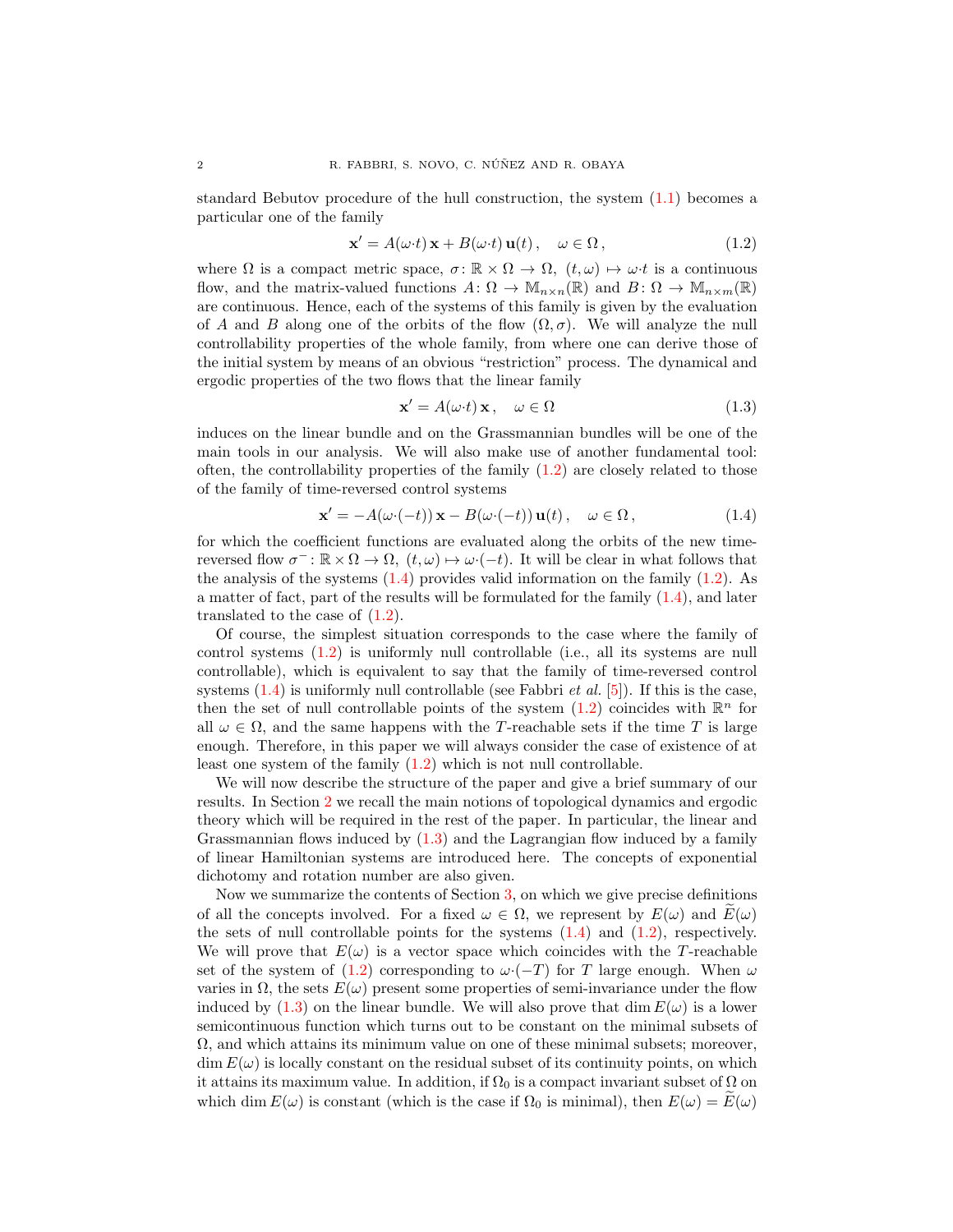for all  $\omega \in \Omega_0$ , and the set  $\{(\omega, \mathbf{x}) \mid \omega \in \Omega_0, \mathbf{x} \in E(\omega)\} \subseteq \Omega_0 \times \mathbb{R}^n$  defines a closed invariant subbundle for the linear flow with the following property: it is the greatest subset of  $\Omega_0 \times \mathbb{R}^n$  on which the families  $(1.2)$  and  $(1.4)$  are uniformly null controllable.

Before describing the second group of results, which are the core of Section [4,](#page-16-0) we need some preliminary information. It is frequent to associate a family of quadratic functionals

<span id="page-2-0"></span>
$$
\mathcal{Q}_{\omega}(t, \mathbf{x}, \mathbf{u}) = \frac{1}{2} \left( \langle \mathbf{x}, G(\omega \cdot t) \mathbf{x} \rangle + 2 \langle \mathbf{x}, g(\omega \cdot t) \mathbf{u} \rangle + \langle \mathbf{u}, R(\omega \cdot t) \mathbf{u} \rangle \right), \quad \omega \in \Omega \quad (1.5)
$$

to the control family [\(1.2\)](#page-1-0), where  $G: \Omega \to M_{n \times n}(\mathbb{R}), g: \Omega \to M_{n \times m}(\mathbb{R})$  and  $R: \Omega \to$  $\mathbb{M}_{m\times m}(\mathbb{R})$  are continuous, G and R are symmetric, and  $R > 0$ . Here, as usual,  $\langle , \rangle$ represents the Euclidean inner product in  $\mathbb{R}^m$  and  $\mathbb{R}^n$ . If the pair  $(\mathbf{x}(t), \mathbf{u}(t))$  solves the system [\(1.2\)](#page-1-0) for a point  $\omega \in \Omega$ , then  $\int_{t_1}^{t_2} \mathcal{Q}_{\omega}(t, \mathbf{x}(t), \mathbf{u}(t)) dt$  often represents the amount of "supply" (meaning in general energy) which has to be delivered to the system in order to transfer it from its state in time  $t_1$  to its state in time  $t_2$ . For this reason  $\mathcal{Q}_{\omega}$  is called supply rate or power function. We will refer to the pair given by  $(1.2)$  and  $(1.5)$  as a linear-quadratic (or LQ, for short) control problem.

Many question involving LQ control problems have been extensively analyzed during the last decades. One of the more classical is that of fixing a point  $\omega \in \Omega$ and a initial state  $\mathbf{x}_0 \in \mathbb{R}^n$ , and finding, among all the  $L^2$ -pairs  $(\mathbf{x}(t), \mathbf{u}(t))$  which solve [\(1.2\)](#page-1-0) and satisfy  $\mathbf{x}(0) = \mathbf{x}_0$ , that for which the quantity  $\int_0^\infty \mathcal{Q}_{\omega}(t, \mathbf{x}(t), \mathbf{u}(t)) dt$ is minimum. Another classical problem is to determine conditions ensuring the (normal or strict) dissipativity of the LQ problems as well as the existence of (normal or strong) storage functions. Roughly speaking, a dissipative system requires energy coming from the environment to move from its equilibrium position to another one, and the storage function, if it exists, bounds from below the energy that the system requires to pass from the state of minimum storage to a given state.

A fundamental tool for the analysis of these two problems is the description of the dynamics induced by the family of linear Hamiltonian systems associated to the LQ problem given by

<span id="page-2-1"></span>
$$
\mathbf{z}' = H(\omega \cdot t) \mathbf{z}, \quad \omega \in \Omega, \tag{1.6}
$$

where  $\mathbf{z} = \begin{bmatrix} \mathbf{x} \\ \mathbf{y} \end{bmatrix}$  for  $\mathbf{x}, \mathbf{y} \in \mathbb{R}^n$  and

$$
H(\omega) = \begin{bmatrix} A(\omega) - B(\omega)R^{-1}(\omega)g^T(\omega) & B(\omega)R^{-1}(\omega)B^T(\omega) \\ G(\omega) - g(\omega)R^{-1}(\omega)g^T(\omega) & -A^T(\omega) + g(\omega)R^{-1}(\omega)B^T(\omega) \end{bmatrix}.
$$

The family [\(4.3\)](#page-16-1) was firstly associated to the family of infinite-horizon minimization problems by means of the Pontryagin Maximum Principle. This association requires an additional condition of uniform stabilization for the systems [\(1.2\)](#page-1-0). When this condition holds, the minimization problem is solvable if and only if the family  $(1.6)$  has an exponential dichotomy over  $\Omega$  (that is, it satisfies the so-called Frequency Condition) and none of the Lagrange planes  $l^+(\omega)$  associated to the solutions which are bounded at  $+\infty$  lies in the vertical Maslov cycle (that is, the family satisfies the so-called Nonoscillation Condition; or, in other words, for each  $\omega \in \Omega$ ,  $l^+(\omega)$  has a basis whose elements are the columns vectors of a  $2n \times n$  matrix  $L_1^+(\omega)$  $L_2^+(\omega)$ with det  $L_1^+(\omega) \neq 0$  for all  $\omega \in \Omega$ ). This result was previously proved by Yakubovich  $[24, 25]$  $[24, 25]$  $[24, 25]$  in the periodic case and extended by Fabbri *et al.* [\[4\]](#page-24-1) to the general nonautonomous case. The interested reader can find in Chapter 7 of Johnson et al. [\[10\]](#page-25-2) an exhaustive description of these results. Similar conditions are used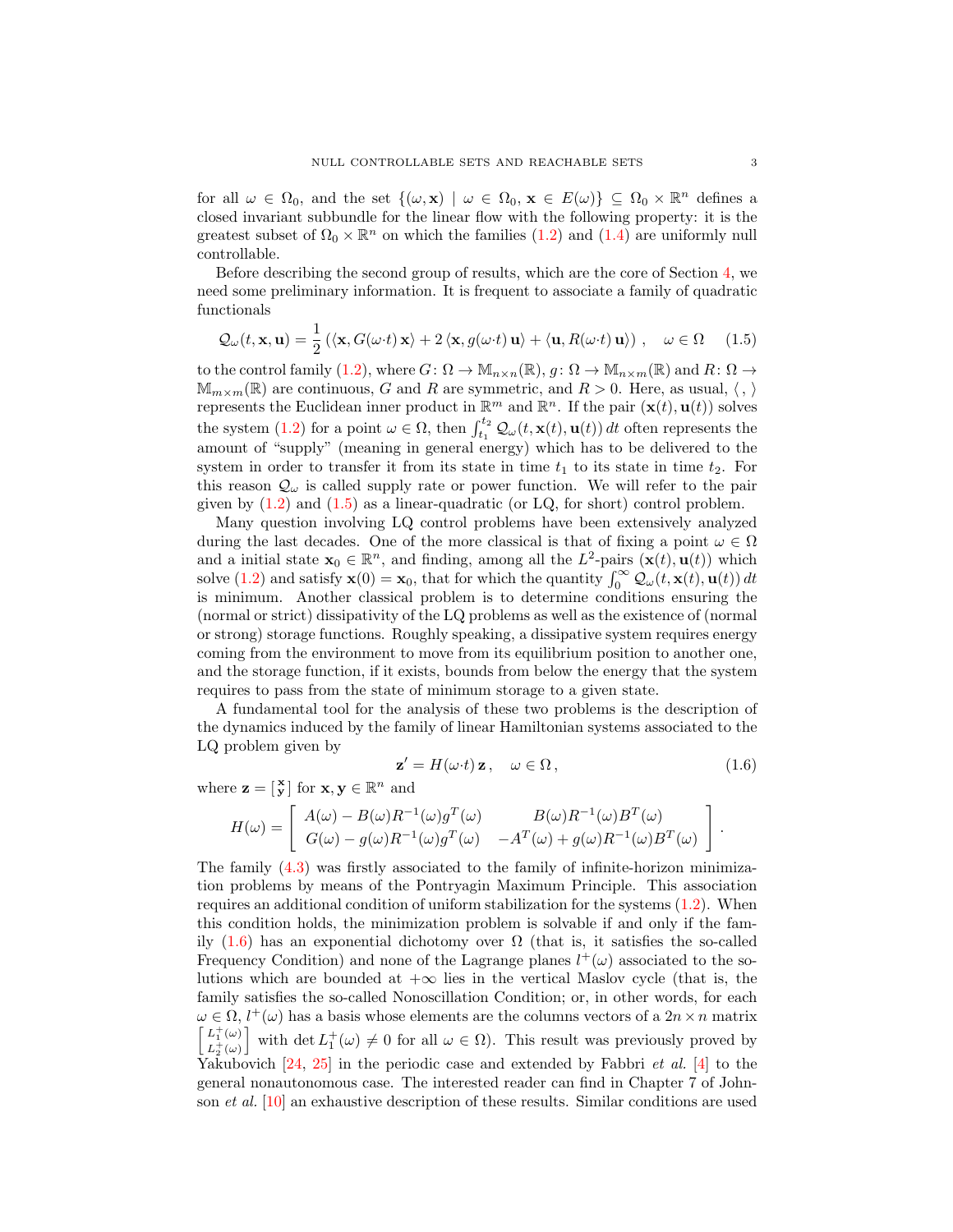in the description of the dissipativity of the LQ problems in the papers  $[26, 5, 9, 8]$  $[26, 5, 9, 8]$  $[26, 5, 9, 8]$  $[26, 5, 9, 8]$  $[26, 5, 9, 8]$  $[26, 5, 9, 8]$  $[26, 5, 9, 8]$ and in Chapter 8 of [\[10\]](#page-25-2).

It is obvious that we can simply define  $(1.6)$  from  $(1.2)$  and  $(1.5)$ , without any extra assumption on stabilization. This is what we do in this paper. Recall that we consider the case of existence of systems of the family  $(1.4)$  which are not null controllable. With the focus put on obtaining results which involve as many situations as possible, we will impose the Frequency Condition, but not the Nonoscillation Condition. Roughly speaking, our results relate the set of null controllable points for the system [\(1.4\)](#page-1-1) to the image space  $\text{Im } L_1^-(\omega)$ , for each  $\omega \in \Omega$ . Here  $\begin{bmatrix} L_1^-(\omega) \\ L_2^-(\omega) \end{bmatrix}$  $L_2^-(\omega)$ i is any matrix representing the Lagrange plane  $l^-(\omega)$  of the solutions which are bounded at  $-\infty$ . Clearly, different quadratic forms  $\mathcal{Q}_{\omega}$  will give rise to families [\(1.6\)](#page-2-1) with or without exponential dichotomy and, even in the case of existence, with different properties of the Lagrange planes  $l^-(\omega)$ . Therefore, if the only purpose is to know as much as possible of the null controllable sets, then we can play with the choice of the supply rate: changing it may allow us to go deeper in the analysis.

The main results of Section [4](#page-16-0) are now summarized. Under the Frequency Condition and the additional assumption of the existence of an ergodic measure  $m_0$  on  $\Omega$ with full topological support and for which the rotation number of the family  $(1.6)$ is zero, we prove that the set  $E(\omega)$  is a vector subspace of Im  $L_1^-(\omega)$ . (Note that the space Im  $L_1^-(\omega)$  and dim Ker  $L_1^-(\omega)$  are independent of the basis chosen for  $l^-(\omega)$ . We check that the vector space  $\text{Im } L_1^-(\omega)$  has properties of semi-invariance under the linear flow induced by [\(1.6\)](#page-2-1), and that  $\dim L_1^-(\omega)$  is a lower semicontinuous function with analogous properties to those previously obtained for dim  $E(\omega)$ . Finally, we assume that the dimension of  $\text{Im } L_1^-(\omega)$  is constant on  $\Omega$  and show that the Lagrange subbundle  $L^- = \{(\omega, \mathbf{z}) \mid \omega \in \Omega, \mathbf{z} \in l^-(\omega)\}\$  determined by the exponential dichotomy contains a closed invariant subbundle whose sections intersect the vertical Lagrange plane  $l_v \equiv \begin{bmatrix} 0_n \\ I_n \end{bmatrix}$ ; and we also assume that  $\dim E(\omega)$  is constant on  $\Omega$  and prove that  $L^-$  contains another closed invariant subbundle such that the first components of the vectors of its sections belong to  $E(\omega)$  for all  $\omega \in \Omega$ . As pointed out before, similar results can be obtained for the vector space  $E(\omega)$  of the null controllable points for  $(1.2)$ , which due to the time-reversion is related to the vector space  $\text{Im } L_1^+(\omega)$ .

The setting that we consider throughout the paper, that is, the existence of systems of the family [\(1.2\)](#page-1-0) which are not null controllable, is closely related to the existence of abnormal systems of the family. It is proved in Johnson et al. [\[8\]](#page-25-5) that there are minimal subsets  $\Omega^* \subseteq \Omega$  for which all the systems [\(1.6\)](#page-2-1) are abnormal (i.e., they have solutions of the form  $\begin{bmatrix} 0 \\ z_2(t) \end{bmatrix}$  for  $t \in \mathbb{R}$ ), and such that at least one of the associated Lagrange planes  $l^{\pm}(\omega)$  lies on the vertical Maslov cycle C, defined in Subsection [2.2.1,](#page-5-0) for all  $\omega \in \Omega^*$ . A more precise description of this connection will also be included at the beginning of Section [4.](#page-16-0)

<span id="page-3-0"></span>2. Preliminaries. This section begins by recalling some basic concepts and properties on topological dynamics and ergodic theory, which are discussed in Ellis [\[2\]](#page-24-2) and Cornfeld *et al.* [\[1\]](#page-24-3). Let  $\Omega$  be a complete metric space. A *continuous flow* on  $\Omega$  is a continuous map  $\sigma: \mathbb{R} \times \Omega \to \Omega$ ,  $(t, \omega) \mapsto \sigma(t, \omega)$  such that  $\sigma_0 = \text{Id}$  and  $\sigma_{s+t} = \sigma_t \circ \sigma_s$  for each  $s, t \in \mathbb{R}$ , where  $\sigma_t(\omega) = \sigma(t, \omega)$ .

Let  $(\Omega, \sigma)$  be a continuous flow. The  $\sigma$ -orbit of a point  $\omega \in \Omega$  is the set  $\{\sigma_t(\omega)\}\$  $t \in \mathbb{R}$ . Restricting the time to  $t \geq 0$  or  $t \leq 0$  leads to the definition of *forward* or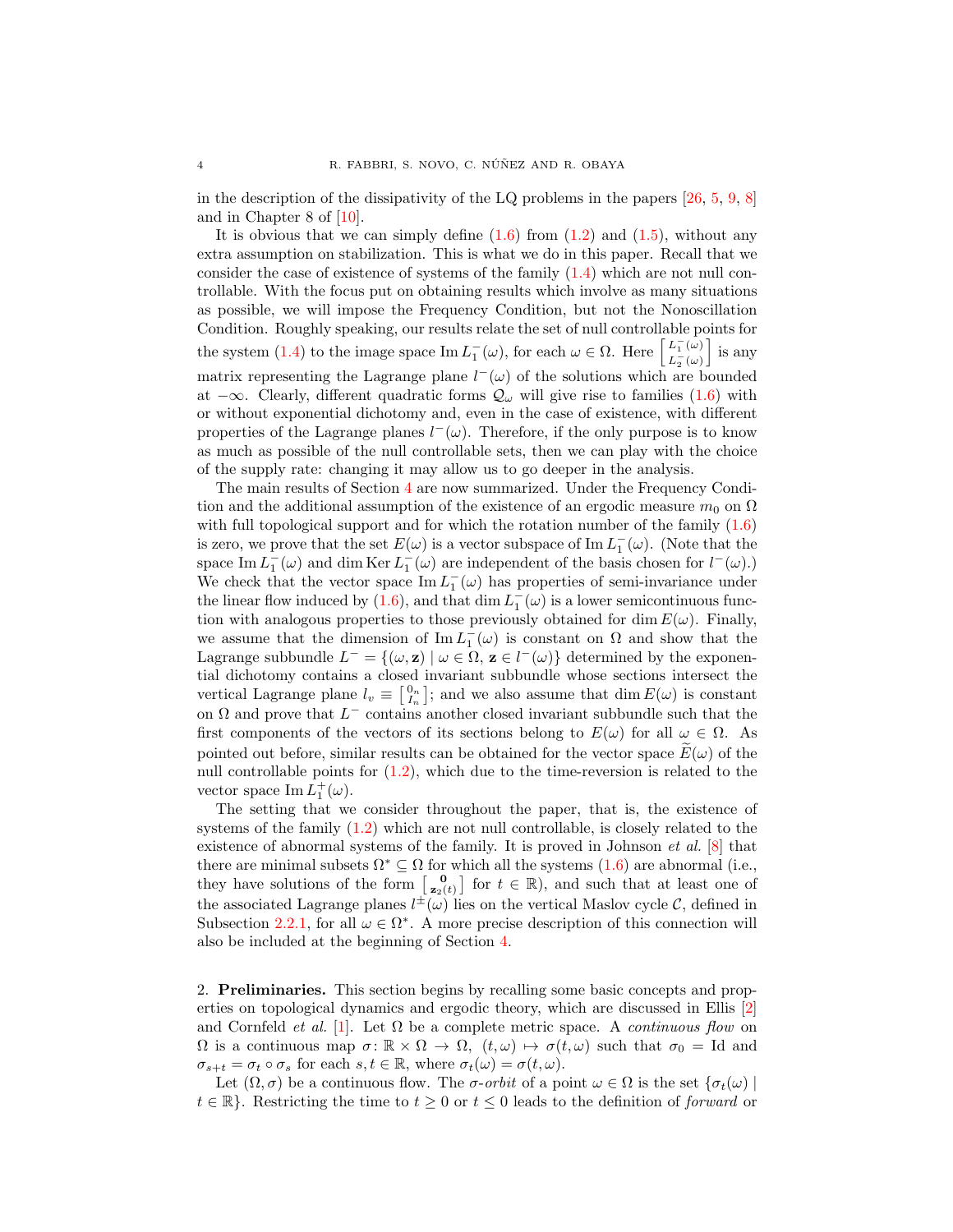backward  $\sigma$ -semiorbit. A subset  $\Omega_1 \subseteq \Omega$  is  $\sigma$ -invariant (resp. positively  $\sigma$ -invariant or negatively  $\sigma$ -invariant) if  $\sigma_t(\Omega_1) = \Omega_1$  for every  $t \in \mathbb{R}$  (resp.  $t \geq 0$  or  $t \leq 0$ ). A σ-invariant subset Ω<sup>1</sup> ⊆ Ω is minimal if it is compact and does not contain properly any other compact  $\sigma$ -invariant set; or, equivalently, if the two semiorbits of any of its elements are dense in it. The continuous flow  $(\Omega, \sigma)$  is *recurrent* or *minimal* if  $\Omega$  itself is minimal.

If the forward semiorbit of a point  $\omega_0 \in \Omega$  is relatively compact, its *omega-limit* set  $\mathcal{O}(\omega_0)$  is given by those points  $\omega \in \Omega$  such that  $\omega = \lim_{m \to \infty} \sigma(t_m, \omega_0)$  for some sequence  $(t_m) \uparrow \infty$ . This set is nonempty, compact, connected and positively  $\sigma$ invariant. The definition and properties of an alpha-limit set  $\mathcal{A}(\omega_0)$  are analogous, working now with sequences  $(t_m) \downarrow -\infty$ .

The summary of the most basic notions required in the present paper is completed with some definitions concerning the measures on  $\Omega$ . Let m be a normalized Borel measure on  $\Omega$ ; i.e. a finite regular measure defined on the Borel subsets of  $\Omega$  and with  $m(\Omega) = 1$ . The measure m is  $\sigma$ -invariant if  $m(\sigma_t(\Omega_1)) = m(\Omega_1)$  for every Borel subset  $\Omega_1 \subseteq \Omega$  and every  $t \in \mathbb{R}$ . If, in addition,  $m(\Omega_1) = 0$  or  $m(\Omega_1) = 1$  for every  $\sigma$ -invariant subset  $\Omega_1 \subseteq \Omega$ , then the measure m is  $\sigma$ -ergodic. The measure m is concentrated on  $\Omega_1 \subseteq \Omega$  if  $m(\Omega_1) = 1$ . The topological support of m, Supp m, is the complement of the largest open set  $O \subseteq \Omega$  for which  $m(O) = 0$ .

From now on  $\Omega$  will indicate a compact metric space and  $\sigma: \mathbb{R} \times \Omega \to \Omega$  a continuous flow, and we will represent  $\omega \cdot t = \sigma(t, \omega)$ .

2.1. Linear Flow. Consider the family of linear systems

<span id="page-4-0"></span>
$$
\mathbf{x}' = A(\omega \cdot t) \mathbf{x}, \quad \omega \in \Omega, \tag{2.1}
$$

where A is a continuous real  $n \times n$  matrix-valued function on  $\Omega$ . We use the notation  $(2.1)_{\omega}$  $(2.1)_{\omega}$  to refer to the system of the family  $(2.1)$  corresponding to the point  $\omega \in \Omega$ ; and we will do the same with the remaining families of systems appearing in the paper. Denote by  $U_A(t, \omega)$  the fundamental matrix solution of  $(2.1)_{\omega}$  $(2.1)_{\omega}$  with  $U_A(0,\omega) = I_n$ , which is globally defined and nonsingular, and jointly continuous on  $\mathbb{R} \times \Omega$ . By the uniqueness of solutions,

<span id="page-4-1"></span>
$$
U_A(t+s,\omega) = U_A(t,\omega \cdot s) U_A(s,\omega), \qquad (2.2)
$$

and hence the map

<span id="page-4-2"></span>
$$
\tau_A \colon \mathbb{R} \times \Omega \times \mathbb{R}^n \to \Omega \times \mathbb{R}^n, \quad (t, \omega, \mathbf{z}) \mapsto (\omega \cdot t, U_A(t, \omega) \mathbf{z}) \tag{2.3}
$$

defines a continuous flow on  $\Omega \times \mathbb{R}^n$ , which is of linear skew-product type: it preserves the flow on  $\Omega$ , which can be considered as the *base* of the bundle  $\Omega \times \mathbb{R}^n$ ; and it is linear on the fiber component.

Frequently, a family of this type comes from a single nonautonomous linear system  $\mathbf{z}' = A_0(t)\mathbf{z}$  by means of the well-known Bebutov-type construction: if  $A_0$  is bounded and uniformly continuous on R, then its hull  $\Omega$ , defined by  $\Omega = \text{cls}\lbrace A_t \rbrace$  $t \in \mathbb{R}$  is a compact metric space and the time-translation defines a continuous flow  $\sigma$  on it. Here  $A_t(s) = A_0(t+s)$  and the closure is taken in the compact-open topology of the set of bounded and uniformly continuous  $n \times n$  matrix-valued functions. The base space  $\Omega$  can be understood as the space in which the nonautonomous law varies with respect to time. Under additional recurrence properties on  $A_0$ , the base flow is minimal. This is the case if  $A_0$  is almost periodic or almost automorphic.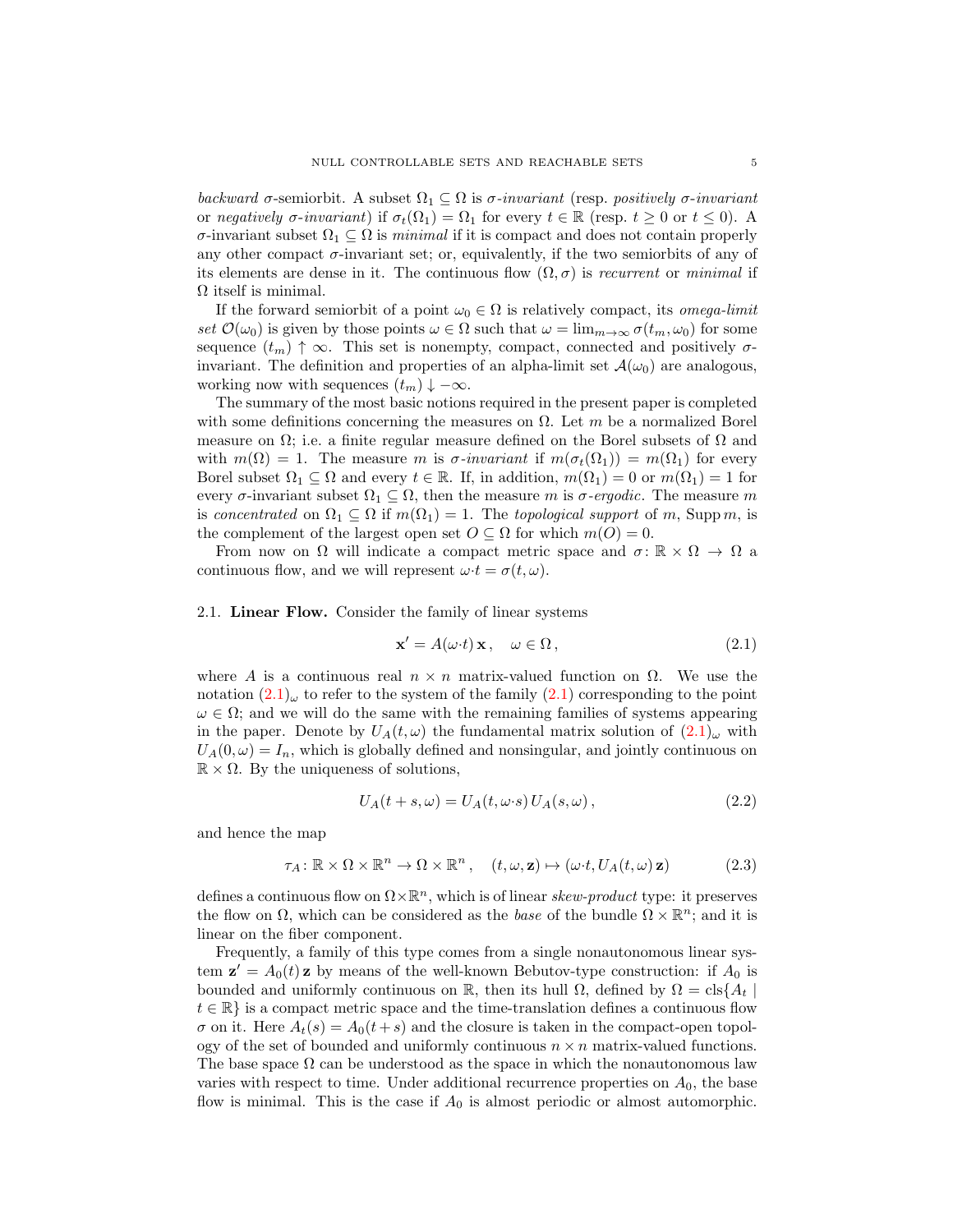Weaker conditions on  $A_0$  may provide a non minimal hull, which can contain different minimal subsets. In some of these cases, the solutions of the different linear systems of the family show a significatively different qualitative behavior.

The same Bebutov procedure can be carried out for the pair of matrix-valued functions  $(A_0, B_0)$  giving rise to the initial control system  $(1.1)$  in order to include it in the family  $(1.2)$ .

2.1.1. The Grassmannian flows. Let  $W$  be a d-dimensional linear subspace of  $\mathbb{R}^n$ . Given  $k \in \{0, 1, ..., d\}$ , let  $\mathcal{G}_k(W)$  represent the set of the k-dimensional subspaces of W. The set  $\mathcal{G}_k(W)$  can be identified with the homogeneous space of left cosets  $GL(d,\mathbb{R})/\mathcal{H}$ , where  $GL(d,\mathbb{R}) = \{A \in M_{d \times d}(\mathbb{R}) \mid \det A \neq 0\}$  and  $\mathcal{H}$  is the closed Lie subgroup of  $GL(d, \mathbb{R})$  given by the matrices of the form  $\begin{bmatrix} B & * \\ 0 & C \end{bmatrix}$  for  $B \in GL(k, \mathbb{R})$  and  $C \in GL(d-k, \mathbb{R})$ . Here  $*$  represents any  $k \times (d-k)$  matrix and 0 represents the zero  $(d - k) \times k$  matrix. With this identification, which provides  $\mathcal{G}_k(W)$  with a differentiable structure,  $\mathcal{G}_k(W)$  is the *Grassmannian manifold of the* k-dimensional linear subspaces of W. The set  $\mathcal{G}_k(W)$  is a compact and connected manifold, which agrees with the real projective line if  $k = 1$ . We refer the reader to Matsushima [\[14\]](#page-25-6) for the proofs of these properties.

Then the family  $(2.1)$  defines a continuous flow

<span id="page-5-3"></span>
$$
\tau_k \colon \mathbb{R} \times \Omega \times \mathcal{G}_k(\mathbb{R}^n) \to \Omega \times \mathcal{G}_k(\mathbb{R}^n), \quad (t, \omega, w) \mapsto (\omega \cdot t, U_A(t, \omega) \cdot w), \tag{2.4}
$$

where  $U_A(t,\omega)\cdot w = \{U_A(t,\omega) \mathbf{z} \mid \mathbf{z} \in w\}$ : note that  $\dim U_A(t,\omega)\cdot w = \dim w$ , since  $U_A(t,\omega)$  determines an isomorphism of  $\mathbb{R}^n$  for any  $t \in \mathbb{R}$  and  $\omega \in \Omega$ .

2.2. Linear Hamiltonian systems. Consider now the family of linear Hamiltonian systems

<span id="page-5-1"></span>
$$
\mathbf{z}' = H(\omega \cdot t) \mathbf{z} = \begin{bmatrix} H_1(\omega \cdot t) & H_3(\omega \cdot t) \\ H_2(\omega \cdot t) & -H_1^T(\omega \cdot t) \end{bmatrix} \mathbf{z}, \quad \omega \in \Omega, \quad (2.5)
$$

where H is a continuous real  $2n \times 2n$  matrix-valued function on  $\Omega$  and  $H_2$  and  $H_3$  are  $n \times n$  symmetric matrices. Let  $U(t,\omega) = \begin{bmatrix} U_1(t,\omega) & U_3(t,\omega) \\ U_2(t,\omega) & U_4(t,\omega) \end{bmatrix}$  $\left[\begin{smallmatrix} U_1(t,\omega) & U_3(t,\omega)\ U_2(t,\omega) & U_4(t,\omega) \end{smallmatrix}\right] \text{ represent the fundamental } \text{}$ matrix solution of the system  $(2.5)_{\omega}$  $(2.5)_{\omega}$  with  $U(0,\omega) = I_{2n}$ , which is globally defined. Then, as before, the map

<span id="page-5-2"></span> $\tau_H : \mathbb{R} \times \Omega \times \mathbb{R}^{2n} \to \Omega \times \mathbb{R}^{2n}$ ,  $(t, \omega, \mathbf{z}) \mapsto (\omega \cdot t, U(t, \omega) \mathbf{z})$  (2.6)

defines a continuous skew-product flow on  $\Omega \times \mathbb{R}^{2n}$ . The symplectic nature of the matrix  $U$  provides this flow with some additional properties, which we now describe.

<span id="page-5-0"></span>2.2.1. The Lagrangian flow. Recall that two vectors **z** and **w** in  $\mathbb{R}^{2n}$  are *isotropic* if  $\mathbf{z}^T J \mathbf{w} = 0$ , where  $J = \begin{bmatrix} 0 & -I_n \\ I_n & 0_n \end{bmatrix}$ . Any linear subspace  $l \subset \mathbb{R}^{2n}$  whose vectors are pairwise isotropic satisfies dim  $l \leq n$ , since l is contained in the Euclidean subspace orthogonal to  $J \cdot l = \{ J \mathbf{z} \mid \mathbf{z} \in l \}.$  An *n*-dimensional linear subspace  $l \subset \mathbb{R}^{2n}$  is a (real) Lagrange plane if  $z^T Jw = 0$  for all z and w in l. The space  $\mathcal{L}_{\mathbb{R}}$  of all real Lagrange planes of  $\mathbb{R}^{2n}$  is a compact orientable manifold of dimension  $n(n+1)/2$ : see [\[14\]](#page-25-6) and Mishchenko *et al.* [\[15\]](#page-25-7). An element *l* of  $\mathcal{L}_{\mathbb{R}}$  can be represented by a  $2n \times n$  real matrix  $\begin{bmatrix} L_1 \\ L_2 \end{bmatrix}$  of range n with  $L_1^T L_2 = L_2^T L_1$ . The representation means that the column vectors form a basis of the Lagrange subspace. Therefore,  $\begin{bmatrix} L_1 \\ L_2 \end{bmatrix}$ and  $\begin{bmatrix} G_1 \\ G_2 \end{bmatrix}$  represent the same Lagrange plane if and only if there exists a nonsingular  $n \times n$  real matrix Q such that  $L_1 = G_1 Q$  and  $L_2 = G_2 Q$ . We will write  $l \equiv \begin{bmatrix} L_1 \\ L_2 \end{bmatrix}$  in what follows.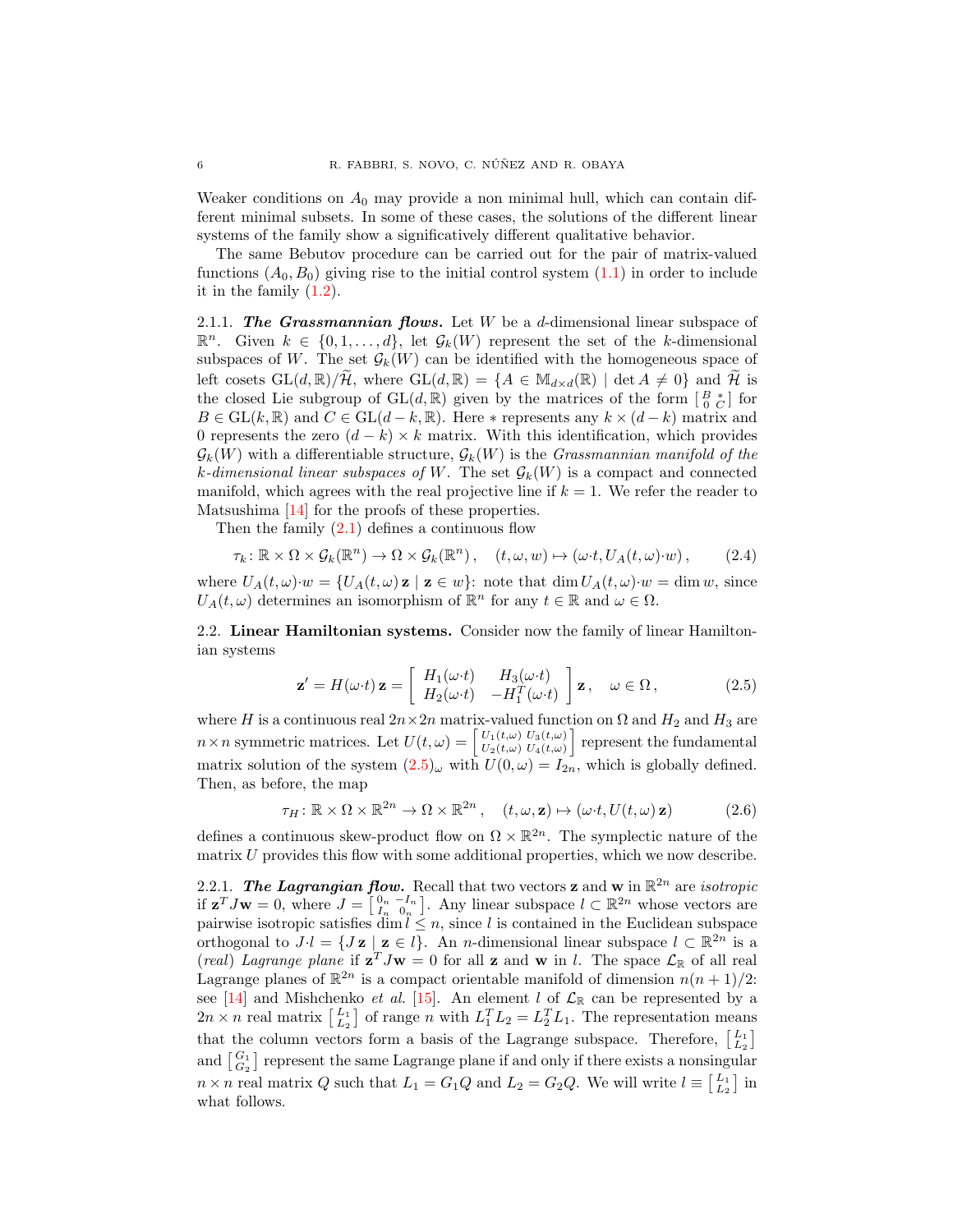The matrix-valued function H belongs to the symplectic Lie algebra  $\mathfrak{sp}(n,\mathbb{R})=$  ${G \in \mathbb{M}_{2n \times 2n}(\mathbb{R}) \mid G^T J + JG = 0_{2n}}$ , which implies that, for each  $t \in \mathbb{R}$  and  $\omega \in \Omega$ ,  $U(t,\omega)$  lies in the symplectic group  $\text{Sp}(n,\mathbb{R}) = \{V \in \mathbb{M}_{2n \times 2n}(\mathbb{R}) \mid V^T J V = J\}$ : the derivative of  $U^T(t,\omega)$   $\overline{J}U(t,\omega)$  is the  $2n \times 2n$  zero matrix  $0_{2n}$  for all  $\omega \in \Omega$  and  $t \in \mathbb{R}$ . As a consequence of this fact, the vector space  $U(t, \omega) \cdot l = \{U(t, \omega) \mid \mathbf{z} \in l\}$  is a new Lagrange plane for all  $t \in \Omega$  and  $\omega \in \Omega$ : it has dimension n since  $U(t, \omega)$  defines an isomorphism on  $\mathbb{R}^{2n}$ ; and if  $\mathbf{z}, \mathbf{w} \in l$  then  $\mathbf{z}^T U^T(t,\omega) J U(t,\omega) \mathbf{w} = \mathbf{z}^T J \mathbf{w} = 0$ . This property implies that the map

<span id="page-6-0"></span>
$$
\tau \colon \mathbb{R} \times \Omega \times \mathcal{L}_{\mathbb{R}} \to \Omega \times \mathcal{L}_{\mathbb{R}}, \quad (t, \omega, l) \mapsto (\omega \cdot t, U(t, \omega) \cdot l) \tag{2.7}
$$

defines a continuous skew-product flow on  $\Omega \times \mathcal{L}_{\mathbb{R}}$ . In addition, if  $l \equiv \begin{bmatrix} L_1 \\ L_2 \end{bmatrix}$ , then  $U(t,\omega)\!\cdot\! l \equiv U(t,\omega) \left[\!\! \begin{array}{l} L_1\L_2 \end{array}\!\!\right] = \left[\!\! \begin{array}{l} U_1(t,\omega)\,L_1+U_3(t,\omega)\,L_2\ U_2(t,\omega)\,L_1+U_4(t,\omega)\,L_2 \end{array}\!\!\right]$  $U_1(t,\omega) L_1+U_3(t,\omega) L_2$ <br>  $U_2(t,\omega) L_1+U_4(t,\omega) L_2$ .

Consider the open and dense subset  $\mathcal D$  of  $\mathcal L_{\mathbb R}$  defined by

$$
\mathcal{D} = \left\{ l \in \mathcal{L}_{\mathbb{R}} \mid l \equiv \begin{bmatrix} I_n \\ M \end{bmatrix} \right\}.
$$

Obviously, each  $l \in \mathcal{D}$  admits a unique representation of the form  $\begin{bmatrix} I_n \\ M \end{bmatrix}$ , and the  $n \times n$  matrix M has to be symmetric. In addition,  $l \equiv \begin{bmatrix} L_1 \\ L_2 \end{bmatrix}$  belongs to  $\mathcal{D}$  if and only if  $\det L_1 \neq 0$ , in which case  $l \equiv \begin{bmatrix} I_n \\ M \end{bmatrix}$  for  $M = L_2 L_1^{-1}$ . Note that  $\mathcal D$  is the complement in  $\mathcal{L}_{\mathbb{R}}$  of the vertical Maslov cycle C defined as

<span id="page-6-1"></span> $C = \{l \in \mathcal{L}_{\mathbb{R}} \mid \dim(l \cap l_v) \geq 1\},\$  (2.8)

where  $l_v$  is the Lagrange plane generated by the *n* last coordinate vectors:  $l_v \equiv \begin{bmatrix} 0_n \\ I_n \end{bmatrix}$ .

<span id="page-6-2"></span>2.2.2. **Exponential dichotomy.** Now we recall the definition of exponential di-chotomy (see, e.g., Chapter 1 of [\[10\]](#page-25-2) for more details). The Euclidean norm in  $\mathbb{R}^{2n}$ is fixed and represented by  $\|\cdot\|$ .

**Definition 2.1.** The family of systems  $(2.5)$  has an exponential dichotomy over  $\Omega$ if there exist two positive constants  $\eta$  and  $\beta$  and a splitting  $\Omega \times \mathbb{R}^{2n} = L^+ \oplus L^-$  of the real bundle into the Whitney sum of two closed subbundles which are invariant under the flow  $\tau_H$  given on  $\Omega \times \mathbb{R}^{2n}$  by [\(2.6\)](#page-5-2), with the following properties:

- (1)  $||U(t, \omega) \mathbf{z}|| \leq \eta e^{-\beta t} ||\mathbf{z}||$  for every  $t \geq 0$  and  $(\omega, \mathbf{z}) \in L^+$ , and
- (2)  $||U(t, \omega) \mathbf{z}|| \leq \eta e^{\beta t} ||\mathbf{z}||$  for every  $t \leq 0$  and  $(\omega, \mathbf{z}) \in L^{-}$ .

Proposition 2.2. Suppose that the family [\(2.5\)](#page-5-1) has an exponential dichotomy over  $\Omega$  and let  $\Omega \times \mathbb{R}^{2n} = L^+ \oplus L^-$  be the corresponding decomposition. Then, this decomposition is unique and, for each  $\omega \in \Omega$ , the fibers

$$
l^{\pm}(\omega) = \{ \mathbf{z} \mid (\omega, \mathbf{z}) \in L^{\pm} \}
$$

are real Lagrange planes which vary continuously with respect to  $\omega$ . In particular, the subbundles  $L^{\pm}$  are globally n-dimensional. In addition,  $U(t,\omega)\cdot l^{\pm}(\omega) = l^{\pm}(\omega \cdot t)$ for all  $t \in \mathbb{R}$  and  $\omega \in \Omega$ . That is, the sets  $\mathcal{L}^{\pm} = \{(\omega, l^{\pm}(\omega)) \mid \omega \in \Omega\} \subset \Omega \times \mathcal{L}_{\mathbb{R}}$  are  $\tau$ -invariant, where  $\tau$  is given by [\(2.7\)](#page-6-0); that is,  $\tau(t,\omega, l^{\pm}(\omega)) = (\omega \cdot t, l^{\pm}(\omega \cdot t)).$ 

<span id="page-6-3"></span>Remark 2.3. In general it is not possible to ensure the existence of continuous functions  $\begin{bmatrix} L_1^{\pm} \\ L_2^{\pm} \end{bmatrix}$  $\bigg] : \Omega \to M_{2n \times n}(\mathbb{R})$  such that  $l^{\pm}(\omega) \equiv \bigg[ \frac{L_1^{\pm}(\omega)}{L_1^{\pm}(\omega)} \bigg]$  $L_2^{\pm}(\omega)$  $\Big] \in \mathcal{L}_{\mathbb{R}}$  for all  $\omega \in \Omega$ . However, once a point  $\omega \in \Omega$  is fixed, we can choose a local continuous representation in a neighborhood of  $\omega$  (see, e.g., Subsection 1.2.3 of [\[10\]](#page-25-2)).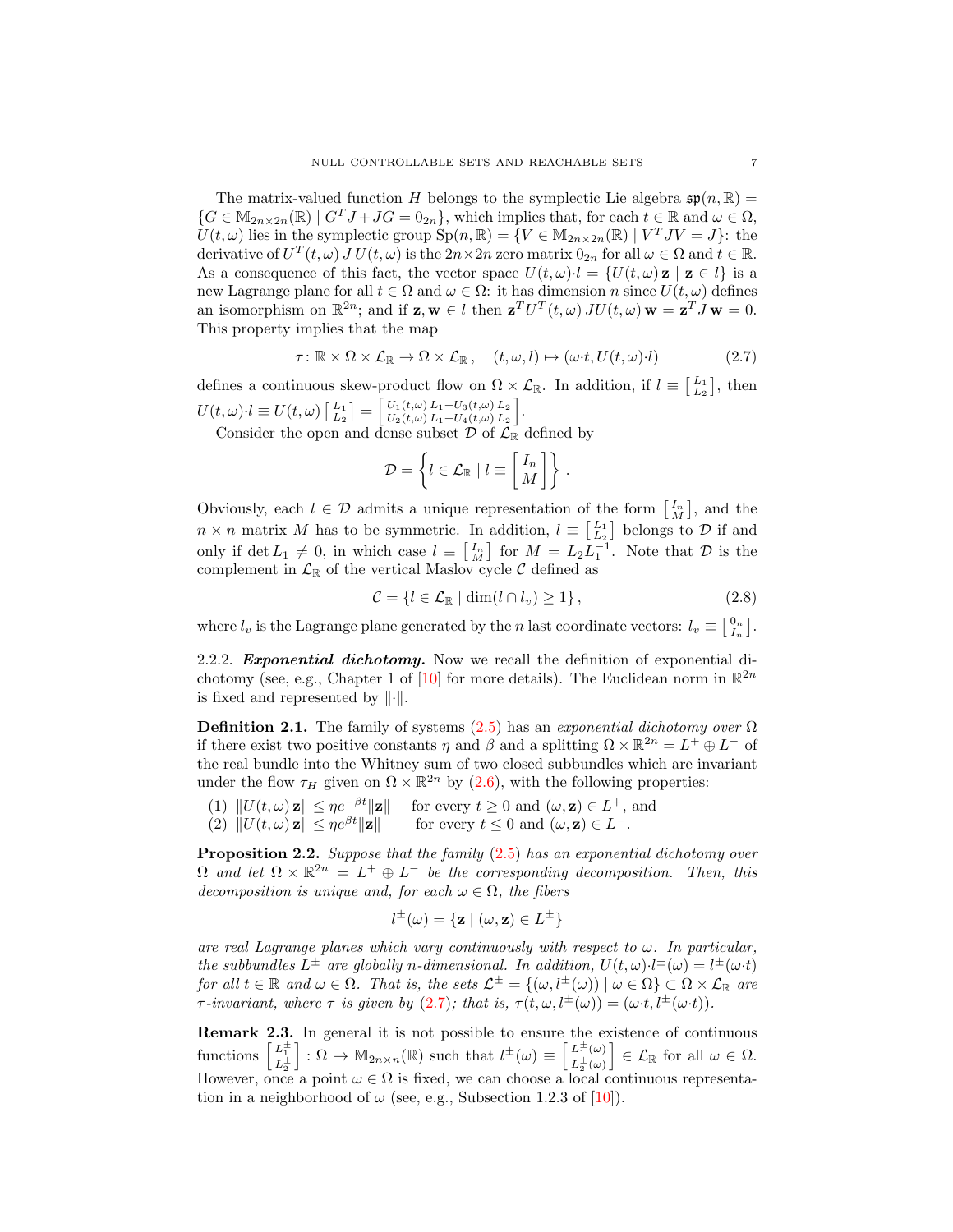2.2.3. **Rotation number.** The section is completed by recalling the definition of the rotation number of the family  $(2.5)$  with respect to a given  $\sigma$ -ergodic measure  $m_0$  on  $\Omega$ . This concept will be used in Section [4,](#page-16-0) in which will just work with families of Hamiltonian systems  $\mathbf{z}' = \begin{bmatrix} H_1 & H_3 \\ H_2 & -H_1^T \end{bmatrix}$  $\mathbf{z}$  for which  $H_3$  takes positive semidefinite values ( $H_3 \geq 0$ ). This fact allows us to choose, among the many equivalent definition of the rotation number (see Chapter 2 of [\[10\]](#page-25-2), which contains and extend the previous results of  $[16]$ ,  $[3]$  and  $[8]$ ), that based on the characteristics of the so-called proper focal points, which is valid just for those Hamiltonian systems with  $H_3 \geq 0$ . This definition involves several concepts and properties which will be useful later.

Take a *conjoined basis* for the system  $(2.5)_{\omega}$  $(2.5)_{\omega}$ ; i.e., a  $2n \times n$  matrix solution  $U(t,\omega)\cdot l \ \equiv \ U(t,\omega) \left[ \begin{smallmatrix} L_1 \ L_2 \end{smallmatrix} \right] \ = \ \left[ \begin{smallmatrix} L_1(t,\omega) \ L_2(t,\omega) \end{smallmatrix} \right]$  $\left[\begin{array}{c}L_1(t,\omega)\\ L_2(t,\omega)\end{array}\right]$  with initial data  $l \equiv \left[\begin{array}{c}L_1\\ L_2\end{array}\right] \in \mathcal{L}_{\mathbb{R}}$ . A point  $t_0 \in \mathbb{R}$  is a focal or vertical point for  $\begin{bmatrix} L_1(t,\omega) \\ L_2(t,\omega) \end{bmatrix}$  $\left[\begin{array}{c}L_1(t,\omega)\\L_2(t,\omega)\end{array}\right]$  if det  $L_1(t_0,\omega)=0$ , which means that this solution intersects the vertical Maslov cycle C (defined by  $(2.8)$ ) at  $t_0$ . Among these points, the so-called *proper* focal points, defined below, are fundamental in the analysis of the oscillatory properties of the Hamiltonian systems when  $H_3 \geq 0$ . Under this hypothesis, it is shown in Lemma 2.34 of [\[10\]](#page-25-2) and in Theorem 3 of [\[13\]](#page-25-9) that, given any interval  $[a, b] \subset \mathbb{R}$ , there exists a finite number of points  $a = t_1 < \ldots < t_p = b$  such that  $\text{Ker } L_1(t, \omega)$  is constant on  $(t_j, t_{j+1})$  for  $j = 1, \ldots, p-1$ . In particular, the map  $t \mapsto \text{Ker } L_1(t, \omega)$  is piecewise constant. That is,

<span id="page-7-1"></span>
$$
\operatorname{Ker}(s_1, \omega) = \operatorname{Ker} L_1(s_2, \omega) \subseteq \operatorname{Ker} L_1(t_j, \omega) \cap \operatorname{Ker} L_1(t_{j+1}, \omega) \tag{2.9}
$$

for all  $s_1, s_2 \in (t_j, t_{j+1})$ . The last contention is a trivial consequence of the piecewise constant character. All this justifies the equivalence stated in the next definition (see, e.g., Definition 1.1 of Wahrheit [\[23\]](#page-25-10)).

<span id="page-7-2"></span>**Definition 2.4.** A point  $t_0 \in \mathbb{R}$  is a proper focal point for  $\begin{bmatrix} L_1(t,\omega) \\ L_2(t,\omega) \end{bmatrix}$  $\left[\begin{smallmatrix}L_1(t,\omega)\\ L_2(t,\omega)\end{smallmatrix}\right]$  if

Ker  $L_1(t_0^-,\omega) \subsetneq \text{Ker } L_1(t_0,\omega)$ ,

where Ker  $L_1(t_0^-,\omega)$  denotes the left-hand limit of the constant kernel of  $L_1(t,\omega)$  at the point  $t_0$ . Or equivalently, if

$$
m(t_0) = \dim \text{Ker } L_1(t_0, \omega) - \dim \text{Ker } L_1(t_0^-, \omega) \ge 1.
$$

In this case,  $m(t_0)$  is the *multiplicity* of the proper focal point  $t_0$ .

The next result is proved in Section 3.1 of [\[8\]](#page-25-5).

<span id="page-7-0"></span>**Theorem 2.5.** Let  $m_0$  be a  $\sigma$ -ergodic measure on  $\Omega$ . Given  $(\omega, l) \in \Omega \times \mathcal{L}_{\mathbb{R}}$ , consider the conjoined basis  $\begin{bmatrix} L_1(t,\omega) \\ L_2(t,\omega) \end{bmatrix}$  $\left[\begin{smallmatrix} L_1(t,\omega) \ L_2(t,\omega) \end{smallmatrix}\right] \equiv U(t,\omega) \cdot l$ , and denote by  $J_{\omega,l}(t)$  the set of its proper focal points contained in the interval  $(0,t]$  and by  $m(t^*)$  the multiplicity of  $t^* \in J_{\omega,l}(t)$ . Then there exists an  $\alpha(m_0) \geq 0$  such that

$$
\alpha(m_0) = \lim_{t \to \infty} \frac{\pi}{t} \sum_{t^* \in J_{\omega, l}(t)} m(t^*)
$$

for  $m_0$ -almost every  $\omega \in \Omega$  and all  $l \in \mathcal{L}_{\mathbb{R}}$ .

**Definition 2.6.** Assume that  $H_3 \geq 0$ . The rotation number of the family [\(2.5\)](#page-5-1) with respect to the  $\sigma$ -ergodic measure  $m_0$  is the quantity  $\alpha(m_0)$  given in Theorem [2.5.](#page-7-0)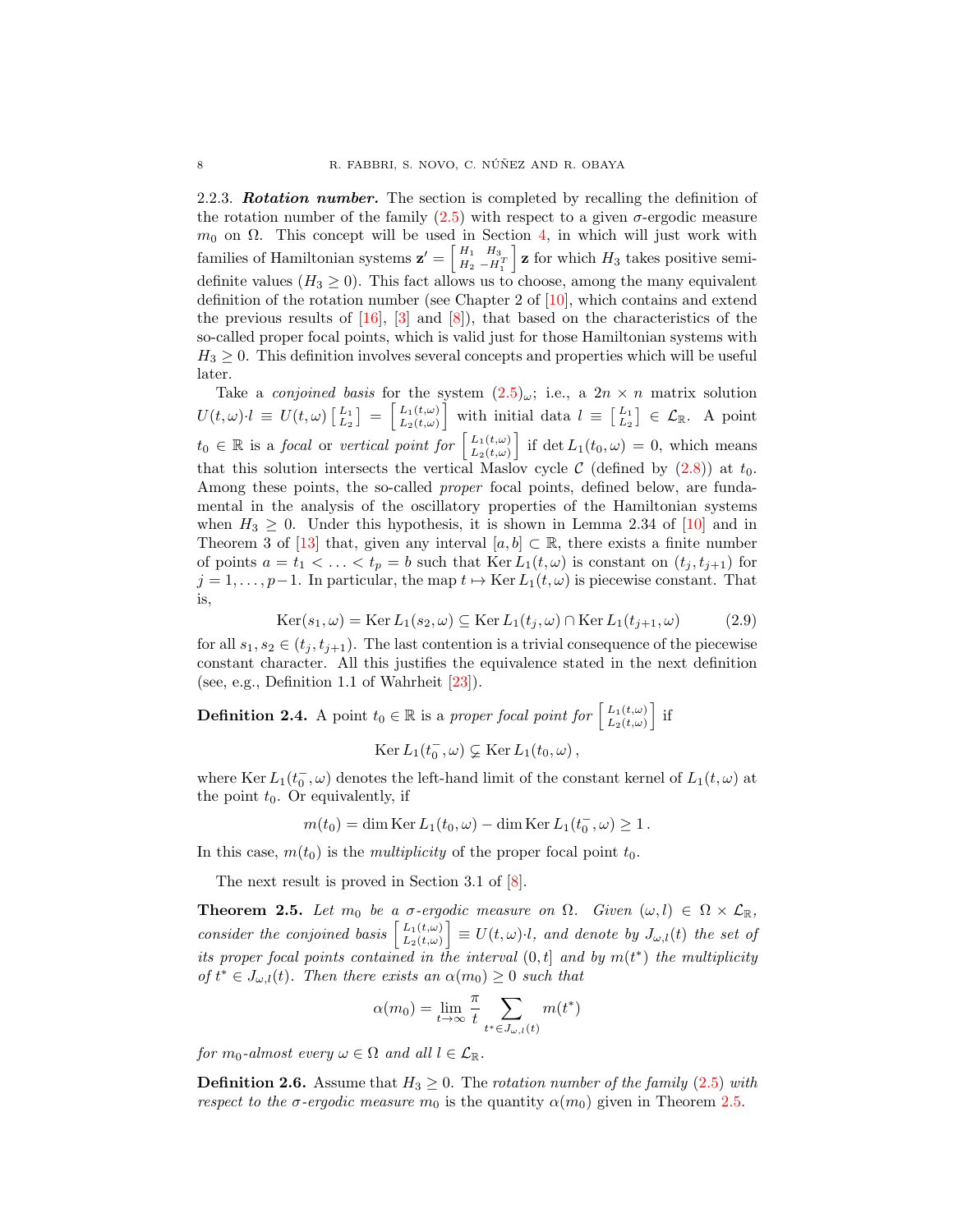Note that the rotation number is zero in the particular case in which for all the points  $\omega$  in a subset of  $\Omega$  with positive measure  $m_0$  there exists a conjoined basis of  $(2.5)_{\omega}$  $(2.5)_{\omega}$  for which the set of proper focal points is upper-bounded.

<span id="page-8-0"></span>3. Null controllability and reachable sets. Let  $\Omega$  be a compact metric space with a continuous flow  $\sigma(\omega, t) = \omega \cdot t$ . Consider the family of time-dependent linear control systems

<span id="page-8-1"></span>
$$
\mathbf{x}' = A(\omega \cdot t) \mathbf{x} + B(\omega \cdot t) \mathbf{u}(t), \quad \omega \in \Omega,
$$
\n(3.1)

where the functions  $A: \Omega \to \mathbb{M}_{n \times n}(\mathbb{R})$  and  $B: \Omega \to \mathbb{M}_{n \times m}(\mathbb{R})$  are continuous and  $\mathbf{u}(t) \in \mathbb{R}^m$  is a control vector. Any control function  $\mathbf{u}: [t_1, t_2] \to \mathbb{R}^m$  appearing throughout the paper will be integrable. Recall that  $U_A(t, \omega)$  is the fundamental matrix solution of the system  $\mathbf{x}' = A(\omega \cdot t) \mathbf{x}$  satisfying  $U_A(0, \omega) = I_n$ . Denote by  $\mathbf{x}(t, \omega, \mathbf{x}_0, \mathbf{u})$  the solution of the system  $(3.1)_{\omega}$  $(3.1)_{\omega}$  for control **u** satisfying  $\mathbf{x}(0, \omega, \mathbf{x}_0, \mathbf{u}) = \mathbf{x}_0$ ; i.e.,

<span id="page-8-4"></span>
$$
\mathbf{x}(t,\omega,\mathbf{x}_0,\mathbf{u}) = U_A(t,\omega)\,\mathbf{x}_0 + U_A(t,\omega)\int_0^t U_A^{-1}(s,\omega)\,B(\omega\cdot s)\,\mathbf{u}(s)\,ds\,. \tag{3.2}
$$

**Definition 3.1.** Fix  $\omega \in \Omega$ . A control **u**:  $[0, t_0] \to \mathbb{R}^m$  steers  $\mathbf{x}_0$  to **0** in time  $t_0$ for the system  $(3.1)_{\omega}$  $(3.1)_{\omega}$  if  $\mathbf{x}(t_0, \omega, \mathbf{x}_0, \mathbf{u}) = \mathbf{0}$ . In this case,  $\mathbf{x}_0$  is null controllable for the system  $(3.1)_{\omega}$  $(3.1)_{\omega}$  in time t<sub>0</sub>. The point  $\mathbf{x}_0$  is null controllable for the system  $(3.1)_{\omega}$ if so is for some time  $t_0 \geq 0$ . If every  $\mathbf{x}_0 \in \mathbb{R}^n$  is null controllable for  $(3.1)_{\omega}$  $(3.1)_{\omega}$ , the system itself is *null controllable*.

**Definition 3.2.** The family  $(3.1)$  is uniformly null controllable if there exists a common time  $t_0 > 0$  such that every  $\mathbf{x}_0 \in \mathbb{R}^n$  can be steered to **0** in time  $t_0$  for all the systems of the family.

<span id="page-8-3"></span>Remark 3.3. The family [\(3.1\)](#page-8-1) is uniformly null controllable if and only if each minimal subset of  $\Omega$  contains at least one point  $\omega_1$  such that the corresponding system  $(3.1)_{\omega_1}$  $(3.1)_{\omega_1}$  is null controllable. The proof of this property appears in Johnson and Nerurkar [\[6\]](#page-24-5). In particular, the family is uniformly null controllable if and only if all its systems are null controllable.

Next consider the time-reversed linear control family

<span id="page-8-2"></span>
$$
\mathbf{x}' = -A(\omega \cdot (-t)) \mathbf{x} - B(\omega \cdot (-t)) \mathbf{u}(t), \quad \omega \in \Omega.
$$
 (3.3)

It is easy to check that the time-reversed map  $\sigma^-(t,\omega) = \sigma(-t,\omega) = \omega \cdot (-t)$  also defines a continuous flow on  $\Omega$ . In the time-reversed control problems [\(3.3\)](#page-8-2), the matrices  $A$  and  $B$  are evaluated along the orbits of this new flow. The fundamental matrix solution of  $\mathbf{x}' = -A(\omega \cdot (-t)) \mathbf{x}$  with value  $I_n$  at  $t = 0$  is  $U_A(-t, \omega)$ . We will denote by  $\tilde{\mathbf{x}}(t,\omega,\mathbf{x}_0,\mathbf{u})$  the solution of the system  $(3.3)_{\omega}$  $(3.3)_{\omega}$  for control **u** satisfying  $\tilde{\mathbf{x}}(t, \omega, \mathbf{x}_0, \mathbf{u}) = \mathbf{x}_0$ . For each point  $\omega \in \Omega$  we consider the set of points which are null controllable for the time-reversed linear control system  $(3.3)_{\omega}$  $(3.3)_{\omega}$ , that is,

<span id="page-8-5"></span>
$$
E(\omega) = \{ \mathbf{x}_0 \in \mathbb{R}^n \mid \mathbf{x}_0 \text{ is null controllable for } (3.3)_{\omega} \} .
$$
 (3.4)

According to Remark [3.3,](#page-8-3) the family of control systems [\(3.1\)](#page-8-1) is uniformly null controllable (which according to Proposition 2.5 of [\[5\]](#page-24-0) is equivalent to say that the family of time-reversed control systems [\(3.3\)](#page-8-2) is uniformly null controllable) if and only if the set  $E(\omega)$  is equal to  $\mathbb{R}^n$  for all  $\omega \in \Omega$ . The situation which is interesting for the purposes of this paper is the case in which the family of control systems [\(3.1\)](#page-8-1) is not uniformly null controllable, or equivalently,  $E(\omega) \subsetneq \mathbb{R}^n$  for some  $\omega \in \Omega$ .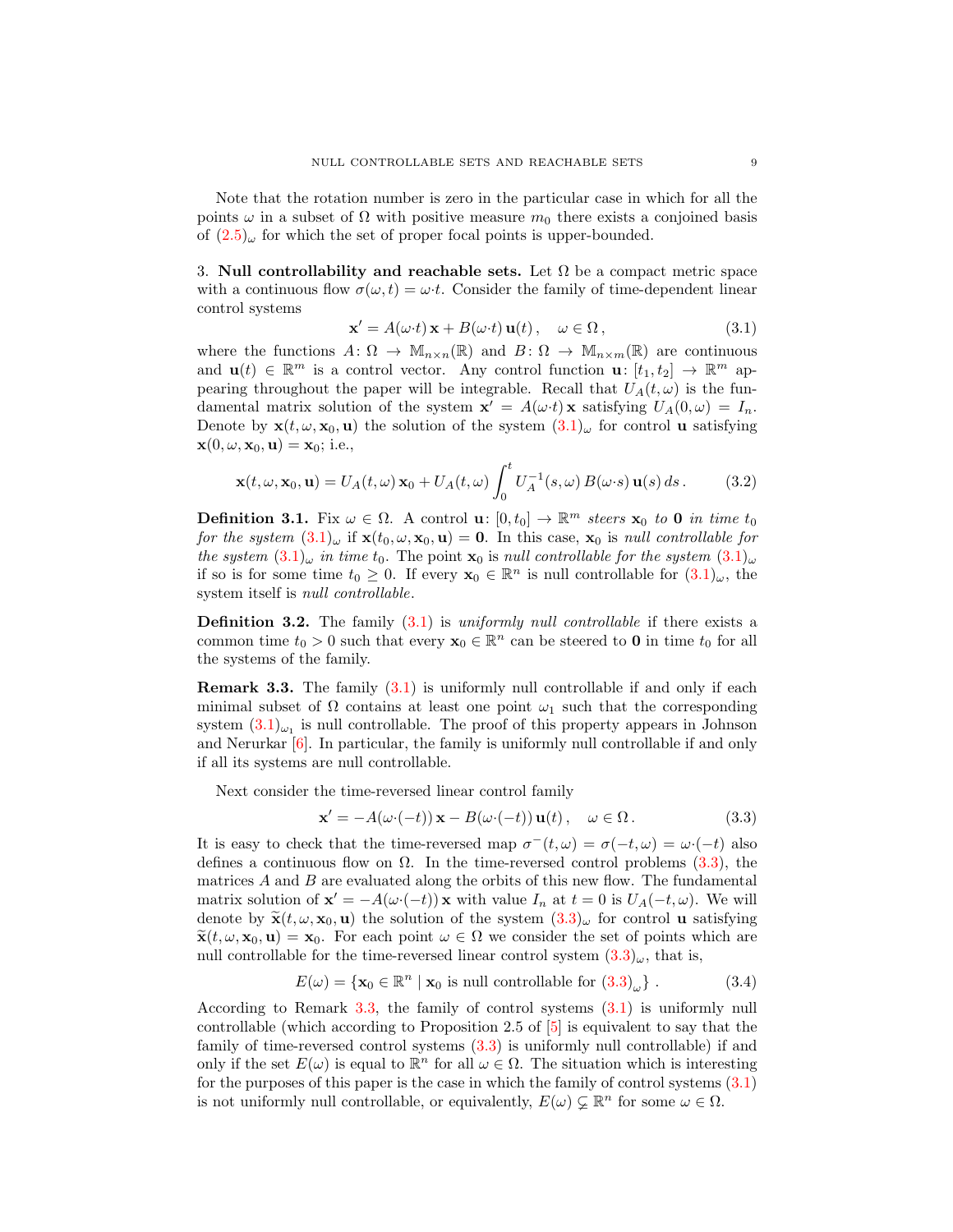The set  $E(\omega)$  can be related to the set of those points of  $\mathbb{R}^n$  which can be reached from 0 at time T for the system  $(3.1)_{\omega \cdot (-T)}$  $(3.1)_{\omega \cdot (-T)}$ , that is,

<span id="page-9-1"></span>
$$
E_T(\omega) = \{ \mathbf{x}(T, \omega \cdot (-T), \mathbf{0}, \mathbf{u}) \mid \mathbf{u} \colon [0, T] \to \mathbb{R}^m \text{ is a control } \},\tag{3.5}
$$

as the following result proves.

<span id="page-9-0"></span>**Proposition 3.4.** Fix a point  $\omega \in \Omega$ . Then,

(i)  $\mathbf{x}_0 \in E_T(\omega)$  if and only if there exists a control  $\mathbf{u}: [0,T] \to \mathbb{R}^m$  such that

$$
\mathbf{x}_0 = \int_0^T U_A^{-1}(-s,\omega) B(\omega \cdot (-s)) \, \mathbf{u}(s) \, ds \,. \tag{3.6}
$$

- (ii)  $E_T(\omega)$  is a vector space, and  $E_{T_1}(\omega) \subseteq E_{T_2}(\omega)$  whenever  $0 \le T_1 \le T_2$ .
- (iii)  $E(\omega) = \bigcup_{T \geq 0} E_T(\omega)$ , and there exists a minimum time  $T(\omega) \geq 0$  such that  $E(\omega) = E_T(\omega)$  for every  $T > T(\omega)$ . In particular,  $E(\omega)$  is a vector space and

$$
E(\omega) = \left\{ \int_0^T U_A^{-1}(-s, \omega) B(\omega \cdot (-s)) \mathbf{u}(s) ds \mid \mathbf{u} \colon [0, T] \to \mathbb{R}^m \text{ is a control} \right\}
$$

for all  $T > T(\omega)$ .

(iv)  $\mathbf{x}(t, \omega, \mathbf{x}_0, \mathbf{u}) \in E(\omega t)$  for every point  $\mathbf{x}_0 \in E(\omega)$ , every time  $t \geq 0$  and every control  $\mathbf{u}: [0, t] \to \mathbb{R}^m$ .

*Proof.* (i) By definition,  $\mathbf{x}_0 \in E_T(\omega)$  if and only if there exists a control  $\mathbf{u}: [0, T] \to$  $\mathbb{R}^m$  such that  $\mathbf{x}_0 = \mathbf{x}(T, \omega \cdot (-T), \mathbf{0}, \mathbf{u})$ , which according to [\(3.2\)](#page-8-4) and the equality  $U_A(s-T,\omega)U_A(T,\omega\cdot(-T)) = U_A(s,\omega\cdot(-T))$  (deduced from [\(2.2\)](#page-4-1)) is equivalent to say that

$$
\mathbf{x}_0 = \int_0^T U_A^{-1}(s - T, \omega) B((\omega \cdot (-T)) \cdot s) \mathbf{u}(s) ds = \int_0^T U_A^{-1}(-r, \omega) B(\omega \cdot (-r)) \widetilde{\mathbf{u}}(r) dr
$$

for  $\tilde{\mathbf{u}}(t) = \mathbf{u}(T - t)$ . Then (i) is proved.

(ii) It is immediate to check that the set  $E_T(\omega)$  is a vector subspace of  $\mathbb{R}^n$ : if  $\mathbf{x}_1, \mathbf{x}_2 \in E_T(\omega)$  for controls  $\mathbf{u}_1$  and  $\mathbf{u}_2$ , then  $\lambda_1 \mathbf{x}_1 + \lambda_2 \mathbf{x}_2 \in E_T(\omega)$  for control  $\lambda_1 \mathbf{u}_1 + \lambda_2 \mathbf{u}_2$ . Now we take  $0 \leq T_1 < T_2$  and claim that  $E_{T_1}(\omega) \subseteq E_{T_2}(\omega)$ . To prove this, we take  $\mathbf{x}_1 \in E_{T_1}(\omega)$ , use (i) to write  $\mathbf{x}_1 = \int_0^{T_1} U_A^{-1}(-s, \omega) B(\omega \cdot (-s)) \mathbf{u}_1(s) ds$ for a control  $\mathbf{u}_1: [0,T_1] \to \mathbb{R}^m$ , define  $\mathbf{u}_2: [0,T_2] \to \mathbb{R}^m$  by concatenating  $\mathbf{u}_1$  on [0, T<sub>1</sub>] with **0** on [T<sub>1</sub>, T<sub>2</sub>], observe that  $\mathbf{x}_1 = \int_0^{T_2} U_A^{-1}(-s,\omega) B(\omega \cdot (-s)) \mathbf{u}_2(s) ds$ , and deduce from (i) that  $\mathbf{x}_1 \in E_{T_2}(\omega)$ , as asserted.

(iii) By definition,  $\mathbf{x}_0 \in E(\omega)$  if and only if there exist a nonnegative time  $T \geq 0$ and a control  $\mathbf{u}: [0, T] \to \mathbb{R}^m$  such that  $\tilde{\mathbf{x}}(T, \omega, \mathbf{x}_0, \mathbf{u}) = \mathbf{0}$ , which according to [\(3.2\)](#page-8-4) is equivalent to say that

$$
\mathbf{0} = U_A(-T,\omega) \left[ \mathbf{x}_0 - \int_0^T U_A^{-1}(-s,\omega) B(\omega \cdot (-s)) \, \mathbf{u}(s) \, ds \right].
$$

In other words, and according to (i),  $\mathbf{x}_0 \in E(\omega)$  if and only if there exists a  $T \geq 0$ such that  $\mathbf{x}_0 \in E_T(\omega)$ . This proves the first equality in (iii), which in turn makes it immediate to deduce from (ii) that  $E(\omega)$  is a vector space too. In addition, since  $E_T(\omega)$  is nondecreasing in T and has a bounded dimension, there exists a minimum  $T(\omega)$  such that  $E(\omega) = E_T(\omega)$  for every  $T > T(\omega)$ , which proves the remaining assertions.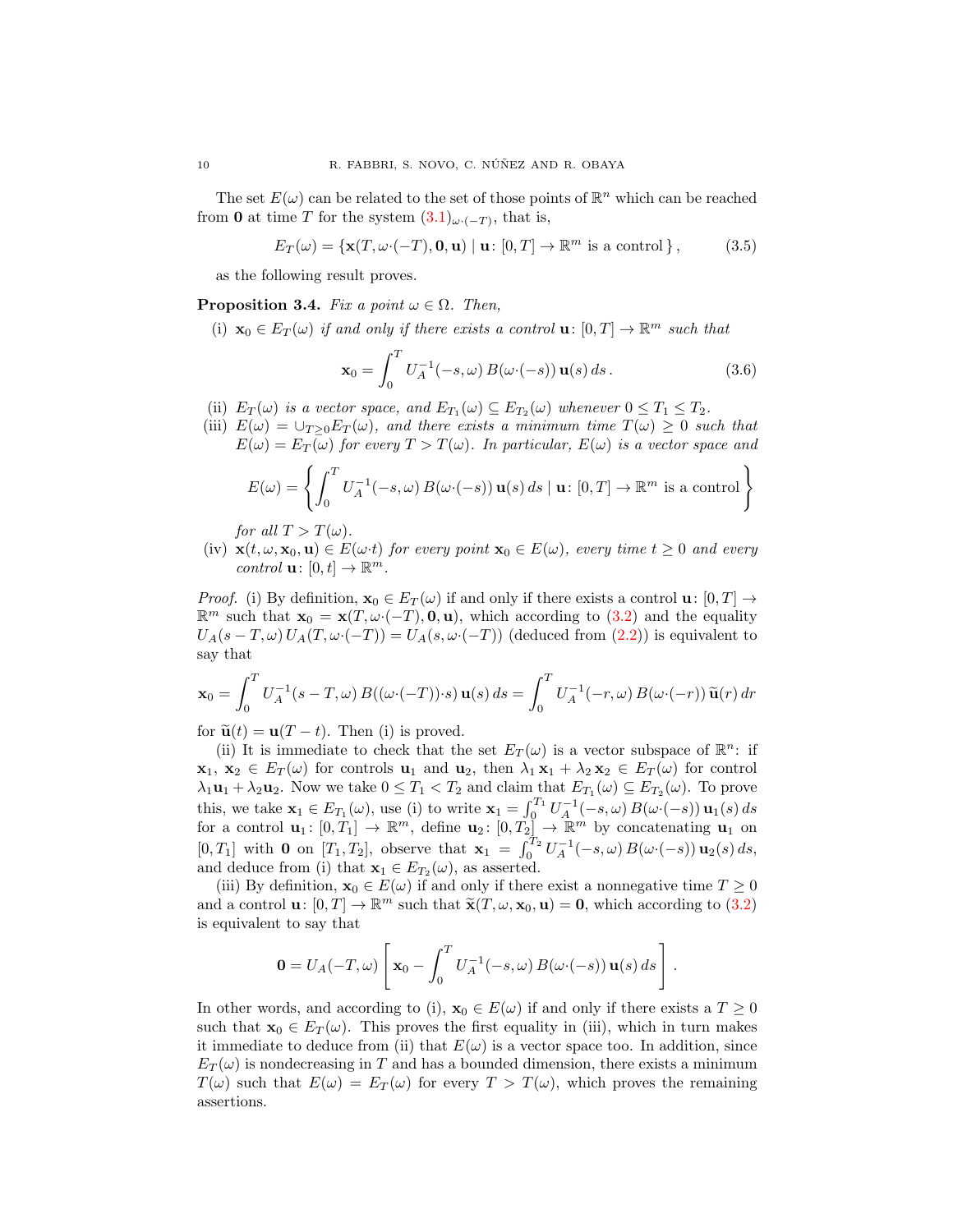(iv) According to (iii), if  $\mathbf{x}_0 \in E(\omega)$  then there exist a time  $T \geq 0$  and a control  $\widetilde{\mathbf{u}}:[0,T] \to \mathbb{R}^m$  such that  $\mathbf{x}_0 = \int_0^T U_A^{-1}(-s,\omega) B(\omega \cdot (-s)) \widetilde{\mathbf{u}}(s) ds$ . Therefore, given a time  $t \geq 0$  and a control  $\mathbf{u}: [0,t] \to \mathbb{R}^m$ , we obtain from  $(3.2)$  that

$$
\mathbf{x}(t,\omega,\mathbf{x}_0,\mathbf{u}) = U_A(t,\omega) \left[ \int_0^T U_A^{-1}(-s,\omega) B(\omega \cdot (-s)) \widetilde{\mathbf{u}}(s) ds \n+ \int_0^t U_A^{-1}(s,\omega) B(\omega \cdot s) \mathbf{u}(s) ds \right]
$$
  
\n
$$
= U_A(t,\omega) \left[ \int_t^{T+t} U_A^{-1}(t-r,\omega) B(\omega \cdot (t-r)) \widetilde{\mathbf{u}}(r-t) dr \n+ \int_0^t U_A^{-1}(t-r,\omega) B(\omega \cdot (t-r)) \mathbf{u}(t-r) dr \right]
$$
  
\n
$$
= \int_0^{t+T} U_A^{-1}(-r,\omega \cdot t) B((\omega \cdot t)(-r)) \widehat{\mathbf{u}}(r) dr
$$

for the control  $\widehat{\mathbf{u}}$ :  $[0, t + T] \to \mathbb{R}^m$  defined by

$$
\widehat{\mathbf{u}}(r) = \begin{cases} \mathbf{u}(t-r) & \text{if } 0 \le r \le t, \\ \widetilde{\mathbf{u}}(r-t) & \text{if } t < r \le t + T. \end{cases}
$$

Properties (i) and (iii) show that  $\mathbf{x}(t, \omega, \mathbf{x}_0, \mathbf{u}) \in E_{t+T}(\omega \cdot t) \subseteq E(\omega \cdot t)$ .

 $\Box$ 

Next we consider the integer-valued map  $d_E \colon \Omega \to \{0, \ldots, n\}, \ \omega \mapsto \dim E(\omega)$ .

<span id="page-10-0"></span>**Proposition 3.5.** (i) If  $t \geq 0$ , then  $U_A(t, \omega) \cdot E(\omega) \subseteq E(\omega \cdot t)$  for each  $\omega \in \Omega$ .

- (ii) If  $t_1 \le t_2$ , then  $d_E(\omega \cdot t_1) \le d_E(\omega \cdot t_2)$ , i.e.,  $t \mapsto d_E(\omega \cdot t)$  is a nondecreasing map for each fixed  $\omega \in \Omega$ .
- (iii) For each  $\omega \in \Omega$  there are times  $\alpha(\omega)$  and  $\beta(\omega)$  such that  $d_E(\omega \cdot t) = d_E(\omega \cdot \alpha(\omega))$ for each  $t \leq \alpha(\omega)$  and  $d_E(\omega \cdot t) = d_E(\omega \cdot \beta(\omega))$  for each  $t \geq \beta(\omega)$ .
- (iv) The map  $d_E$  is lower semicontinuous.

*Proof.* (i) Take  $x_0 \in E(\omega)$  and  $T > T(\omega)$ , where  $T(\omega)$  is given by Proposition [3.4\(](#page-9-0)iii). This result ensures that

$$
U_A(t,\omega)\mathbf{x}_0 = U_A(t,\omega)\int_0^T U_A^{-1}(-s,\omega) B(\omega \cdot (-s))\mathbf{u}(s) ds
$$

for some control  $\mathbf{u}: [0,T] \to \mathbb{R}^m$ . It follows from  $(2.2)$  that  $U_A(t,\omega)U_A^{-1}(-s,\omega) =$  $U_A^{-1}(-s-t,\omega \cdot t)$ . Hence, if we define  $\widehat{\mathbf{u}} : [0, T+t] \to \mathbb{R}^m$  by

$$
\widehat{\mathbf{u}}(r) = \begin{cases} \mathbf{0} & \text{if } 0 \le r \le t, \\ \mathbf{u}(r-t) & \text{if } t < r \le t + T, \end{cases}
$$

we deduce that

$$
U_A(t,\omega) \mathbf{x}_0 = \int_0^T U_A^{-1}(-s-t,\omega \cdot t) B(\omega \cdot (-s)) \mathbf{u}(s) ds
$$
  
= 
$$
\int_0^{T+t} U_A^{-1}(-r,\omega \cdot t) B(\omega \cdot (t-r)) \widehat{\mathbf{u}}(r) dr,
$$

that is,  $U_A(t, \omega) \mathbf{x}_0 \in E_{t+T}(\omega \cdot t)$ . Proposition [3.4\(](#page-9-0)iii) shows that  $U_A(t, \omega) \mathbf{x}_0 \in$  $E(\omega t)$ , and this proves (i).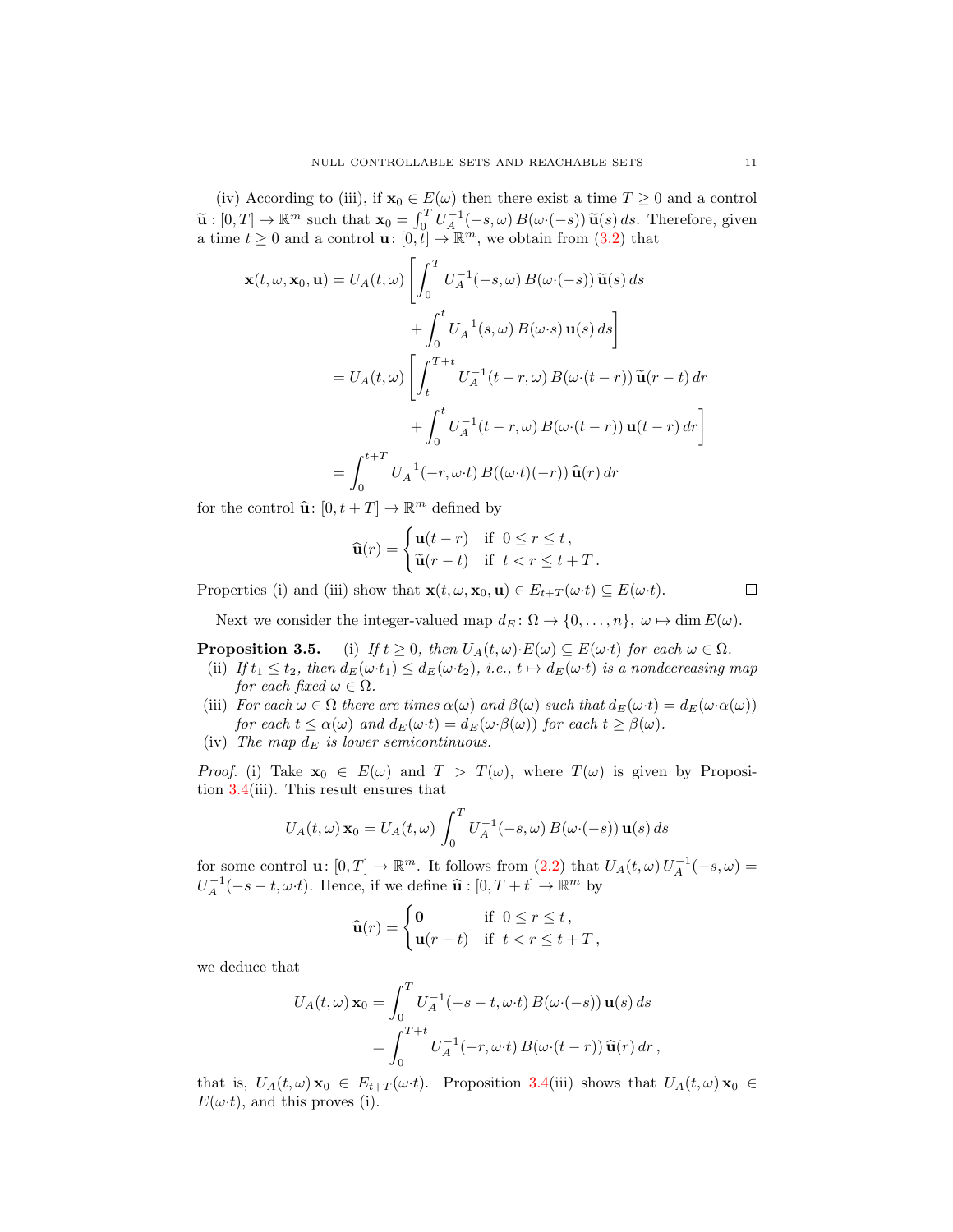(ii) This property follows from (i) because  $U_A(t_2-t_1,\omega \cdot t_1) \cdot E(\omega \cdot t_1) \subseteq E(\omega \cdot t_2)$ and all the matrices  $U_A(t, \omega)$  are non singular.

(iii) Since  $0 \le d_E(\omega \cdot t) \le n$  for all  $t \in \mathbb{R}$ , the assertion is a consequence of (ii).

(iv) We must check that  $d_E(\omega_0) \leq \liminf_{\omega \to \omega_0} d_E(\omega)$  for each  $\omega_0 \in \Omega$ . Let  $(\omega_k)$  be a sequence with  $\lim_{k\to\infty} \omega_k = \omega_0$  and  $d_E(\omega_0) = d_0 > 0$  (for  $d_0 = 0$  it is obvious). Fix  $T > T(\omega_0)$ . We take a basis  $\{x_1, \ldots, x_{d_0}\}$  of  $E(\omega_0)$  and, for each  $j \in \{1, \ldots, d_0\}$ , a control  $\mathbf{u}_j : [0, T] \to \mathbb{R}^m$  such that  $\mathbf{x}_j = \mathbf{x}(T, \omega_0 \cdot (-T), \mathbf{0}, \mathbf{u}_j)$ . We denote by  $X(\omega_0)$  the  $n \times d_0$  matrix with columns  $\mathbf{x}_1, \ldots, \mathbf{x}_{d_0}$  and by  $X(\omega_k)$  the  $n \times d_0$  matrix with columns  $\mathbf{x}(T, \omega_k \cdot (-T), \mathbf{0}, \mathbf{u}_j)$  for  $j = 1, \ldots, d_0$ , which according to Proposition [3.4\(](#page-9-0)iii) are  $d_0$  vectors of  $E(\omega_k)$ . Since  $\lim_{k\to\infty} X(\omega_k) = X(\omega_0)$ and the rank map on matrices is lower semicontinuous, there exists a  $k_0$  such that rank  $X(\omega_k) \ge \text{rank } X(\omega_0) = d_0$  for each  $k \ge k_0$ ; that is, the columns of  $X(\omega_k)$  are  $d_0$  linearly independent vectors of  $E(\omega_k)$  and, consequently,  $d_E(\omega_k) \geq d_E(\omega_0)$ . This finishes the proof. П

Next we consider the maps

$$
d_E^-: \Omega \to \{0, \ldots, n\} \t d_E^+: \Omega \to \{0, \ldots, n\} \n\omega \mapsto d_E(\omega \cdot \alpha(\omega)), \t \omega \mapsto d_E(\omega \cdot \beta(\omega)),
$$

where  $\alpha(\omega)$  and  $\beta(\omega)$  satisfy the conditions of Proposition [3.5\(](#page-10-0)iii), and the quantities

$$
d_E^M = \max_{\omega \in \Omega} d_E(\omega), \quad d_E^m = \min_{\omega \in \Omega} d_E(\omega).
$$

The following result collects several properties of these functions and quantities.

<span id="page-11-0"></span>**Theorem 3.6.** (i) For each  $\omega \in \Omega$ ,  $d_E^-(\omega) \leq d_E(\omega) \leq d_E^+(\omega)$ .

- **EXECUTE: EXECUTE:**  $a_E(\omega) \le a_E(\omega) \le a_E(\omega)$ .<br>
(ii) The functions  $d_E^{\perp}$  and  $d_E^-$  are invariant on  $\Omega$ , that is,  $d_E^{\perp}(\omega \cdot t) = d_E^{\perp}(\omega)$  and  $d_E^-(\omega \cdot t) = d_E^-(\omega)$  for all  $\omega \in \Omega$  and all  $t \in \mathbb{R}$ .
- (iii)  $I_f^{\overline{t}} \omega_1 \in \mathcal{O}(\omega)$ , then  $d_E^{\pm}(\omega_1) \leq d_E^{\pm}(\omega)$ , and if  $\omega_1 \in \mathcal{A}(\omega)$ , then  $d_E^{\pm}(\omega_1) \leq d_E^{\pm}(\omega)$ .
- (iv) If  $m_0$  is a  $\sigma$ -ergodic measure on  $\Omega$ , then  $d_E^+$ ,  $d_E^-$  and  $d_E$  are constant and coincide for  $m_0$ -a.e.  $\omega \in \Omega$ .
- (v) If  $\Omega^* \subseteq \Omega$  is minimal, then there exists a constant d such that  $d^+_E(\omega) =$  $d_E^-(\omega) = d_E(\omega) = d$  and  $E(\omega \cdot t) = U_A(t, \omega) \cdot E(\omega)$  for all  $\omega \in \Omega^*$  and  $t \in \mathbb{R}$ .
- (vi) There exists a minimal subset  $\Omega^* \subseteq \Omega$  such that  $d_E(\omega) = d_E^+(\omega) = d_E^-(\omega) = d_E^m$ for each  $\omega \in \Omega^*$ .
- (vii) The set of continuity points for  $d_E$  is an open residual subset  $\Omega_c \subseteq \Omega$  on which d is locally constant, and it satisfies

$$
\{\omega \in \Omega \mid d_E(\omega) = d_E^M\} \subseteq \Omega_c.
$$

(viii) If there exists a point  $\omega_0 \in \Omega$  with  $\mathcal{A}(\omega_0) = \Omega$  then  $d_E^-(\omega_0) = d_E^+(\omega_0) =$  $d_E(\omega_0) = d_E^M$ . In particular, d is continuous at  $\omega_0$  and

$$
\{\omega \in \Omega \mid d_E(\omega) = d_E^M\} = \Omega_c.
$$

- (ix) If  $m_0$  is a  $\sigma$ -ergodic measure on  $\Omega$  with Supp  $m_0 = \Omega$ , then  $m_0(\Omega_c) = 1$  and  $\Omega_c = \{ \omega \in \Omega \mid d_E(\omega) = d_E^M \}.$
- (x) Let  $\{\omega_k\}$  be a sequence of  $\Omega$  such that  $\lim_{k\to\infty} \omega_k = \omega \in \Omega$  and  $d_E(\omega_k) =$  $d_E(\omega) = d > 0$  for each k. Then  $\lim_{k \to \infty} E(\omega_k) = E(\omega)$  in the Grassmannian manifold  $\mathcal{G}_d(\mathbb{R}^n)$ .
- (xi) Let  $\omega_0 \in \Omega$  satisfy  $d_E(\omega_0 \cdot t) = d > 0$  for all  $t \geq 0$  and consider the omegalimit set  $\mathcal{O}(\omega_0, E(\omega_0))$  for the flow  $\tau_k$  defined on  $\Omega \times \mathcal{G}_d(\mathbb{R}^n)$  by [\(2.4\)](#page-5-3). If  $\omega_1 \in \mathcal{O}(\omega_0)$ , then  $E(\omega_1) \subseteq E_1$  for each  $(\omega_1, E_1) \in \mathcal{O}(\omega_0, E(\omega_0))$ .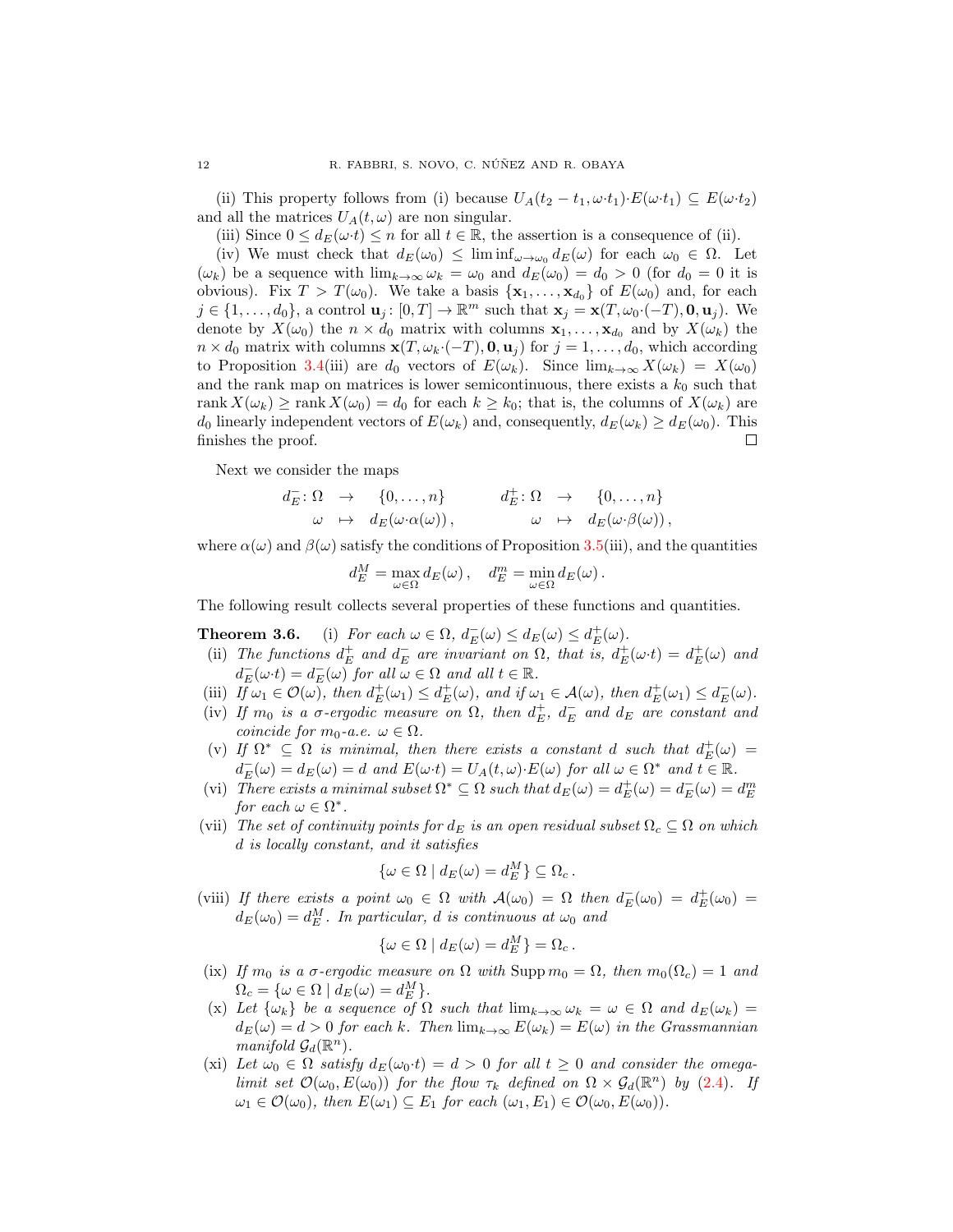(xii) Let  $\omega_0 \in \Omega$  satisfy  $d_E(\omega_0 \cdot t) = d > 0$  for all  $t \leq 0$  and consider the alpha-limit set  $\mathcal{A}(\omega_0, E(\omega_0))$  for the flow  $\tau_k$  defined on  $\Omega \times \mathcal{G}_d(\mathbb{R}^n)$  by  $(2.4)$ . If  $\omega_1 \in \mathcal{A}(\omega_0)$ , then  $E(\omega_1) \subseteq E_1$  for each  $(\omega_1, E_1) \in \mathcal{A}(\omega_0, E(\omega_0))$ .

*Proof.* Recall that Proposition [3.4\(](#page-9-0)iii) associates a time  $T(\omega)$  to each point  $\omega \in \Omega$ . (i) It is an easy consequence of the definitions and Proposition  $3.5(ii) \& (iii)$  $3.5(ii) \& (iii)$ .

(ii) From the definitions of  $d_E^{\pm}(\omega)$  and Proposition [3.5\(](#page-10-0)ii), we have that  $d_E^{\pm}(\omega)$  =

 $\max_{s \in \mathbb{R}} d_E(\omega \cdot s)$  and  $d_E(\omega) = \min_{s \in \mathbb{R}} d_E(\omega \cdot s)$ , from where the statements follow.

(iii) We will only prove that  $d_E^+(\omega_1) \leq d_E^+(\omega)$  if  $\omega_1 \in \mathcal{O}(\omega)$ , because the other inequality is proved in an analogous way. First we prove that  $d_E(\omega_1) \leq d_E^+(\omega)$ . If  $d_E(\omega_1) = 0$  the inequality is obvious, so let us assume that  $d_1 = d_E(\omega_1) \geq 1$ , take  $T > T(\omega_1)$  and consider an  $n \times d_1$  matrix  $X(\omega_1)$  of rank  $d_1$  with columns  $\mathbf{x}(T, \omega_1\cdot(-T), \mathbf{0}, \mathbf{u}_j)$  for some controls  $\mathbf{u}_j : [0, T] \to \mathbb{R}^m$  for  $j = 1, \ldots, d_1$ . Since  $\omega_1 \in \mathcal{O}(\omega)$ , we take a sequence  $(t_k) \uparrow \infty$  with  $\omega_1 = \lim_{k \to \infty} \omega \cdot t_k$  and the  $n \times d_1$ matrix  $X(\omega \cdot t_k)$  with columns  $\mathbf{x}(T, \omega \cdot (t_k - T), \mathbf{0}, \mathbf{u}_j)$  for  $j = 1, \ldots, d_1$  which are  $d_0$ vectors of  $E(\omega \cdot t_k)$ . Since  $\lim_{k\to\infty} X(\omega \cdot t_k) = X(\omega_1)$ , the lower semicontinuity of the rank function on matrices provides a  $k_0$  such that rank  $X(\omega \cdot t_k) \geq \text{rank } X(\omega_1) =$  $d_1$  for each  $k \geq k_0$ ; that is, the columns are  $d_1$  linearly independent vectors of  $E(\omega \cdot t_k)$ . Consequently, if k is large enough, then  $d_E^+(\omega) = d_E(\omega \cdot \beta(\omega)) = d_E(\omega \cdot t_k) \ge$  $d_E(\omega_1)$ , as claimed. Finally, since  $d_E^+(\omega_1) = d_E(\omega_1 \cdot \beta(\omega_1))$  and  $\omega_1 \cdot \beta(\omega_1) \in \mathcal{O}(\omega)$ , we conclude that  $d_E^+(\omega_1) \leq d_E^+(\omega)$ , as stated.

(iv) From (ii) we deduce that  $d_E^+$  and  $d_E^-$  are constant for  $m_0$ -a.e. In addition, the Poincaré Recurrence Theorem (see [\[1\]](#page-24-3)) ensures that there exists a subset  $\Omega_0$  of full measure such that  $\omega \in \mathcal{O}(\omega) \cap \mathcal{A}(\omega)$  for  $\omega \in \Omega_0$ , and hence the coincidence of  $d_E,\,d_E^+$  and  $d_E^-$  on a set of full measure follows from (iii).

(v) The constant character of  $d_E$ ,  $d_E^+$  and  $d_E^-$  on  $\Omega^*$  follows immediately from (iii), (i), and the minimal character of  $\Omega^*$ . In particular,  $d_E(\omega) = d_E(\omega \cdot t)$  for  $\omega \in \Omega^*$ and  $t \in \mathbb{R}$ . Hence Proposition [3.5\(](#page-10-0)i) ensures that  $U_A(t, \omega) \cdot E(\omega) = E(\omega \cdot t)$  because both spaces have the same dimension.

(vi) Take  $\omega_0$  with  $d_E^m = d_E(\omega_0)$  and a minimal subset  $\Omega^* \subseteq \mathcal{A}(\omega_0)$ . From (iii) and (i) we deduce that  $d_E^+(\omega) \leq d_E^-(\omega_0) \leq d_E(\omega_0) = d_E^m \leq d_E(\omega) \leq d_E^+(\omega)$ , and we conclude from (v) that  $d_E(\omega) = d_E^+(\omega) = d_E^-(\omega) = d_E^m$  for each  $\omega \in \Omega^*$ .

(vii) Proposition [3.5\(](#page-10-0)iv) states that  $d_E$  is lower semicontinuous. Consequently, the set  $\Omega_c \subseteq \Omega$  of its continuity points is a residual set which is necessarily open because  $d_E$  only takes integer values. Hence, for each  $\omega \in \Omega_c$  there exists an open ball  $B(\omega, \delta_{\omega}) \subset \Omega_c$  on which  $d_E$  is constant, that is,  $d_E$  is locally constant on  $\Omega_c$ . Finally, we check that each  $\omega \in \Omega$  with  $d_E(\omega) = d_E^M$  is a continuity point. Let  $(\omega_k)$ be a sequence such that  $\lim_{k\to\infty} \omega_k = \omega$ . From the definition of  $d_E^M$  and the lower semicontinuity of  $d_E$ , we deduce that

$$
d_E^M = d_E(\omega) \le \liminf_{k \to \infty} d_E(\omega_k) \le \limsup_{k \to \infty} d_E(\omega_k) \le d_E^M,
$$

and hence  $\lim_{k\to\infty} d_E(\omega_k) = d_E(\omega)$ , as claimed.

(viii) It follows from (iii) and (i) that  $d_E^+(\omega_0) \leq d_E^-(\omega_0) \leq d_E(\omega_0) \leq d_E^+(\omega_0)$ , and therefore the three values coincide. In addition,  $d_E(\omega) \leq d_E^+(\omega) \leq d_E^-(\omega_0)$  for all  $\omega \in \Omega$ , and taking the maximum in  $\omega \in \Omega$  we deduce that  $d_E^M \leq d_E^-(\omega_0) \leq$  $d_E^M$ , which proves the first part of the statement. Note also that, since  $d_E^{\pm}(\omega_0)$  =  $\max_{s \in \mathbb{R}} d_E(\omega_0 \cdot s), d_E(\omega_0) = \min_{s \in \mathbb{R}} d_E(\omega_0 \cdot s)$ , and they coincide with  $d_E(\omega_0)$ , we deduce that  $d_E$  is constant along the orbit of  $\omega_0$ . Next we check that  $\Omega_c \subseteq {\omega \in \mathbb{R}}$  $\Omega$  |  $d_E(\omega) = d_E^M$ } to prove the second part of the statement. We take  $\omega \in \Omega_c$ .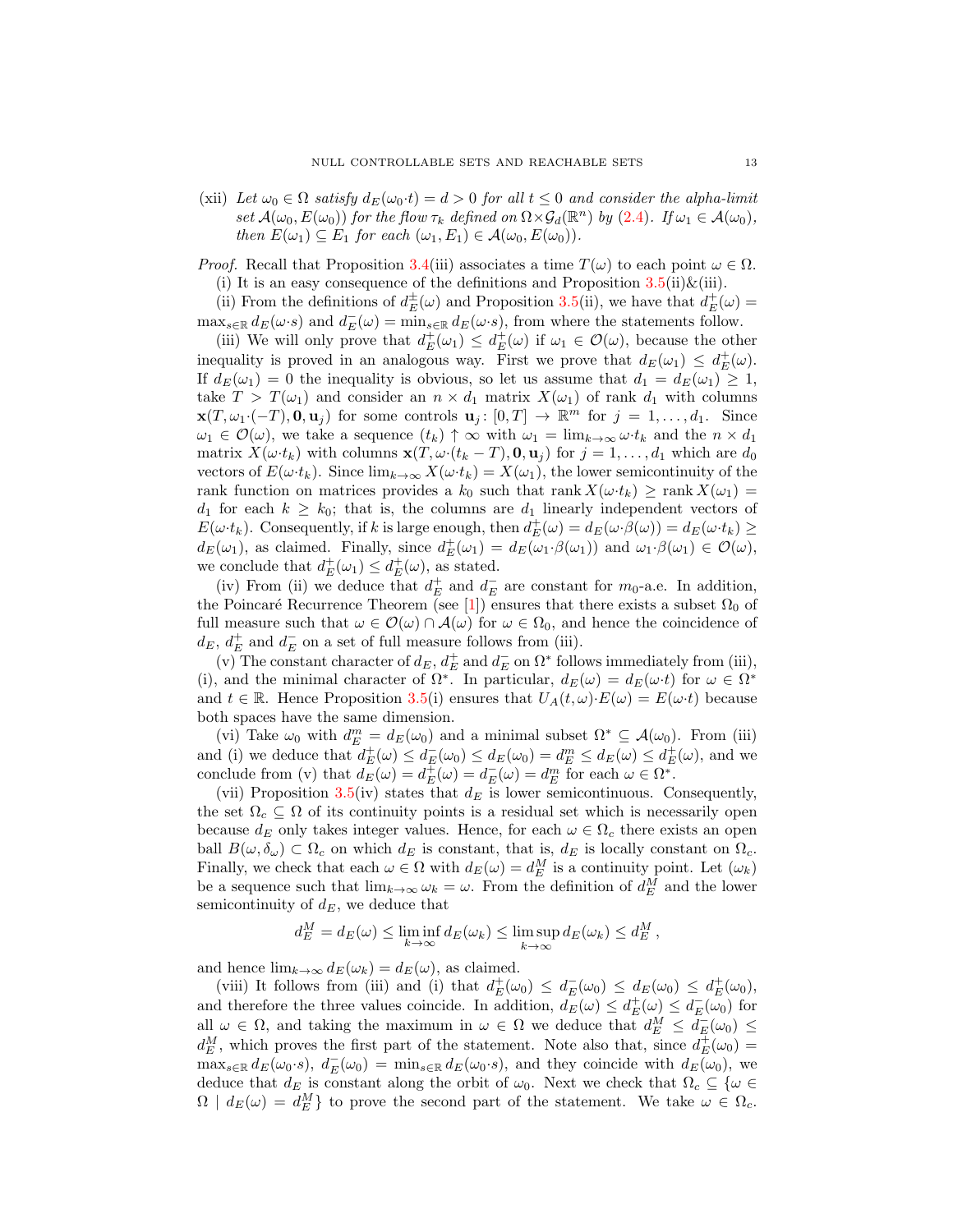Since  $\omega \in \mathcal{A}(\omega_0)$ , there exists a sequence  $(t_k) \downarrow -\infty$  with  $\lim_{k\to\infty} \omega_0 \cdot t_k = \omega$ . Consequently,

$$
d_E(\omega) = \lim_{k \to \infty} d_E(\omega_0 \cdot t_k) = d_E(\omega_0) = d_E^M,
$$

as stated.

(ix) Since Supp  $m_0 = \Omega$ , there exists a subset  $\Omega_1 \subseteq \Omega$  with full measure such that  $\mathcal{A}(\omega_1) = \Omega$  for all  $\omega_1 \in \Omega_1$  (see, e.g., Proposition 1.12 of [\[10\]](#page-25-2)). Property (viii) proves that  $\Omega_1 \subseteq \Omega_c$  (so that  $m(\Omega_c) = 1$ ) as well as the last equality in (ix).

(x) Fix  $T > T(\omega)$  and take an  $n \times d$  matrix  $X(\omega)$  of rank d with columns  $\mathbf{x}(T, \omega \cdot (-T), \mathbf{0}, \mathbf{u}_j)$  for some controls  $\mathbf{u}_j : [0, T] \to \mathbb{R}^m$  and  $j = 1, \ldots, d$ , that is, the columns of  $X(\omega)$  are a basis of the d-dimensional subspace  $E(\omega)$ . Let  $X(\omega_k)$  be the  $n \times d$  matrix with columns  $\mathbf{x}(T, \omega_k \cdot (-T), \mathbf{0}, \mathbf{u}_i)$  for  $j = 1, \ldots, d$ , which, according to Proposition [3.4\(](#page-9-0)iv), are d vectors of  $E(\omega_k)$ . Since  $\lim_{k\to\infty} X(\omega_k) = X(\omega)$ , the lower semicontinuity of the rank provides a  $k_0$  such that rank  $X(\omega_k) \geq \text{rank } X(\omega) = d$ for each  $k \geq k_0$ ; that is, the columns of  $X(\omega_k)$  are d linearly independent vectors of  $E(\omega_k)$ , and hence, by hypothesis, they form a basis of  $E(\omega_k)$ . This implies that  $\lim_{k\to\infty} E(\omega_k) = E(\omega)$  in  $\mathcal{G}_d(\mathbb{R}^n)$  (see, e.g., Proposition 1.25 of [\[10\]](#page-25-2)).

(xi) Take  $(\omega_1, E_1) \in \mathcal{O}(\omega_0, E(\omega_0))$ . Then there exists a sequence  $(t_k) \uparrow \infty$  with  $t_k \geq 0$ ,  $\lim_{k \to \infty} \omega_0 \cdot t_k = \omega_1$  and  $\lim_{k \to \infty} E(\omega_0 \cdot t_k) = E_1$  in  $\mathcal{G}_d(\mathbb{R}^n)$ . Note that Proposition [3.5\(](#page-10-0)i) ensures that  $U_A(t_k, \omega) \cdot E(\omega_0) \subseteq E(\omega_0 \cdot t_k)$ , so that they coincide because they have the same dimension. If  $d_E(\omega_1) = d$ , as in (x) we can check that  $\lim_{k\to\infty} E(\omega_0 \cdot t_k) = E(\omega_1)$  in  $\mathcal{G}_d(\mathbb{R}^n)$  and hence that  $E(\omega_1) = E_1$ . Thus, assume that  $d_E(\omega_1) = d_1 < d$ , fix  $T > T(\omega_1)$  and take an  $n \times d_1$  matrix  $X(\omega_1)$  of rank  $d_1$  with columns  $\mathbf{x}(T, \omega_1 \cdot (-T), 0, \mathbf{u}_j)$  for some controls  $\mathbf{u}_j : [0, T] \to \mathbb{R}^m$  and  $j = 1, \ldots, d$ , that is, the columns of  $X(\omega_1)$  form a basis for the  $d_1$ -dimensional subspace  $E(\omega_1)$ . As before,  $\lim_{k\to\infty} X(\omega_0 \cdot t_k) = X(\omega_1)$ , where the columns of  $X(\omega_0 \cdot t_k)$  are  $\mathbf{x}(T, \omega_0 \cdot (t_k-T), \mathbf{0}, \mathbf{u}_j)$ , and there exists a  $k_0$  such that rank  $X(\omega_0 \cdot t_k) \geq$ rank  $X(\omega_1) = d_1$  for each  $k \geq k_0$ ; that is, the columns are  $d_1$  linearly independent vectors of  $E(\omega_0 \cdot t_k)$  converging to a basis of  $E(\omega_1)$ . This together with  $\lim_{k\to\infty} E(\omega_0 \cdot t_k) = E_1$  in  $\mathcal{G}_d(\mathbb{R}^n)$  shows that  $E(\omega_1) \subseteq E_1$ .

(xii) The proof is analogous to that of (xi).

 $\Box$ 

Next we consider the *null controllable set for the control system*  $(3.1)_{\omega}$  $(3.1)_{\omega}$ ,

$$
\widetilde{E}(\omega) = \{ \mathbf{x}_0 \in \mathbb{R}^n \mid \mathbf{x}_0 \text{ is null controllable for } (3.1)_{\omega} \} .
$$

The following result shows that  $\widetilde{E}(\omega)$  can be related to the *reachable set for the* system  $(3.1)_{\omega}$  $(3.1)_{\omega}$  from 0 at time T defined by

<span id="page-13-2"></span>
$$
F_T(\omega) = \{ \mathbf{x}(T, \omega, \mathbf{0}, \mathbf{u}) \mid \mathbf{u} \colon [0, T] \to \mathbb{R}^m \text{ is a control} \}. \tag{3.7}
$$

Note that  $F_T(\omega) = E_T(\omega \cdot T)$  (see [\(3.5\)](#page-9-1)).

<span id="page-13-1"></span>**Proposition 3.7.** Fix a point  $\omega \in \Omega$ , then

(i)  $\mathbf{x}_0 \in \overline{E}(\omega)$  if and only if there exists a time  $T \geq 0$  such that

<span id="page-13-0"></span>
$$
\mathbf{x}_0 = \int_0^T U_A^{-1}(s,\omega) B(\omega \cdot s) \mathbf{u}(s) ds \qquad (3.8)
$$

for some control  $\mathbf{u}: [0, T] \to \mathbb{R}^m$ . Moreover,  $F_T(\omega) \subseteq U_A(T, \omega) \cdot \widetilde{E}(\omega)$  and hence dim  $F_T(\omega) \leq \dim E(\omega)$  for each  $T \geq 0$ .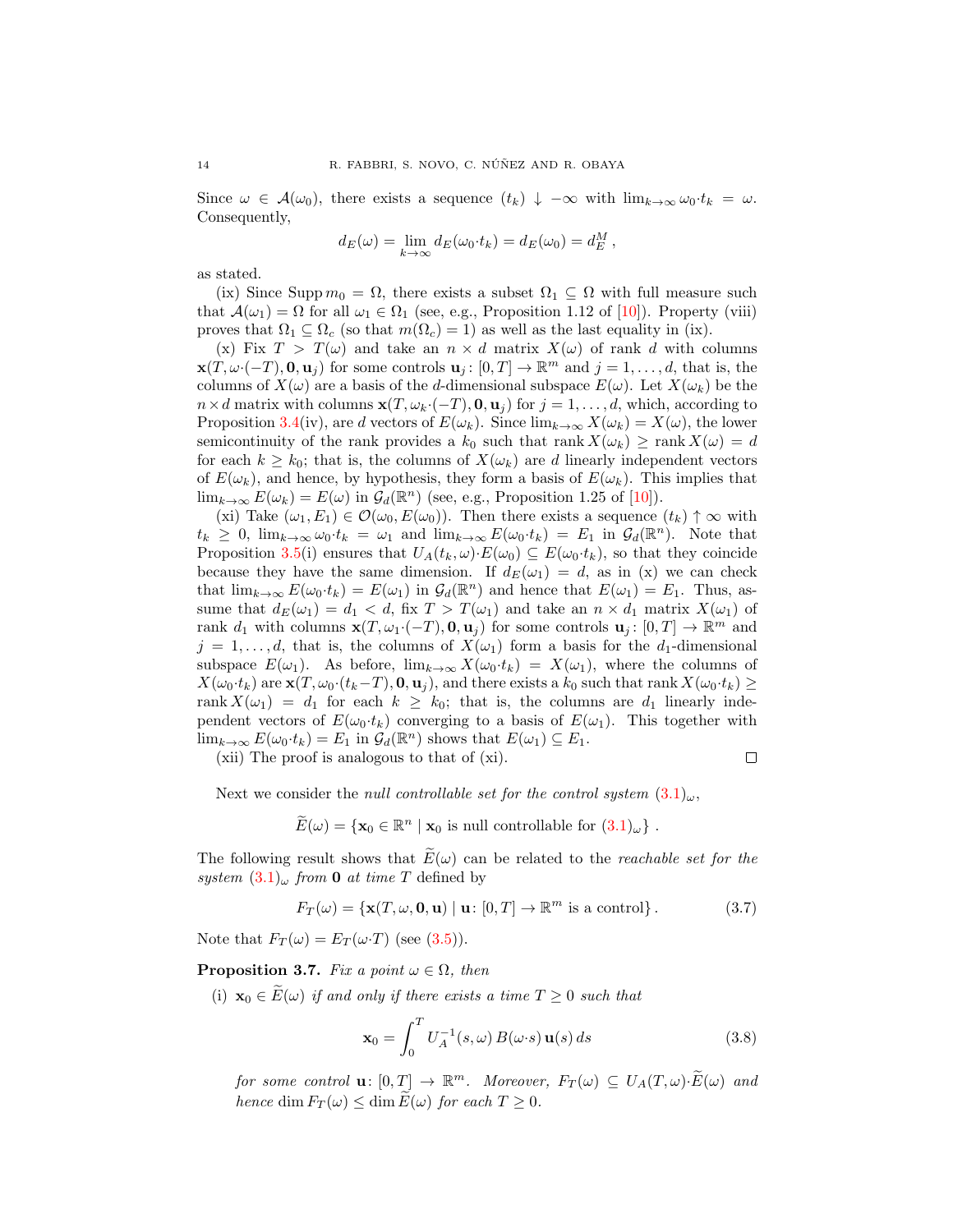(ii) There exists a minimum time  $\widetilde{T}(\omega) \geq 0$  such that, for every  $T > \widetilde{T}(\omega)$ ,

$$
\widetilde{E}(\omega) = \left\{ \int_0^T U_A^{-1}(s,\omega) B(\omega \cdot s) \mathbf{u}(s) ds \mid \mathbf{u} \colon [0,T] \to \mathbb{R}^m \text{ is a control} \right\}.
$$

In addition, if  $T > \widetilde{T}(\omega)$ , then  $F_T(\omega) = U_A(T, \omega) \cdot \widetilde{E}(\omega)$ , or equivalently,  $\widetilde{E}(\omega) = U_A(-T, \omega \cdot T) \cdot F_T(\omega)$ , and hence dim  $F_T(\omega) = \dim \widetilde{E}(\omega)$ .

*Proof.* (i) Repeating the proof of Proposition [3.4\(](#page-9-0)iii) we conclude that  $\mathbf{x}_0 \in \widetilde{E}(\omega)$ if and only if there exist a time  $T \geq 0$  and a control  $\mathbf{u}: [0, T] \to \mathbb{R}^m$  such that  $(3.8)$ holds. From this fact, [\(3.2\)](#page-8-4) and [\(2.2\)](#page-4-1), we deduce that  $F_T(\omega) \subseteq U_A(T, \omega) \cdot \widetilde{E}(\omega)$  for each  $T \geq 0$ , which proves the last statements in (i).

(ii) Proposition [3.4\(](#page-9-0)iii) applied to  $(3.1)_{\omega}$  $(3.1)_{\omega}$  instead of  $(3.3)_{\omega}$  $(3.3)_{\omega}$  provides a nonnegative time  $\tilde{T}(\omega) \geq 0$  satisfying the characterization stated for  $E(\omega)$ . Consequently, if  $T > \widetilde{T}(\omega)$  and  $\mathbf{x}_0 \in \widetilde{E}(\omega)$ , there exists a control  $\mathbf{u}: [0,T] \to \mathbb{R}^m$  such that  $\mathbf{x}_0 =$  $\int_0^T U_A^{-1}(s,\omega) B(\omega \cdot s) \mathbf{u}(s) ds$ . Therefore,

$$
U_A(T,\omega)\mathbf{x}_0=U_A(T,\omega)\int_0^T U_A^{-1}(s,\omega)\,B(\omega\cdot s)\,\mathbf{u}(s)\,ds=\mathbf{x}(T,\omega,\mathbf{0},\mathbf{u})\in F_T(\omega)\,,
$$

that is,  $U_A(T, \omega) \cdot \widetilde{E}(\omega) \subseteq F_T(\omega)$ , which together with  $F_T(\omega) \subseteq U_A(T, \omega) \cdot \widetilde{E}(\omega)$ , shown in (i), finishes the proof.

<span id="page-14-0"></span>**Proposition 3.8.** Fix  $\omega \in \Omega$ . Let  $T(\omega)$  and  $\widetilde{T}(\omega)$  be the nonnegative times for  $E(\omega)$  and  $E(\omega)$  provided by Proposition [3.4\(](#page-9-0)iii) and Proposition [3.7\(](#page-13-1)ii) respectively. Then,

- (i)  $E(\omega) = F_T(\omega \cdot (-T))$  and hence dim  $E(\omega) \leq \dim E(\omega \cdot (-T))$  if  $T > T(\omega)$ .
- (ii)  $F_T(\omega) = E_T(\omega \cdot T)$  and hence  $\dim \widetilde{E}(\omega) \leq \dim E(\omega \cdot T)$  if  $T > \widetilde{T}(\omega)$ .

Proof. (i) From Proposition [3.4\(](#page-9-0)iii) and definition [\(3.7\)](#page-13-2) we deduce that

$$
E(\omega) = E_T(\omega) = F_T(\omega \cdot (-T))
$$

whenever  $T > T(\omega)$ , and hence we conclude from Proposition [3.7\(](#page-13-1)i) that

$$
\dim E(\omega) = \dim F_T(\omega \cdot (-T)) \le \dim E(\omega \cdot (-T))
$$

whenever  $T > T(\omega)$ , as stated.

(ii) From [\(3.5\)](#page-9-1), [\(3.7\)](#page-13-2) and Proposition [3.4\(](#page-9-0)iii), we deduce that  $F_T(\omega) = E_T(\omega \cdot T) \subseteq$  $E(\omega \cdot T)$  for all  $T \in \mathbb{R}$ . Consequently, from Proposition [3.7\(](#page-13-1)ii) we conclude that  $\dim \overline{E}(\omega) = \dim F_T(\omega) \leq \dim E(\omega \cdot T)$  whenever  $T > T(\omega)$ , as claimed. П

The next result characterizes some cases in which the sets  $\widetilde{E}(\omega)$  and  $E(\omega)$  coincide, or in other words, the null controllable points for  $(3.1)_{\omega}$  $(3.1)_{\omega}$  coincide with the null controllable points for the time-reversed system  $(3.3)_{\omega}$  $(3.3)_{\omega}$ .

<span id="page-14-1"></span>**Theorem 3.9.** Fix  $\omega \in \Omega$ . Let  $T(\omega)$  and  $\widetilde{T}(\omega)$  be the nonnegative times for  $E(\omega)$ and  $E(\omega)$  provided by Proposition [3.4\(](#page-9-0)iii) and Proposition [3.7\(](#page-13-1)ii) respectively.

- (i) If dim  $E(\omega \cdot t)$  and dim  $\widetilde{E}(\omega \cdot t)$  are constant for all  $t \in \mathbb{R}$ , then  $E(\omega) = \widetilde{E}(\omega)$ .
- (ii) If there exists a constant  $\widehat{T}$  such that  $T(\omega \cdot t) \leq \widehat{T}$  and  $\widetilde{T}(\omega \cdot t) \leq \widehat{T}$  for each  $t \in \mathbb{R}$ , then  $E(\omega) = \widetilde{E}(\omega)$ .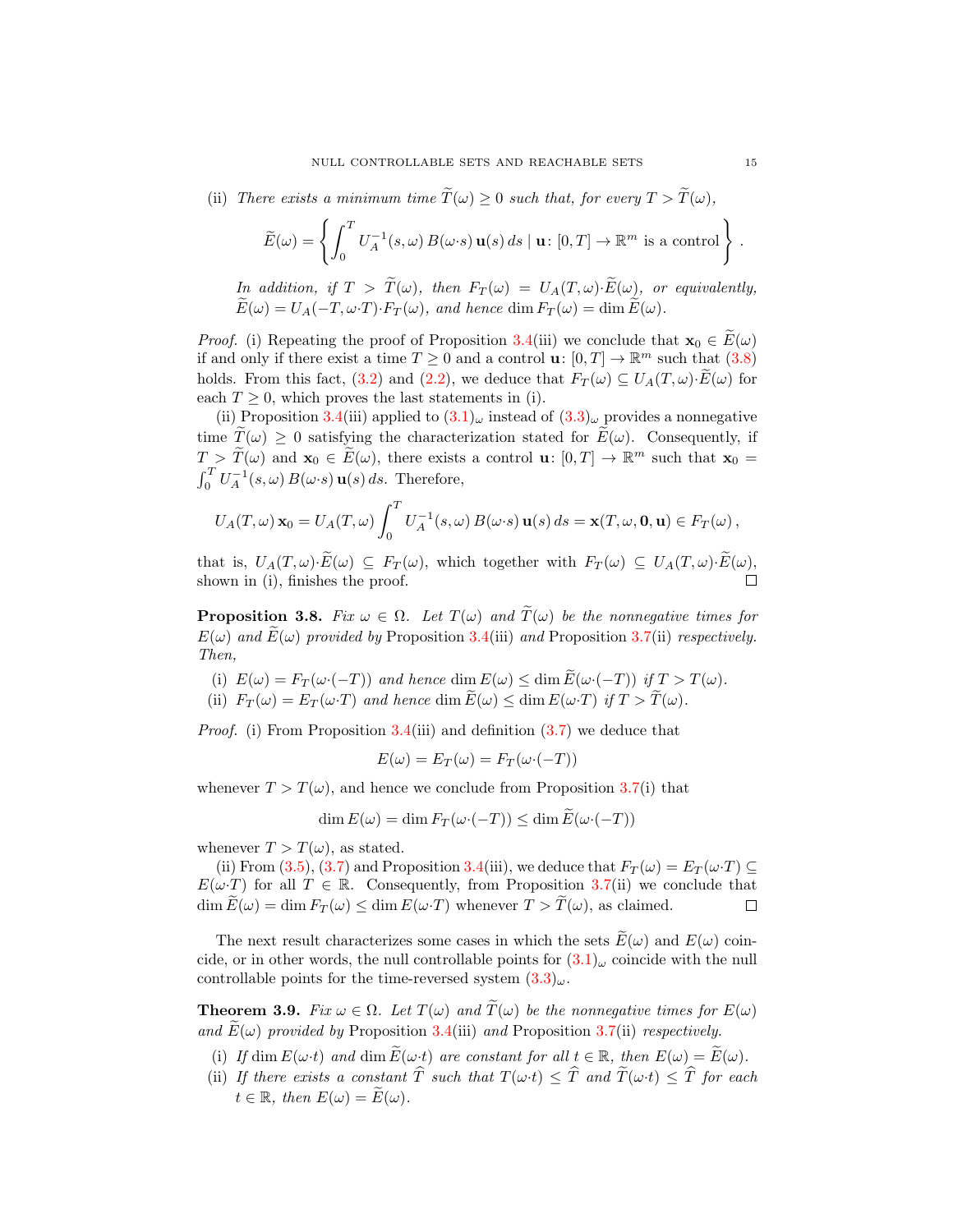*Proof.* (i) First, bearing Proposition [3.8](#page-14-0) in mind and the fact that dim  $E(\omega t)$  and dim  $E(\omega \cdot t)$  are constant for all  $t \in \mathbb{R}$ , we deduce that  $\dim E(\omega) = \dim E(\omega)$ . Next, we know from Proposition [3.5\(](#page-10-0)i) that  $U_A(t,\omega)\cdot E(\omega) \subseteq E(\omega \cdot t)$  for each  $t \geq 0$  and, since they have the same dimension, they coincide; i.e.,  $U_A(t, \omega) \cdot E(\omega) = E(\omega \cdot t)$ ; or equivalently,  $E(\omega) = U_A(-t, \omega \cdot t) \cdot E(\omega \cdot t)$  for each  $t \geq 0$ . Moreover, Proposi-tion [3.7\(](#page-13-1)ii) ensures that, if  $T > \widetilde{T}(\omega)$ , then  $\widetilde{E}(\omega) = U_A(-T, \omega \cdot T) \cdot F_T(\omega)$  and Propo-sitions [3.8\(](#page-14-0)ii) and [3.4\(](#page-9-0)iii) yield  $F_T(\omega) \subseteq E(\omega \cdot T)$ , that is,

$$
\widetilde{E}(\omega) = U_A(-T, \omega \cdot T) \cdot F_T(\omega) \subseteq U_A(-T, \omega \cdot T) \cdot E(\omega \cdot T) = E(\omega).
$$

Since dim  $E(\omega) = \dim \widetilde{E}(\omega)$ , we conclude that  $E(\omega) = \widetilde{E}(\omega)$ , as stated.

(ii) Proposition [3.5\(](#page-10-0)ii) and the corresponding result for  $\vec{E}$  (with the time reversed flow  $(t, \omega) \mapsto \omega \cdot (-t)$  prove that dim  $E(\omega \cdot t)$  is nondecreasing in t and dim  $E(\omega \cdot t)$  is nonincreasing in t. From Proposition [3.8,](#page-14-0) since  $\hat{T} > \tilde{T}(\omega)$  and  $\hat{T} > T(\omega)$ , we obtain

$$
\dim E(\omega \cdot t) \leq \dim E(\omega \cdot (t - \hat{T})) \leq \dim E(\omega \cdot t),
$$

that is, dim  $E(\omega \cdot t) = \dim \widetilde{E}(\omega \cdot (t - \widehat{T}))$  for each  $t \in \mathbb{R}$ , which together with the monotonicity of the dimensions implies that dim  $E(\omega \cdot t)$  and dim  $\widetilde{E}(\omega \cdot t)$  are constant and the result follows from (i) stant, and the result follows from (i).

The following result provides conditions under which the hypotheses of Theorem  $3.9$ (ii) hold.

<span id="page-15-0"></span>**Proposition 3.10.** Let  $T(\omega)$  and  $\widetilde{T}(\omega)$  be the nonnegative times for  $E(\omega)$  and  $\widetilde{E}(\omega)$ provided by Proposition [3.4\(](#page-9-0)iii) and Proposition [3.7\(](#page-13-1)ii) respectively.

(i) If dim  $E(\omega)$  is constant on  $\Omega$ , then

- $\sup_{\omega \in \Omega} T(\omega) < \infty$ ;
- dim  $\widetilde{E}(\omega)$  is also constant on  $\Omega$ , and  $\sup_{\omega \in \Omega} \widetilde{T}(\omega) < \infty$ .
- (ii) If  $\Omega^* \subseteq \Omega$  is minimal, then  $\sup_{\omega \in \Omega^*} T(\omega) < \infty$  and  $\sup_{\omega \in \Omega^*} \widetilde{T}(\omega) < \infty$ .

*Proof.* (i) The result is obvious if dim  $E(\omega) = 0$ , so let us assume that  $d_E(\omega) = d > 0$ for all  $\omega \in \Omega$ . We fix  $\omega \in \Omega$  and a time  $T_{\omega} > T(\omega)$ . Let  $X(\omega)$  be an  $n \times d$  matrix of rank d with columns  $\mathbf{x}(T_{\omega}, \omega \cdot (-T_{\omega}), \mathbf{0}, \mathbf{u}_j)$  for some controls  $\mathbf{u}_j : [0, T] \to \mathbb{R}^m$ and  $j = 1, \ldots, d$ , that is, the columns of  $X(\omega)$  are a basis of the d-dimensional subspace  $E(\omega)$ . For each  $\hat{\omega} \in \Omega$ , let  $X(\hat{\omega})$  be the  $n \times d$  matrix with columns  $\mathbf{x}(T_\omega, \hat{\omega} \cdot (-T_\omega), \mathbf{0}, \mathbf{u}_j)$  for  $j = 1, \ldots, d$ , which by Proposition [3.4\(](#page-9-0)iii) are d vectors of  $E(\widehat{\omega})$ . The semicontinuity of the rank provides an  $\varepsilon(\omega) > 0$  such that rank  $X(\widehat{\omega}) = d$ for each  $\hat{\omega}$  in the open ball  $B(\omega, \varepsilon(\omega))$ . This fact and dim  $E(\hat{\omega}) = d$  ensure that  $E(\widehat{\omega}) = E_{T_{\omega}}(\widehat{\omega})$ , and hence Proposition [3.4\(](#page-9-0)iii) guarantees that  $T_{\omega} > T(\widehat{\omega})$ , for each point  $\widehat{\omega} \in B(\omega, \varepsilon(\omega))$ . Therefore, from the equality  $Q = \square - B(\omega, \varepsilon(\omega))$  and each point  $\widehat{\omega} \in B(\omega, \varepsilon(\omega))$ . Therefore, from the equality  $\Omega = \cup_{\omega \in \Omega} B(\omega, \varepsilon(\omega))$  and the compactness of  $\Omega$ , we obtain a finite number of points  $\omega_1, \ldots, \omega_k$  such that  $\Omega = \bigcup_{i=1}^{k} B(\omega_i, \varepsilon(\omega_i)).$  Hence

$$
\sup_{\omega \in \Omega} T(\omega) \le \sup_{i=1,\dots,k} T_{\omega_i} = T^* < \infty,
$$

which proves the first assertion.

To prove the second one, we deduce from Proposition [3.8\(](#page-14-0)ii) that dim  $\widetilde{E}(\omega) \leq d$ for all  $\omega \in \Omega$ . Hence, Proposition [3.8\(](#page-14-0)i) ensures that if  $\omega \in \Omega$  and  $T > T^* \geq T(\omega)$ , then

$$
d = \dim E(\omega) \le \dim E(\omega \cdot (-T)) \le d,
$$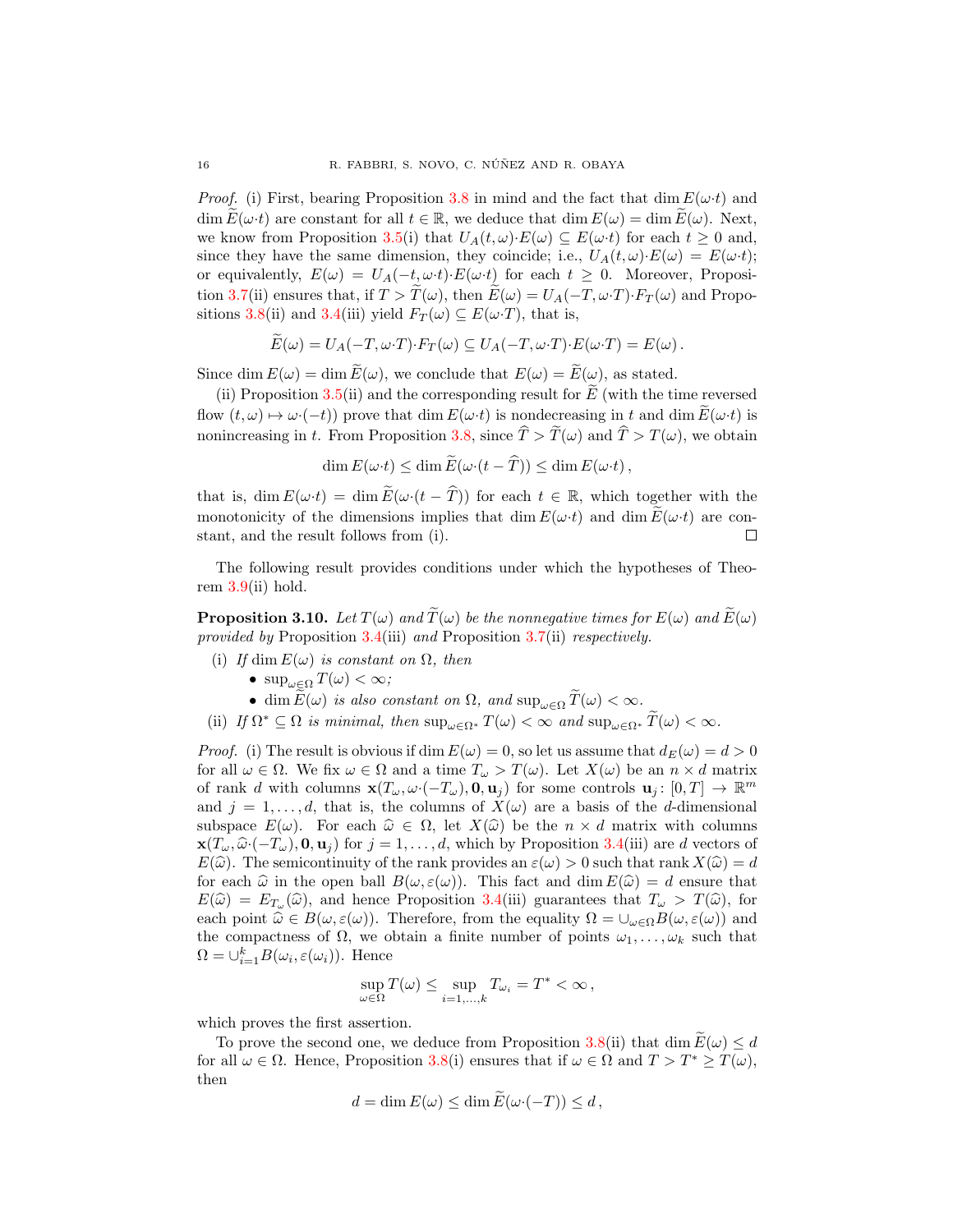which proves that dim  $E(\omega) = d$  for all  $\omega \in \Omega$ . Now the same argument as above completes the proof of (i).

(ii) This assertion follows from (i), Theorem  $3.6(v)$  $3.6(v)$  and the corresponding result for  $E(\omega)$  showing that dim  $E(\omega)$  is constant on each minimal subset.  $\Box$ 

Finally, as a consequence of the previous results, we prove that in some cases, even if the family [\(3.1\)](#page-8-1) is not uniformly null controllable, there exists a subbundle of  $\Omega \times \mathbb{R}^n$ , which could be the trivial one  $\Omega \times \{0\}$ , on which the uniform null controllability holds, in the sense explained in the following statements. Note that the set  $\Omega$  can be replaced for any of its  $\sigma$ -invariant subsets on which the main hypothesis (that is, the constant character of dim  $E(\omega)$ ) holds.

**Theorem 3.11.** Consider the subsets of  $\Omega \times \mathbb{R}^n$  given by

$$
E = \{(\omega, \mathbf{x}) \mid \omega \in \Omega, \ \mathbf{x} \in E(\omega)\} \quad and \quad \tilde{E} = \{(\omega, \mathbf{x}) \mid \omega \in \Omega, \ \mathbf{x} \in \tilde{E}(\omega)\},
$$

and suppose that dim  $E(\omega)$  is constant on  $\Omega$ . Then  $E = \widetilde{E}$  is a closed  $\tau_A$ -invariant subbundle of  $\Omega \times \mathbb{R}^n$ , and there exists a positive time  $T_0 > 0$  such that, if  $(\omega, \mathbf{x}_0) \in$ E, then  $\mathbf{x}_0$  is null controllable in time  $T_0$  for the systems  $(3.1)_{\omega}$  $(3.1)_{\omega}$  and  $(3.3)_{\omega}$  $(3.3)_{\omega}$ . In particular, this happens if  $\Omega$  is minimal.

*Proof.* The first two assertions follow Proposition [3.4\(](#page-9-0)iii)  $(E(\omega))$  is a vector subspace for each  $\omega \in \Omega$ ), Proposition [3.10\(](#page-15-0)i) and Theorem [3.9\(](#page-14-1)i) (dim  $E(\omega)$  is also constant, so that  $E(\omega) = \tilde{E}(\omega)$  for each  $\omega \in \Omega$  and hence  $E = \tilde{E}$ ), Proposition [3.10\(](#page-15-0)ii) (for the existence of  $T_0$ ), Proposition [3.4\(](#page-9-0)iv) (for the invariance) and Theorem [3.6\(](#page-11-0)x) (for the closed character). The last statement follows from Theorem  $3.6(v)$  $3.6(v)$ .  $\Box$ 

<span id="page-16-0"></span>4. Null controllability and exponential dichotomy. Let  $\Omega$  be a compact metric space with a continuous flow  $\sigma(\omega, t) = \omega \cdot t$ . As it was explained in the Introduction, in this section we consider a family of time-dependent linear control systems

<span id="page-16-2"></span>
$$
\mathbf{x}' = A(\omega \cdot t) \mathbf{x} + B(\omega \cdot t) \mathbf{u}(t), \quad \omega \in \Omega, \tag{4.1}
$$

where  $A: \Omega \to M_{n \times n}(\mathbb{R})$  and  $B: \Omega \to M_{n \times m}(\mathbb{R})$  are continuous, together with a family of time-dependent quadratic forms

$$
\mathcal{Q}_{\omega}(t, \mathbf{x}, \mathbf{u}) = \frac{1}{2} \left( \langle \mathbf{x}, G(\omega \cdot t) \mathbf{x} \rangle + 2 \langle \mathbf{x}, g(\omega \cdot t) \mathbf{u} \rangle + \langle \mathbf{u}, R(\omega \cdot t) \mathbf{u} \rangle \right), \quad \omega \in \Omega, \quad (4.2)
$$

where  $G: \Omega \to \mathbb{M}_{n \times n}(\mathbb{R}), g: \Omega \to \mathbb{M}_{n \times m}(\mathbb{R})$  and  $R: \Omega \to \mathbb{M}_{m \times m}(\mathbb{R})$  are continuous, G and R are symmetric, and  $R > 0$ . We will also consider the family of linear Hamiltonian systems defined from the LQ problems by

<span id="page-16-1"></span>
$$
\mathbf{z}' = H(\omega \cdot t) \mathbf{z}, \quad \omega \in \Omega, \tag{4.3}
$$

where  $\mathbf{z} = \begin{bmatrix} \mathbf{x} \\ \mathbf{y} \end{bmatrix}$  for  $\mathbf{x}, \mathbf{y} \in \mathbb{R}^n$  and

$$
H(\omega) = \begin{bmatrix} A(\omega) - B(\omega)R^{-1}(\omega)g^T(\omega) & B(\omega)R^{-1}(\omega)B^T(\omega) \\ G(\omega) - g(\omega)R^{-1}(\omega)g^T(\omega) & -A^T(\omega) + g(\omega)R^{-1}(\omega)B^T(\omega) \end{bmatrix}.
$$

The goal of this section is to relate the dynamical properties of the linear and Lagrangian flows induced by the family [\(4.3\)](#page-16-1) to the null controllable sets  $E(\omega)$ studied in the previous section. Recall that we can play with the choice of the supply rate in order to obtain Hamiltonian families [\(4.3\)](#page-16-1) with different properties and hence to obtain a sharper analysis of the null controllability properties of [\(4.1\)](#page-16-2). We refer the reader to Kratz [\[13\]](#page-25-9) for a similar idea to study the reachable sets in the case in which B is symmetric,  $q \equiv 0$  and  $R \equiv B$ .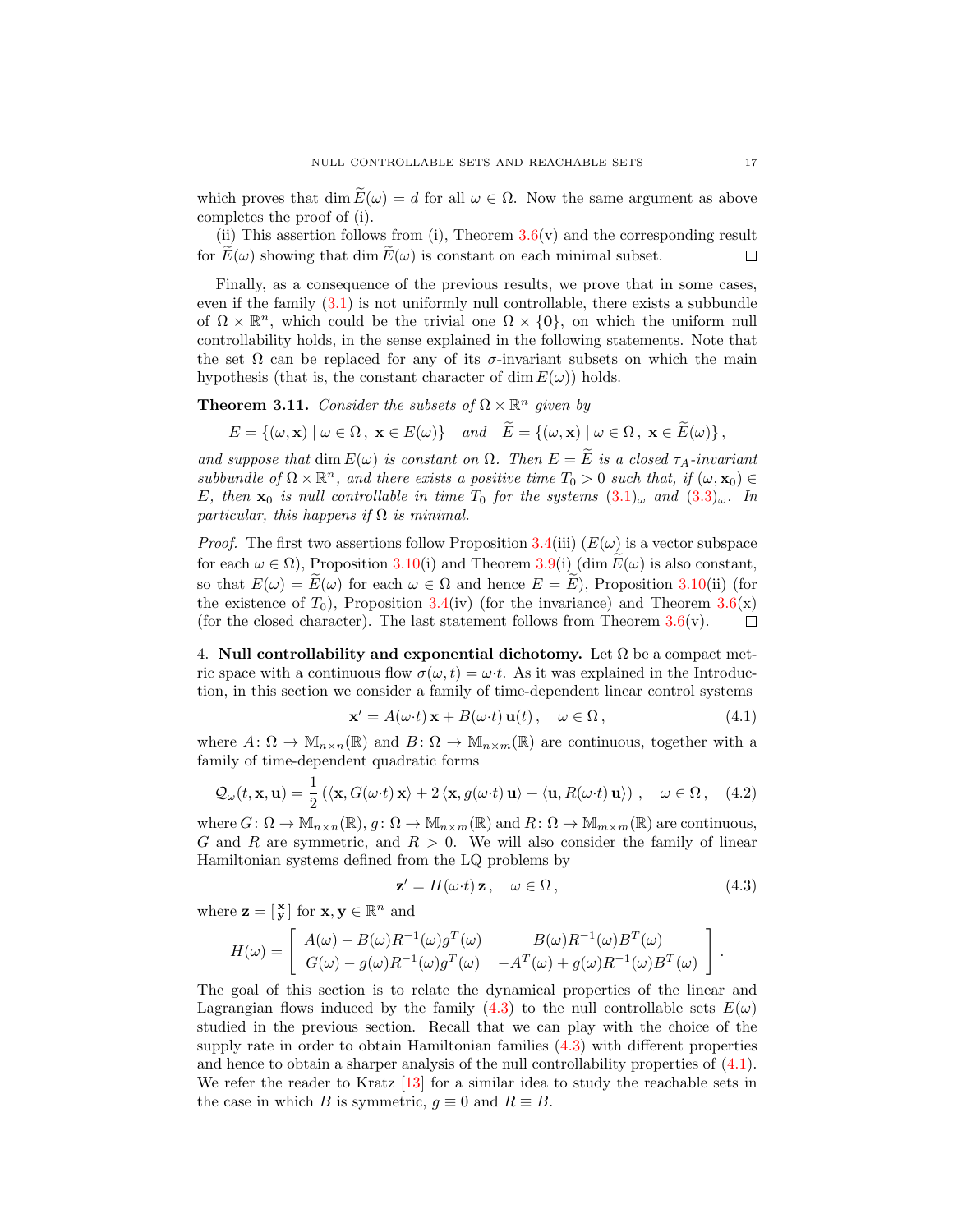Before stating the results, it is convenient to explain the relation between the lack of uniform null controllability and the presence of abnormal systems in the family [\(4.3\)](#page-16-1). The interested reader can find in Reid [\[17\]](#page-25-11) and Kratz [\[12\]](#page-25-12) a previous analysis of abnormal systems, and in Reid  $[18]$  and Šepitka-Šimon Hilscher  $[19, 20]$  $[19, 20]$  $[19, 20]$  $[19, 20]$ a generalization of the concept and theory of principal solutions suitable for systems of this type.

Recall that  $U(t, \omega)$  is the fundamental matrix solution of the system [\(4.3\)](#page-16-1) for  $\omega \in \Omega$  with  $U(0, \omega) = I_{2n}$ . We consider the linear subspaces

$$
\Lambda^+(\omega) = \{ \mathbf{z}_0 \in \mathbb{R}^{2n} \mid U(t,\omega) \mathbf{z}_0 = \begin{bmatrix} 0 \\ \mathbf{z}_2(t,\omega) \end{bmatrix} \text{ for } t \text{ in a positive half-line} \},
$$
  
\n
$$
\Lambda^-(\omega) = \{ \mathbf{z}_0 \in \mathbb{R}^{2n} \mid U(t,\omega) \mathbf{z}_0 = \begin{bmatrix} 0 \\ \mathbf{z}_2(t,\omega) \end{bmatrix} \text{ for } t \text{ in a negative half-line} \},
$$
  
\n
$$
\Lambda(\omega) = \{ \mathbf{z}_0 \in \mathbb{R}^{2n} \mid U(t,\omega) \mathbf{z}_0 = \begin{bmatrix} 0 \\ \mathbf{z}_2(t,\omega) \end{bmatrix} \text{ for } t \in \mathbb{R} \},
$$

and define  $d(\omega) = \dim \Lambda(\omega)$  and  $d^{\pm}(\omega) = \dim \Lambda^{\pm}(\omega)$ . A complete analysis of the functions  $d, d^+$  and  $d^-$  is carried out in [\[8\]](#page-25-5).

<span id="page-17-0"></span>**Definition 4.1.** The *index of abnormality* of the system  $(4.3)_{\omega}$  $(4.3)_{\omega}$  is  $d(\omega)$ , and its index of abnormality at  $\pm \infty$  is  $d^{\pm}(\omega)$ . The linear Hamiltonian system  $(4.3)_{\omega}$  $(4.3)_{\omega}$  is abnormal (resp. abnormal at  $+\infty$  or abnormal at  $-\infty$ ) if there exists a nonzero solution of the form  $\mathbf{z}(t,\omega) = \begin{bmatrix} 0 \\ \mathbf{z}_2(t,\omega) \end{bmatrix}$  in R (resp. in a positive half-line or in a negative half-line), which is equivalent to say that  $d(\omega) > 0$  (resp.  $d^+(\omega) > 0$  or  $d^-(\omega) > 0$ .

- <span id="page-17-1"></span>**Proposition 4.2.** (i) The family  $(4.1)$  is uniformly null controllable if and only if none of the systems of the family  $(4.3)$  is abnormal at  $+\infty$ .
- (ii) Suppose that the family  $(4.1)$  is not uniformly null controllable. Then there exists at least a minimal subset of  $\Omega$  for which all the systems are abnormal.
- (iii) Let  $\begin{bmatrix} L_1 \\ L_2 \end{bmatrix} = \begin{bmatrix} L_1(t,\omega) \\ L_2(t,\omega) \end{bmatrix}$  $\left[\begin{array}{c} L_1(t,\omega) \ L_2(t,\omega) \end{array}\right]$  be a conjoined basis for  $(4.3)_{\omega}$  $(4.3)_{\omega}$ . If Ker  $L_1(t,\omega)$  is constant and nonzero on a positive half-line  $(a, \infty)$ , then the system  $(4.3)_{\omega}$  $(4.3)_{\omega}$  is abnormal at  $+\infty$ .

Proof. (i) The proof of this property can be found in [\[10\]](#page-25-2), Corollary 7.35.

(ii) It follows from (i) and Definition [4.1](#page-17-0) that there exists at least a point  $\omega \in \Omega$  for which  $d^+(\omega) > 0$ . Theorem 3.1(ii) of [\[8\]](#page-25-5) ensures that  $d(\omega_1) > 0$  for each  $\omega_1 \in \mathcal{O}(\omega)$ (the omega-limit set of  $\omega$ ), which ensures (ii).

(iii) If  $\mathbf{x}_0 \in \text{Ker } L_1(t,\omega)$ , then the solution  $\begin{bmatrix} L_1(t,\omega) \\ L_2(t,\omega) \end{bmatrix} \mathbf{x}_0$  of  $(4.3)_{\omega}$  $(4.3)_{\omega}$  takes the form (iii) If  $\mathbf{x}_0 \in \text{Ker } L_1(t, \omega)$ , then the solution  $\begin{bmatrix} L_1(t, \omega) \\ L_2(t, \omega) \end{bmatrix}$  $\begin{bmatrix} 0 \\ z_2(t) \end{bmatrix}$  on  $(a, \infty)$ , which proves (iii).  $\Box$ 

Next, for a fixed  $(\omega, l) \in \Omega \times \mathcal{L}_{\mathbb{R}}$ , we define

$$
d^+(\omega, l) = \dim(\Lambda^+(\omega) \cap l), \quad d^-(\omega, l) = \dim(\Lambda^-(\omega) \cap l), \quad d(\omega, l) = \dim(\Lambda(\omega) \cap l).
$$

That is, these quantities measure the number of independent solutions of  $(4.3)_{\omega}$  $(4.3)_{\omega}$  with initial data in the subspace l which take the form  $\begin{bmatrix} 0 \\ z_2(t,\omega) \end{bmatrix}$  on a positive half-line, on a negative half-line and on the full line, respectively.

Now assume that the family  $(4.1)$  is not uniformly null controllable (which is the setting we are interested in) and that the family  $(4.3)$  admits an exponential dichotomy over  $\Omega$  (which will be one of the main hypotheses for the results of this section). Let  $\Omega \times \mathbb{R}^{2n} = L^+ \oplus L^-$  be the corresponding decomposition with associated Lagrange planes  $l^{\pm}(\omega) = {\mathbf{z} \mid (\omega, \mathbf{z}) \in L^{\pm}}$  (see subsection [2.2.2\)](#page-6-2). We define the functions

$$
\widetilde{d}^{\pm} \colon \Omega \to \{0, \ldots, n\}, \quad \omega \mapsto \widetilde{d}^{\pm}(\omega) = \dim(\Lambda(\omega) \cap l^{\pm}(\omega)).
$$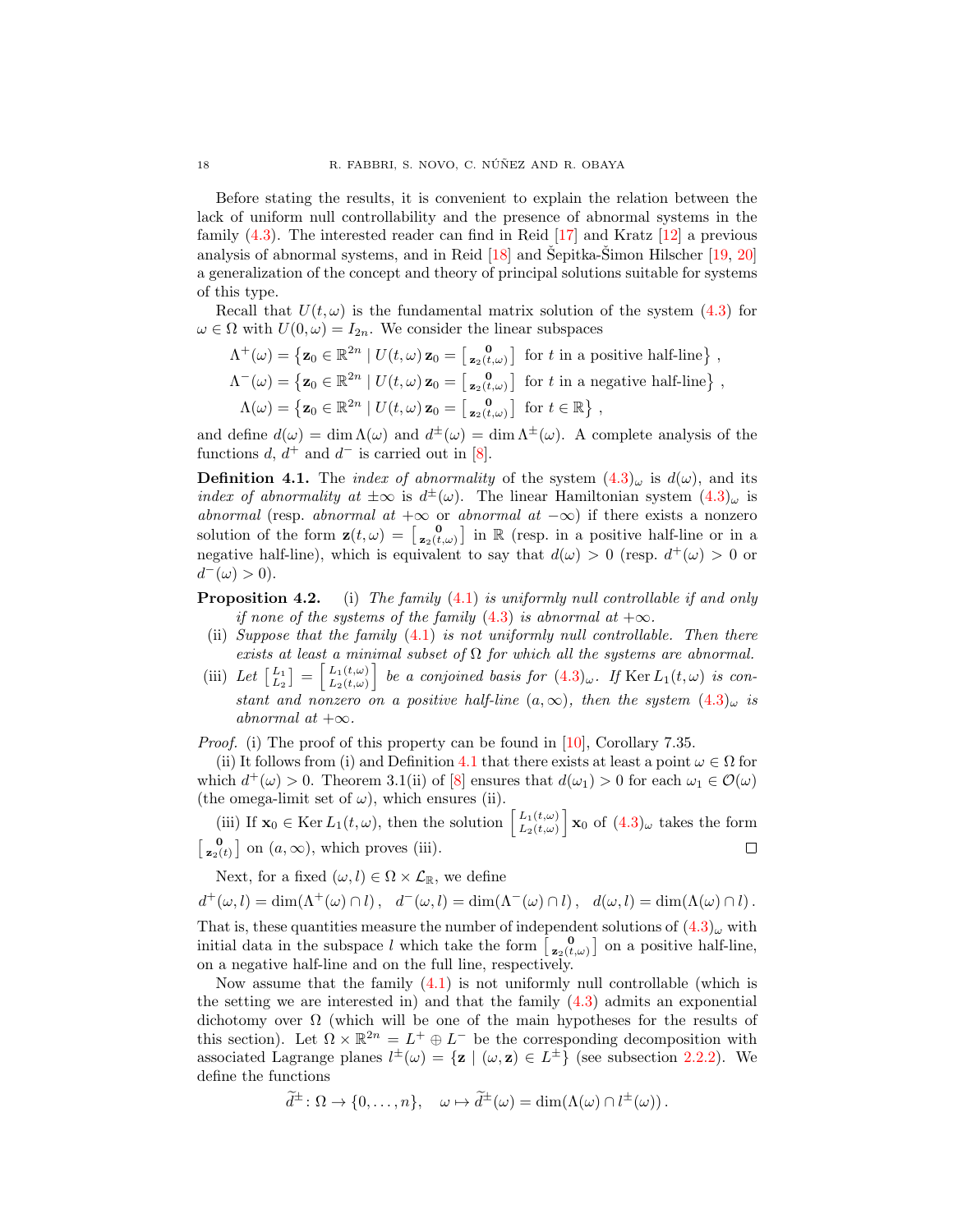Let  $\Omega^* \subseteq \Omega$  be one of the minimal sets for which all the systems are abnormal (see Proposition [4.2\(](#page-17-1)ii)). Proposition 3.3 and Theorem 3.4 of [\[8\]](#page-25-5), which relate  $\tilde{d}^{\pm}(\omega)$ to  $d(\omega)$ , prove in particular that the functions  $d, d+$  and  $d^-$  are constant on  $\Omega^*,$ where  $d = \tilde{d}^+ + \tilde{d}^-$ . Consequently, the number of linearly independent solutions of  $(4.3)_{\omega}$  $(4.3)_{\omega}$  of the form  $\begin{bmatrix} 0 \\ z_2(t,\omega) \end{bmatrix}$  can be calculated in terms of the number of linearly independent solutions of this form which have initial data in the subspaces  $l^+(\omega)$ and  $l^-(\omega)$ ; or, in other words, which are bounded as t goes to  $\pm\infty$ . And this number is the same for all the elements of  $\Omega^*$ . In addition, since  $d > 0$  on  $\Omega^*$ , then either  $d^+$  or  $d^-$  (or both of them) is strictly positive on  $\Omega^*$ . That is, at least one of the associated Lagrange planes  $l^{\pm}(\omega)$  lies on the vertical Maslov cycle C defined by [\(2.8\)](#page-6-1) simultaneously for all  $\omega \in \Omega^*$ .

Now we are almost in a good position to begin with the analysis of the null controllable sets  $E(\omega)$  for the time-reversed control family, defined by [\(3.4\)](#page-8-5). In addition to the exponential dichotomy hypothesis, the analysis relies on the existence a  $\sigma$ -ergodic measure with full support for which the rotation number is zero. That is, we will work under these conditions:

<span id="page-18-1"></span>**Hypotheses 4.3.** The family [\(4.3\)](#page-16-1) has an exponential dichotomy over  $\Omega$ , there exists a  $\sigma$ -ergodic measure  $m_0$  on  $\Omega$  with full topological support, and the rotation number of the family [\(4.3\)](#page-16-1) with respect to  $m_0$  is  $\alpha(m_0) = 0$ .

To formulate the first result we need to define the sets  $(4.5)$ , which in turn requires the following perturbation result. Its proof is given in [\[8\]](#page-25-5) (Theorem 4.18) and in  $[10]$  (Theorem 5.73).

<span id="page-18-2"></span>**Theorem 4.4.** Suppose that Hypotheses [4.3](#page-18-1) hold. Then there exists a  $\rho > 0$ , such that, for each  $\varepsilon \in (0, \rho)$ , the family

<span id="page-18-3"></span>
$$
\mathbf{z}' = H_{\varepsilon}(\omega \cdot t) \mathbf{z} = \left( H(\omega \cdot t) + \varepsilon \begin{bmatrix} 0_n & I_n \\ 0_n & 0_n \end{bmatrix} \right) \mathbf{z}
$$
(4.4)

has an exponential dichotomy over  $\Omega$ . Moreover, the Lagrange planes  $l_{\varepsilon}^{\pm}(\omega)$  lie in  $\mathcal{D}=\mathcal{L}_{\mathbb{R}}-\mathcal{C}$  and if we represent  $l_{\varepsilon}^{\pm}(\omega)\equiv\left[ \frac{I_{n}}{M_{\varepsilon}^{\pm}(\omega)}\right] \in\mathcal{L}_{\mathbb{R}}$  for each  $\omega\in\Omega,$  then we have

$$
M_{\varepsilon_1}^+(\omega) \leq M_{\varepsilon_2}^+(\omega) < M_{\varepsilon_2}^-(\omega) \leq M_{\varepsilon_1}^-(\omega)
$$

whenever  $0 < \varepsilon_1 \leq \varepsilon_2 < \rho$ .

Under Hypotheses [4.3](#page-18-1) and with the notation established in Theorem [4.4](#page-18-2) define, for each  $\omega \in \Omega$ , the set

<span id="page-18-0"></span>
$$
P(\omega) = \left\{ \mathbf{x}_0 \in \mathbb{R}^n \mid \lim_{\varepsilon \to 0^+} \mathbf{x}_0^T M_{\varepsilon}^-(\omega) \mathbf{x}_0 < \infty \right\}. \tag{4.5}
$$

The following result shows that, if  $l^-(\omega) \equiv \begin{bmatrix} L^-_1(\omega) \\ L^-_2(\omega) \end{bmatrix}$  $L_2^-(\omega)$ , then  $P(\omega) = \text{Im } L_1(\omega)$ , and that  $E(\omega)$  is a vector subspace of  $P(\omega)$ . It also proves that  $P(\omega)$  has properties of semi-invariance under the linear flow induced by  $(4.3)$ , and that dim  $P(\omega)$  is a lower semicontinuous function with analogous properties to those previously obtained for  $\dim E(\omega)$ .

Note that, in particular,  $P(\omega) = \mathbb{R}^n$  (which happens in the particular case that the uniform null controllability property holds, since in this case  $E(\omega) = \mathbb{R}^n$  if and only if  $M^-(\omega)$  exists (which is equivalent to say that  $L_1^-(\omega)$  is nonsingular). So, the interesting case for the next result is that of non global existence of  $M^-$ , since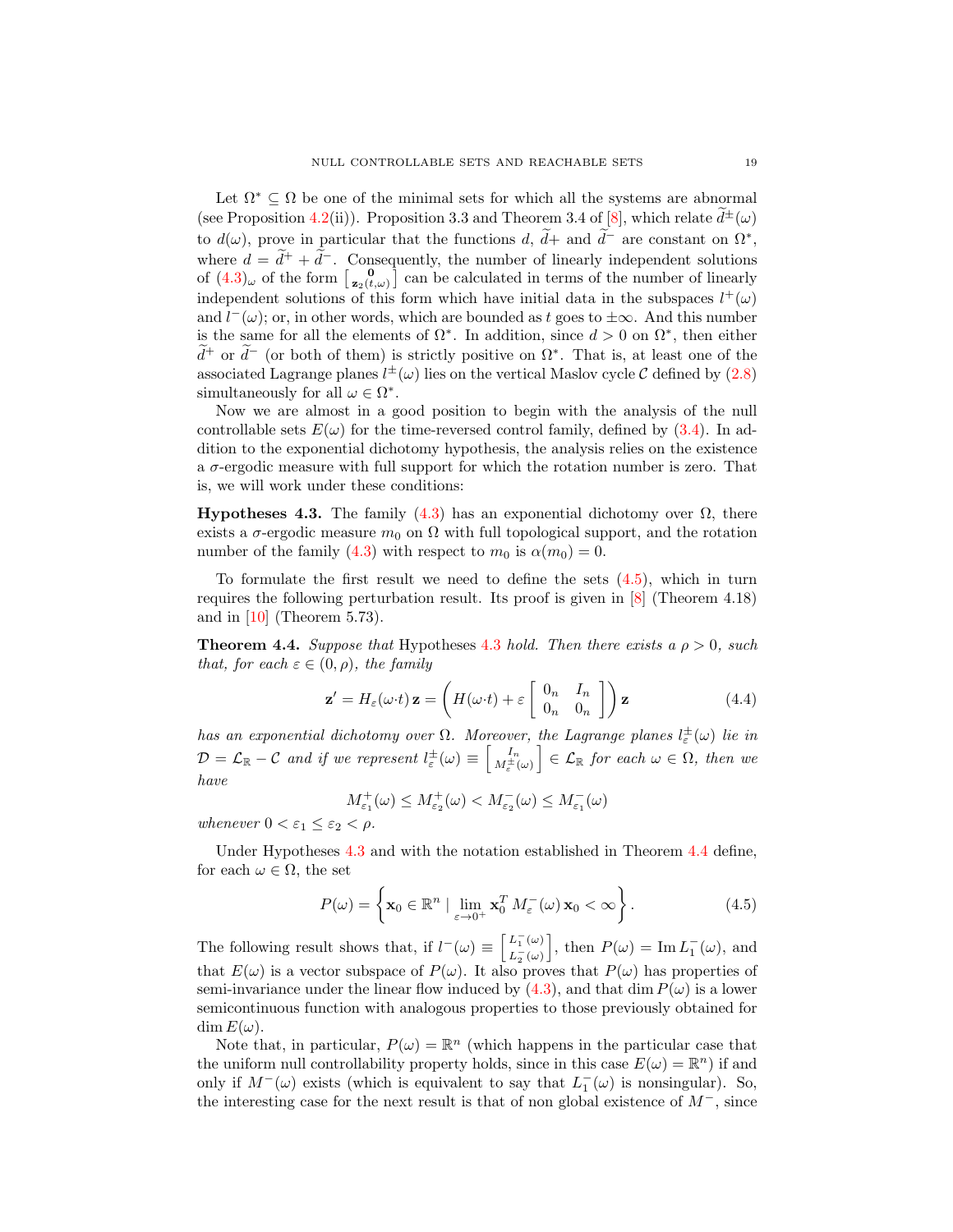otherwise its points (ii)-(y) do not provide any valuable information. Nevertheless, even in the case of global existence of  $M^-$ , the null controllable set  $E(\omega)$  can be a proper subspace of  $P(\omega) = \mathbb{R}^n$ .

<span id="page-19-0"></span>**Theorem 4.5.** Suppose that Hypotheses [4.3](#page-18-1) hold, and let  $l^{\pm}(\omega) \equiv \begin{bmatrix} L^{\pm}_{1}(\omega) \\ L^{\pm}_{2}(\omega) \end{bmatrix}$  $L_2^{\pm}(\omega)$  $\big] \in \mathcal{L}_\mathbb{R}$ be the Lagrange planes provided by the exponential dichotomy. Then,

(i)  $P(\omega) = \text{Im } L_1^-(\omega)$  for each  $\omega \in \Omega$ . In particular,  $P(\omega)$  is a vector space.

Define the map  $d_P : \Omega \to \{0, \ldots, n\}, \omega \mapsto \dim P(\omega) = \operatorname{rank} L_1(\omega)$ . Then,

- (ii)  $E(\omega) \subseteq P(\omega)$  and hence,  $d_E(\omega) \leq d_P(\omega) = \text{rank } L_1^-(\omega)$  for each  $\omega \in \Omega$ .
- (iii) If  $\mathbf{x}_0 \in P(\omega)$ , then  $\mathbf{x}(t, \omega, \mathbf{x}_0, \mathbf{u}) \in P(\omega t)$  for any  $t \geq 0$  and any control  $\mathbf{u}: [0,t] \to \mathbb{R}^m$ . In particular,  $U_A(t,\omega) \cdot P(\omega) \subseteq P(\omega \cdot t)$  for each  $\omega \in \Omega$  and  $t \geq 0$ .
- (iv) If  $t_1 \leq t_2$ , then  $d_P(\omega \cdot t_1) \leq d_P(\omega \cdot t_2)$  for each  $\omega \in \Omega$ .
- (v) Fix  $\omega \in \Omega$  and take for each  $t \in \mathbb{R}$  the representation

$$
l^-(\omega \cdot t) = U(t, \omega) \cdot l^-(\omega) \equiv U(t, \omega) \begin{bmatrix} L_1^-(\omega) \\ L_2^-(\omega) \end{bmatrix} = \begin{bmatrix} L_1^-(t, \omega) \\ L_2^-(t, \omega) \end{bmatrix},
$$

so that  $P(\omega \cdot t) = \text{Im } L_1^-(t, \omega)$ . Then  $\text{Ker } L_1^-(t_2, \omega) \subseteq \text{Ker } L_1^-(t_1, \omega)$  if  $t_1 \leq t_2$ , and there exist constants  $t_-(\omega)$  and  $t_+(\omega)$  such that

- (a) the map  $t \mapsto d_P(\omega \cdot t)$  is constant on  $(-\infty, t-(\omega))$  and on  $[t+(\omega), \infty)$ , and hence so is the map  $t \mapsto \text{Ker } L_1^-(t, \omega);$
- (b)  $d^+(\omega, l^-(\omega)) = \dim \text{Ker } L_1^-(t_-(\omega), \omega) = n d_P(\omega \cdot t_-(\omega));$
- $(c) \widetilde{d}^-(\omega) = d(\omega, l^-(\omega)) = d^+(\omega, l^-(\omega)) = \dim \text{Ker } L_1^-(t_+(\omega), \omega) = n$  $d_P(\omega \cdot t_+(\omega)).$
- (vi) The map  $d_P : \Omega \to \{0, \ldots, n\}, \omega \mapsto d_P(\omega)$  is lower semicontinuous.

*Proof.* (i) First note that  $\text{Im } L_1^-(\omega)$  is independent of the representation chosen for  $l^-(\omega)$  (see Subsection [2.2.1\)](#page-5-0). Since, by the robustness of the exponential dichotomy (see, e.g., Theorem 6 of [\[22\]](#page-25-16)),  $l_{\varepsilon}(\omega)$  tends to  $l^-(\omega)$  as  $\varepsilon \downarrow 0$ , there exist nonsingular matrices  $P_{\varepsilon}(\omega)$  such that  $\begin{bmatrix} P_{\varepsilon}(\omega) \\ M^{-}(\omega) P \end{bmatrix}$  $P_{\varepsilon}(\omega)$ <br>  $M_{\varepsilon}^{-}(\omega) P_{\varepsilon}(\omega)$  tends to  $\begin{bmatrix} L_1^{-}(\omega) \\ L_2^{-}(\omega) \end{bmatrix}$  $L_2^-(\omega)$ as  $\varepsilon \downarrow 0$ . Moreover, we deduce from Theorem [4.4](#page-18-3) that  $M_{\varepsilon}(\omega) = M_{\varepsilon}(\omega) P_{\varepsilon}(\omega) P_{\varepsilon}(\omega) P_{\varepsilon}(\omega)$  decreases as  $\varepsilon$ decreases. Hence, Theorem 1 of Kratz [\[11\]](#page-25-17) proves that

$$
\lim_{\varepsilon \to 0^+} (L_1^-(\omega))^T M_{\varepsilon}^-(\omega) L_1^-(\omega) = (L_1^-(\omega))^T L_2^-(\omega)
$$

and

$$
\lim_{\varepsilon \to 0^+} \mathbf{x}_0^T M_{\varepsilon}^-(\omega) \mathbf{x}_0 = \infty \quad \text{for all } \mathbf{x}_0 \notin \text{Im } L_1^-(\omega),
$$

from where it is immediate to check that  $\mathbf{x}_0 \in \text{Im } L_1^-(\omega)$  if and only if  $\mathbf{x}_0 \in P(\omega)$ , as stated.

(ii) Proposition [3.4\(](#page-9-0)iii) states that, if  $\mathbf{x}_0 \in E(\omega)$ , then there exists a  $T > 0$  such that  $\mathbf{x}_0 = \mathbf{x}(T, \omega \cdot (-T), \mathbf{0}, \mathbf{u})$  for some control  $\mathbf{u}: [0, T] \to \mathbb{R}^m$ . Therefore, reasoning as in Theorem 4.19 of [\[8\]](#page-25-5), we can check that

$$
\int_0^T \mathcal{Q}_{\omega \cdot (-T)}(s, \mathbf{x}(s, \omega \cdot (-T), \mathbf{0}, \mathbf{u}), \mathbf{u}(s)) ds \ge V_{\varepsilon}^{\omega \cdot (-T)}(T, \mathbf{x}(T, \omega \cdot (-T), \mathbf{0}, \mathbf{u}))
$$

$$
-V_{\varepsilon}^{\omega \cdot (-T)}(0, \mathbf{x}(0, \omega \cdot (-T), \mathbf{0}, \mathbf{u})) = V_{\varepsilon}^{\omega \cdot (-T)}(T, \mathbf{x}_0),
$$
 here

w

$$
V_{\varepsilon}^{\omega}(t,\mathbf{x}_0)=\frac{1}{2}\,\mathbf{x}_0^T\,M_{\varepsilon}^-(\omega{\cdot}t)\,\mathbf{x}_0\,;
$$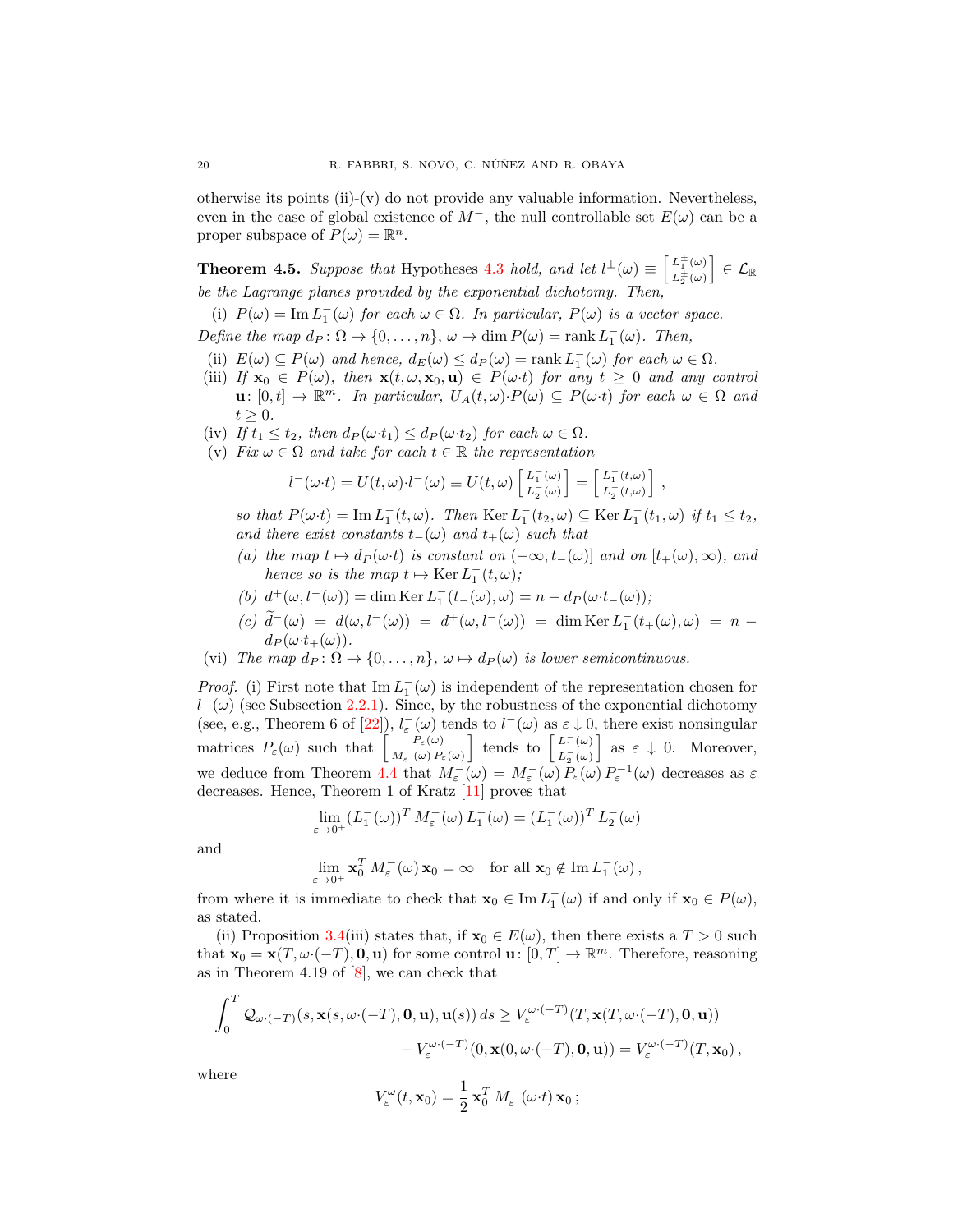that is,

$$
2\int_0^T \mathcal{Q}_{\omega \cdot (-T)}(s, \mathbf{x}(s, \omega \cdot (-T), \mathbf{0}, \mathbf{u}), \mathbf{u}(s)) ds \geq \mathbf{x}_0^T M_{\varepsilon}^-(\omega) \mathbf{x}_0.
$$

Hence,  $\lim_{\varepsilon \to 0^+} \mathbf{x}_0^T M_{\varepsilon}(\omega) \mathbf{x}_0 < \infty$  and  $\mathbf{x}_0 \in \text{Im } L_1(\omega)$ , as claimed.

(iii) As before, if  $\mathbf{x}_0 \in P(\omega)$  and  $\mathbf{u}: [0, t] \to \mathbb{R}^m$  is any control,

$$
\int_0^t \mathcal{Q}_{\omega}(s, \mathbf{x}(s, \omega, \mathbf{x}_0, \mathbf{u}), \mathbf{u}(s)) ds \ge \frac{1}{2} \mathbf{x}^T(t, \omega, \mathbf{x}_0, \mathbf{u}) M_{\varepsilon}(\omega \cdot t) \mathbf{x}(t, \omega, \mathbf{x}_0, \mathbf{u}) - \frac{1}{2} \mathbf{x}_0^T M_{\varepsilon}(\omega) \mathbf{x}_0,
$$

and hence,

$$
\mathbf{x}^{T}(t, \omega, \mathbf{x}_{0}, \mathbf{u}) M_{\varepsilon}^{-}(\omega \cdot t) \mathbf{x}(t, \omega, \mathbf{x}_{0}, \mathbf{u}) \leq 2 \int_{0}^{t} Q_{\omega}(s, \mathbf{x}(s, \omega, \mathbf{x}_{0}, \mathbf{u}), \mathbf{u}(s)) ds + \mathbf{x}_{0}^{T} M_{\varepsilon}^{-}(\omega) \mathbf{x}_{0},
$$

from where we deduce that  $\mathbf{x}(t, \omega, \mathbf{x}_0, \mathbf{u}) \in P(\omega \cdot t)$ , as claimed. Taking now  $\mathbf{u} \equiv \mathbf{0}$  we see that  $U_A(t, \omega) \mathbf{x}_0 = \mathbf{x}(t, \omega, \mathbf{x}_0, \mathbf{0}) \in P(\omega \cdot t)$ , and hence  $U_A(t, \omega) \cdot P(\omega) \subseteq P(\omega \cdot t)$ , as stated.

(iv) This property follows from (iii) because  $U_A(t_2-t_1,\omega \cdot t_1) \cdot P(\omega \cdot t_1) \subseteq P(\omega \cdot t_2)$ and all the matrices  $U_A(t, \omega)$  are nonsingular.

(v) It follows from (iv) that the map  $t \mapsto \dim \text{Ker } L_1^-(t,\omega) = n - d_P(\omega \cdot t)$  is nonincreasing, which together with relation [\(2.9\)](#page-7-1) shows that  $\text{Ker } L_1^-(t, \omega)$  is nonincreasing in  $t$  for the order given by the contention of vector spaces. This proves the first assertion in (v). (Incidentally, note that this proves that any conjoined basis for  $(4.3)_{\omega}$  $(4.3)_{\omega}$  representing the Lagrange planes  $l^-(\omega \cdot t)$  has no proper focal points: see Definition [2.4\)](#page-7-2). It also follows from (iv) the existence of a negative half-line  $(-\infty, t_-(\omega))$  on which the map  $t \mapsto dp(\omega \cdot t)$  attains its minimum value and of a positive half-line  $[t_+(\omega), \infty)$  on which it attains its maximum value. This fact together again with [\(2.9\)](#page-7-1) ensures that the map  $t \mapsto \text{Ker } L_1^-(t,\omega)$  is constant on  $(-\infty, t_-(\omega)]$  and on  $[t_+(\omega), \infty)$ . So (a) is proved. Properties (b) and (c) follow easily from (a), the definitions of  $d^{\pm}(\omega, l^-(\omega))$  and  $d(\omega, l^-(\omega))$ , Proposition [4.2\(](#page-17-1)iii), and, in the case of (c), the fact that  $\text{Ker } L_1^-(t_+(\omega), \omega) \subseteq \text{Ker } L_1^-(t, \omega)$  for all  $t \in \mathbb{R}$ .

(vi) Since  $d_P(\omega) = \text{rank } L_1(\omega)$ , the statement is a consequence of Remark [2.3](#page-6-3)  $\Box$ and the lower semicontinuity of the rank function on matrices.

Remark 4.6. Note that, as pointed out in the proof of the previous point (v), under Hypotheses [4.3](#page-18-1) and with the notation established in the preceding result, the conjoined basis  $\begin{bmatrix} L_1^-(t,\omega) \\ L_2^-(t,\omega) \end{bmatrix}$  $L_2^-(t,\omega)$ of [\(4.3\)](#page-16-1) has no proper focal points. Therefore, an application of the Sturmian separation theory for linear Hamiltonian systems without controllability (see Theorem 1.5 of Simon Hilscher  $[21]$  $[21]$ ) shows that any other conjoined basis of  $(4.3)$  has at most n proper focal points. In particular, Hypothe-ses [4.3](#page-18-1) ensures that all the systems of the family  $(4.3)$  are nonoscillatory at  $+\infty$ : see, e.g., [\[8\]](#page-25-5) and [\[7\]](#page-24-6).

Always under Hypotheses [4.3,](#page-18-1) we consider the maps

$$
d_P^-: \Omega \to \{0, \ldots, n\} \t d_P^+: \Omega \to \{0, \ldots, n\} \n\omega \mapsto d_P(\omega \cdot t_-(\omega)), \t \omega \mapsto d_P(\omega \cdot t_+(\omega)),
$$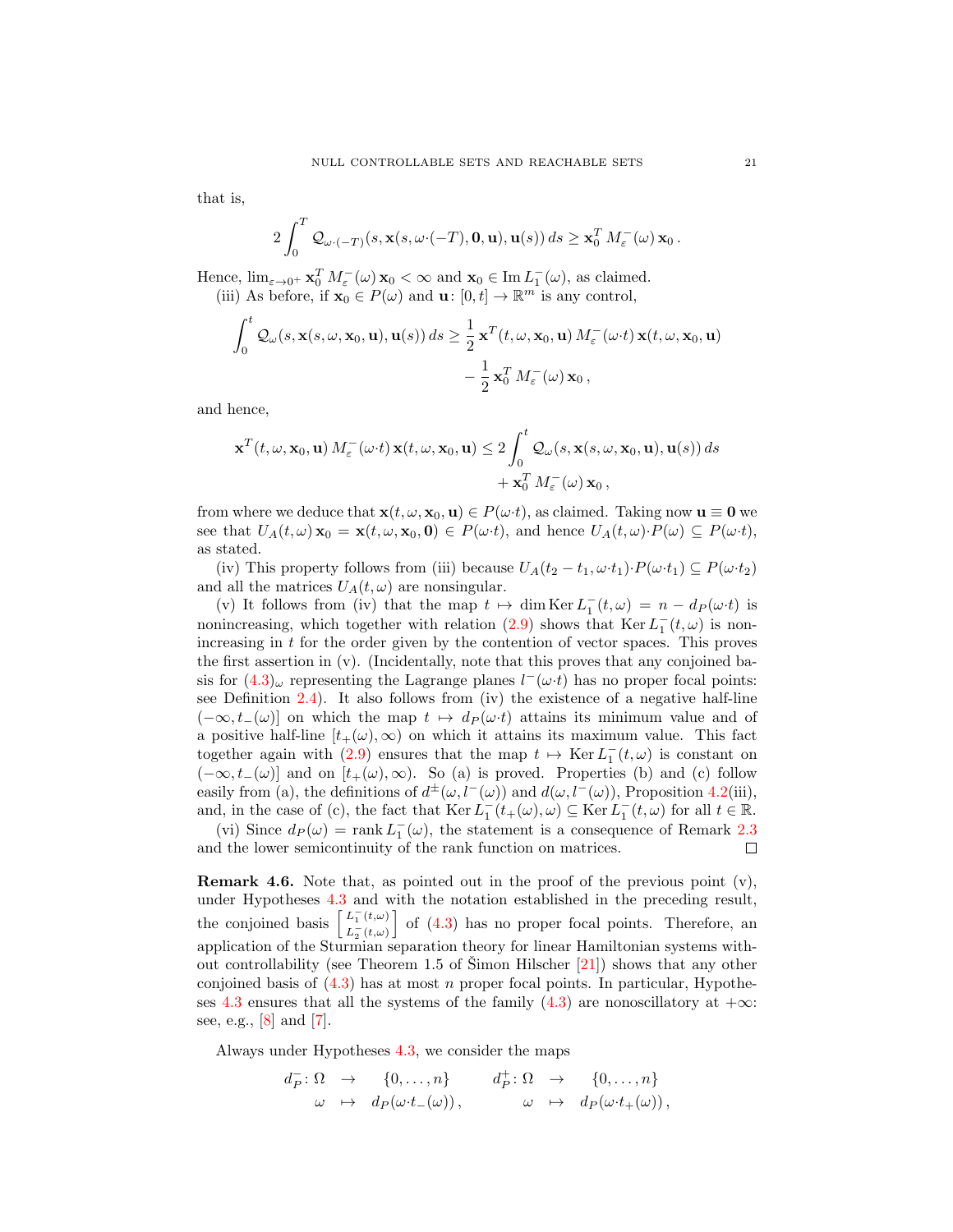where  $d_P(\omega) = \dim P(\omega)$  and  $t_-(\omega)$  and  $t_+(\omega)$  satisfy the conditions of Theorem  $4.5(v)$  $4.5(v)$ . Next consider the quantities

$$
d_P^M = \max_{\omega \in \Omega} d_P(\omega), \qquad d_P^m = \min_{\omega \in \Omega} d_P(\omega).
$$

The following result collects several properties of these functions and quantities.

<span id="page-21-0"></span>Theorem 4.7. Suppose that Hypotheses [4.3](#page-18-1) hold. Then,

- (i) all the statements (i)-(xii) of Theorem [3.6](#page-11-0) are valid if we change the functions and quantities  $d_E$ ,  $d_E^{\pm}$  and  $d_E^M$  by  $d_P$ ,  $d_P^{\pm}$  and  $d_P^M$ , and the spaces  $E(\omega)$  by  $P(\omega)$ .
- (ii) If  $d_P(\omega) = d_P$  is constant on  $\Omega$ , then

$$
P = \{(\omega, \mathbf{x}) \mid \omega \in \Omega, \ \mathbf{x} \in P(\omega) \} \subseteq \Omega \times \mathbb{R}^n
$$

is a closed  $\tau_A$ -invariant subbundle of  $\Omega \times \mathbb{R}^n$  of dimension  $d_P$ . In particular, this is the case if  $\Omega$  is minimal.

*Proof.* (i) This proof is completely analogous to that of Theorem [3.6.](#page-11-0)

(ii) Theorem [4.5\(](#page-19-0)i) ensures that  $P(\omega)$  is a linear space for all  $\omega \in \Omega$ , and by hypothesis its dimension is always  $d<sub>P</sub>$ . It follows from here and Theorem [4.5\(](#page-19-0)iii) that  $U_A(t,\omega)\cdot P(\omega) = P(\omega \cdot t)$  for all  $t \in \mathbb{R}$  and  $\omega \in \Omega$ . And finally, the analogous property of Theorem [3.6\(](#page-11-0)x) for  $P(\omega)$  proves the closed character of P.  $\Box$ 

The next result shows that, under the assumption of constant dimension for the subspaces Im  $L_1^-(\omega)$  and  $E(\omega)$  (which in particular holds if  $\Omega$  is minimal), there exist two closed invariant subbundles  $L_0^-$  and  $L_E^-$  of  $L^-$  such that the sections  $l_0^-(\omega)$  of the first one intersect the vertical Lagrange plane  $l_v \equiv \begin{bmatrix} 0_n \\ I_n \end{bmatrix}$ , and such that the first components of the vectors of the sections  $l_E^-(\omega)$  of the second one belong to  $E(\omega)$ for all  $\omega \in \Omega$ . Recall that the flows  $\tau_A$  and  $\tau_H$  are defined by [\(2.3\)](#page-4-2) and [\(2.6\)](#page-5-2).

<span id="page-21-1"></span>**Theorem 4.8.** Suppose that Hypotheses [4.3](#page-18-1) hold. Let  $l^{\pm}(\omega) \equiv \begin{bmatrix} L^{\pm}_{1}(\omega) \\ L^{\pm}(\omega) \end{bmatrix}$  $L_2^{\pm}(\omega)$ be the Lagrange planes and let  $L^{\pm} = \{(\omega, \mathbf{z}) \mid \mathbf{z} \in l^{\pm}(\omega)\}\$  be the  $\tau_H$ -invariant  $\big]~\in~\mathcal{L}_\mathbb{R}$ subbundles provided by the exponential dichotomy. Define  $l_0^-(\omega) = \{ \begin{bmatrix} \mathbf{0} \\ \mathbf{z}_2 \end{bmatrix} \in l^-(\omega) \},\$  $l_E^-(\omega) = \{ [\frac{\mathbf{z}_1}{\mathbf{z}_2}] \in l^-(\omega) \mid \mathbf{z}_1 \in E(\omega) \},$  and the subsets of  $L^-$  given by

 $L_0^- = \{(\omega, \mathbf{z}) \mid \omega \in \Omega, \ \mathbf{z} \in l_0^-(\omega)\} \quad and \quad L_E^- = \{(\omega, \mathbf{z}) \mid \omega \in \Omega, \ \mathbf{z} \in l_E^-(\omega)\}.$ 

- (i) If  $d_P(\omega) = d_P$  is constant on  $\Omega$ , then  $L_0^-$  is a closed  $\tau_H$ -invariant subbundle of  $L^-$  of dimension  $n - d_P$ .
- (ii) If  $d_E(\omega) = d_E$  and  $d_P(\omega) = d_P$  are constant on  $\Omega$ , then  $L_E^-$  is a closed  $\tau_H$ -invariant subbundle of  $L^-$  of dimension  $n - d_P + d_E$ .

In particular, the assertions in (i) and (ii) hold if  $\Omega$  is minimal.

*Proof.* (i) It is clear that  $l_0^-(\omega)$  is a vector space for each  $\omega \in \Omega$ . Note also that the vector  $\begin{bmatrix} 0 \\ z_2 \end{bmatrix}$  belongs to  $l^-(\omega)$  if and only if there exists a vector  $\mathbf{x}_0 \in \mathbb{R}^n$  such that  $\left[ \frac{L_1^-(\omega)}{L_1^-(\omega)} \right]$  $L_2^-(\omega)$  $\mathbf{x}_0 = \begin{bmatrix} 0 \\ z_2 \end{bmatrix}$ , i.e.,  $\mathbf{x}_0 \in \text{Ker } L_1^-(\omega)$ , which has constant dimension given by  $n - d_P(\omega) = n - d_P$ . This together with the fact that the rank of  $\begin{bmatrix} L_1^-(\omega) \\ L_2^-(\omega) \end{bmatrix}$  $L_2^-(\omega)$  $\Big]$  is n shows that  $\dim l_0^-(\omega) = n - d_P$  for all  $\omega \in \Omega$ , as stated.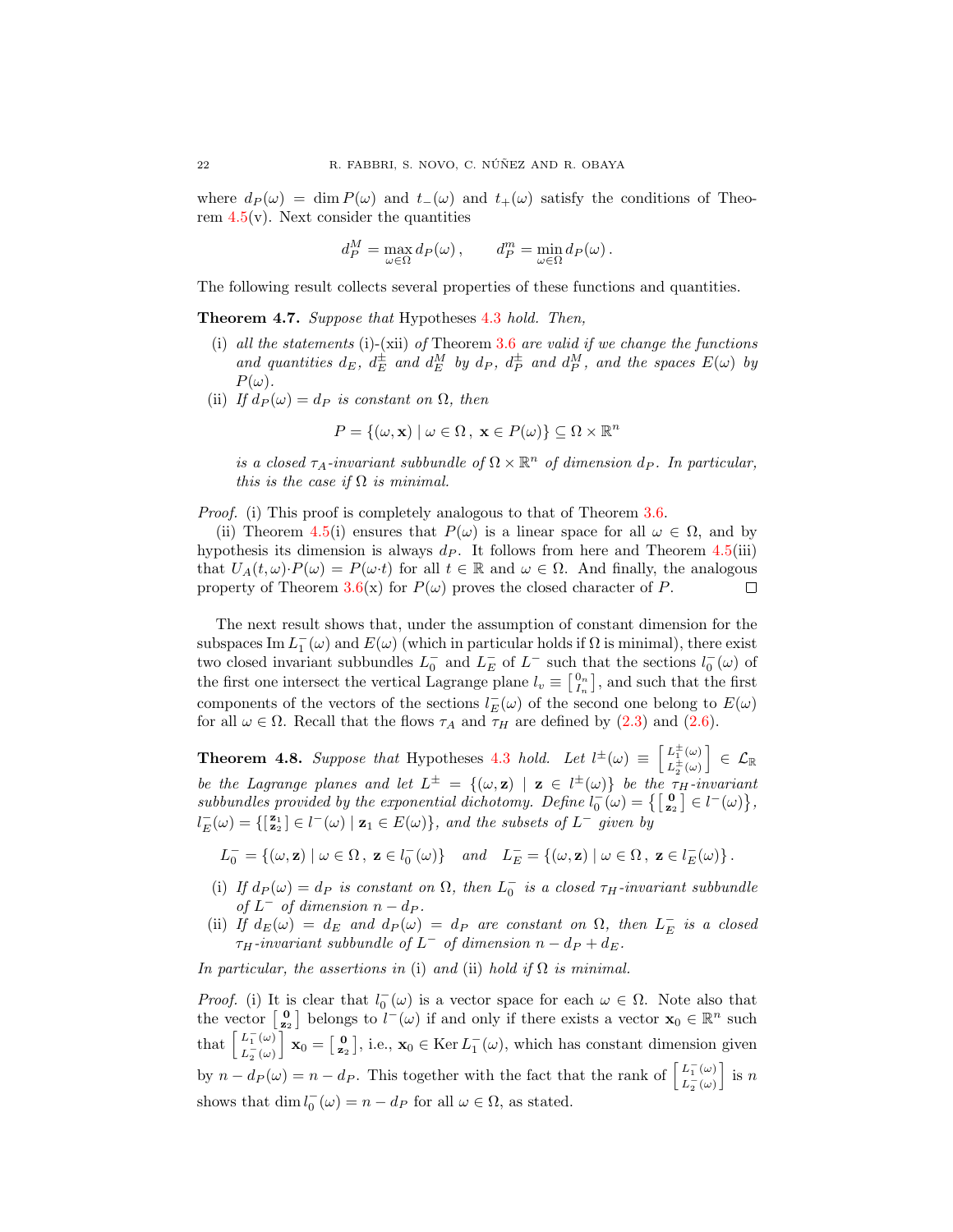Fix  $\omega \in \Omega$  and represent  $U(t, \omega)$   $\begin{bmatrix} L_1^-(\omega) \\ L_2^-(\omega) \end{bmatrix}$  $L_2^-(\omega)$  $\Big] = \Big[ \frac{L_1^-(t,\omega)}{L_1^-(t,\omega)} \Big]$  $L_2^-(t,\omega)$ . Theorem  $4.5(v)$  $4.5(v)$  ensures that the map  $t \mapsto \text{Ker } L_1^-(t,\omega)$  is constant, and hence the equalities  $U(t,\omega) \begin{bmatrix} 0 \\ z \end{bmatrix}$  $\begin{bmatrix} \mathbf{0} \ \mathbf{z}_2 \end{bmatrix} =$  $U(t,\omega)\left[\frac{L_1^-(\omega)}{L_1^-(\omega)}\right]$  $L_2^-(\omega)$  $\mathbf{c} = \begin{bmatrix} L_1^-(t,\omega) \\ L_2^-(t,\omega) \end{bmatrix}$  $L_2^-(t,\omega)$  $\mathbf{c} = \begin{bmatrix} 0 \\ z_0 \end{bmatrix}$  $\begin{bmatrix} 0 \\ z_2(t) \end{bmatrix}$  prove the invariance of  $L_0^-$ .

Finally, we must check that  $\lim_{k\to\infty} l_0^-(\omega_k) = l_0^-(\omega)$  in the Grassmannian manifold  $\mathcal{G}_{n-d_P}(\mathbb{R}^{2n})$  in the case that  $\lim_{k\to\infty} \omega_k = \omega$ . The compactness of  $\mathcal{G}_{n-d_P}(\mathbb{R}^{2n})$ provides a subsequence  $(\omega_{k_j})$  such that  $\lim_{j\to\infty} l_0^-(\omega_{k_j}) = g \in \mathcal{G}_{n-d_P}(\mathbb{R}^{2n})$ . Moreover, for each j we can choose a representant of  $l_0^-(\omega_{k_j})$  of the form  $\begin{bmatrix} 0 \\ G_{k_j} \end{bmatrix}$  for some  $n \times (n-d_p)$  matrix  $G_{k_j}$  of rank  $n-d_P$ ; here 0 denotes the  $n \times (n-d_P)$  null matrix. Thus, we deduce from Proposition 1.24 of  $[10]$  that g has a representant of the same form, and hence  $g = l_0^-(\omega)$ , which shows that the subbundle is closed.

(ii) It is also clear that  $l_E^-(\omega)$  is a vector subspace for each  $\omega \in \Omega$ . Moreover,  $\begin{bmatrix} \mathbf{z}_1 \\ z \end{bmatrix}$  $\mathbf{z}_{\mathbf{z}}^{(z)} \in l_{E}^{-}(\omega)$  if and only if there exists a vector  $\mathbf{c} \in \mathbb{R}^{n}$  such that  $\begin{bmatrix} L_{1}^{-}(\omega) \\ L_{2}^{-}(\omega) \end{bmatrix}$  $L_2^-(\omega)$  $\Big\} \, {\bf c} = \big\lceil \frac{{\bf z}_1}{{\bf z}_2} \big\rceil$  $\begin{bmatrix} \mathbf{z}_1 \ \mathbf{z}_2 \end{bmatrix}$ and  $\mathbf{z}_1 \in E(\omega) \subseteq P(\omega) = \text{Im } L_1^-(\omega)$ . Let  $L_1^-(\omega) \mathbf{c}_j$ ,  $j = 1, \ldots, d_E$  be a basis of  $E(\omega)$ , and consider the vectors  $\begin{bmatrix} L_1^-(\omega) \\ L_2^-(\omega) \end{bmatrix}$  $L_2^-(\omega)$  $\mathbf{c}_j$  for  $j = 1, \ldots, d_E$ , which are linearly independent. We also take a basis of  $l_0^-(\omega)$  given by  $\begin{bmatrix} L_1^-(\omega) \\ L_2^-(\omega) \end{bmatrix}$  $L_2^-(\omega)$ for  $j = d_E + 1, \ldots, d_E + n - d_P$ . This means that  $\{c_{d_E+1}, \ldots, c_{d_E+n-d_P}\}\$  is a  $\mathbf{c}_j = \begin{bmatrix} 0 \\ L_0^-(\mu) \end{bmatrix}$  $\left.\begin{array}{c} \mathbf{0} \ L_2^-(\omega) \, \mathbf{c}_j \end{array} \right]$ basis of Ker  $L_1^-(\omega)$ . Then, it is easy to deduce that the vectors  $\begin{bmatrix} L_1^-(\omega) \\ L_2^-(\omega) \end{bmatrix}$  $L_2^-(\omega)$  $\mathbf{c}_j$  for  $j = 1, \ldots, d_E + n - d_P$  form a basis of  $l_E(\omega)$ , so that  $\dim l_E(\omega) = n - d_P + d_E$ , as stated. The closed character of  $L_E^-$  is a consequence of Theorem [3.6\(](#page-11-0)x). Finally we check the invariance. Let  $\begin{bmatrix} L_1^-(\omega) \\ L_2^-(\omega) \end{bmatrix}$  $L_2^-(\omega)$  $\mathbf{c} \in l_E^-(\omega)$ , so that  $L_1^-(\omega)$  **c**  $\in E(\omega)$ . Then  $U(t,\omega)\left[\frac{L_1^-(\omega)}{L_1^-(\omega)}\right]$  $L_2^-(\omega)$  $\mathbf{c} = \begin{bmatrix} L_1^-(t,\omega) \\ L_2^-(t,\omega) \end{bmatrix}$  $L_2^-(t,\omega)$ i c and consequently,

$$
\frac{d}{dt} L_1^-(t,\omega) \mathbf{c} = H_1(\omega \cdot t) L_1^-(t,\omega) \mathbf{c} + H_3(\omega \cdot t) L_2^-(t,\omega) \mathbf{c}
$$

$$
= A(\omega \cdot t) L_1^-(t,\omega) \mathbf{c} + B(\omega \cdot t) \mathbf{u}(t)
$$

for  $\mathbf{u}(t) = R^{-1}(\omega \cdot t) \left[ -g^T(\omega \cdot t) + B^T(\omega \cdot t) \mathbf{c} \right]$ . Thus,  $L_1^-(t, \omega) \mathbf{c} = \mathbf{x}(t, \omega, L_1^-(\omega) \mathbf{c}, \mathbf{u})$ and since  $L_1^-(\omega)$  **c**  $\in E(\omega)$ , we conclude from Proposition [3.4\(](#page-9-0)iv) that  $L_1^-(t,\omega)$  **c**  $\in$  $E(\omega t)$ , which proves the invariance.

The last assertion of the theorem follows immediately from (i), (ii), and Theorems  $3.6(v)$  $3.6(v)$  and  $4.7(v)$  $4.7(v)$ .  $\Box$ 

4.1. Null controllable sets for the initial family. The results seen so far in this section relate the properties of the null controllable sets  $E(\omega)$  for the timereversed control systems  $(3.3)$  to the properties of the subbundle  $L^-$  provided by the exponential dichotomy. But they can be easily translated to the null controllable sets  $\widetilde{E}(\omega)$  for the initial control systems [\(3.1\)](#page-8-1) and the subbundle  $L^+$ , as we will explain.

Note that we can associate the family of time-reversed quadratic functionals

$$
\mathcal{Q}_{\omega}^{-}(t, \mathbf{x}, \mathbf{u}) = \frac{1}{2} \left( \langle \mathbf{x}, G(\omega \cdot (-t)) \mathbf{x} \rangle + 2 \langle \mathbf{x}, g(\omega \cdot (-t)) \mathbf{u} \rangle + \langle \mathbf{u}, R(\omega \cdot (-t)) \mathbf{u} \rangle \right) \tag{4.6}
$$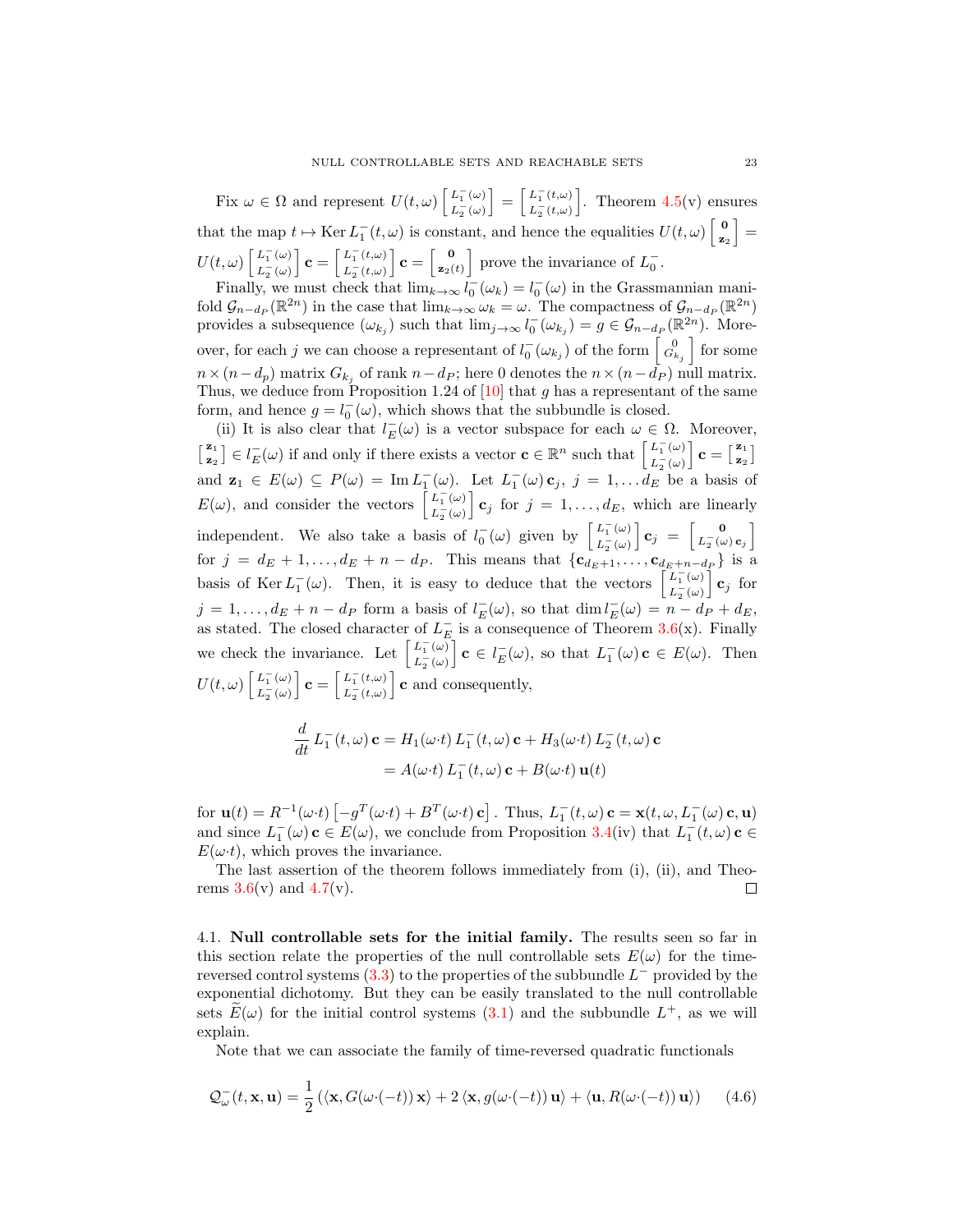to the time-reversed control systems  $(3.3)$ , with the same functions  $G, g$  and  $R$  as before. Hence, we can consider the family of linear Hamiltonian systems

<span id="page-23-0"></span>
$$
\mathbf{z}' = H^-(\omega \cdot (-t)) \mathbf{z}, \quad \omega \in \Omega, \tag{4.7}
$$

.

where

$$
H^{-}(\omega) = \begin{bmatrix} -A(\omega) + B(\omega)R^{-1}(\omega)g^{T}(\omega) & B(\omega)R^{-1}(\omega)B^{T}(\omega) \\ G(\omega) - g(\omega)R^{-1}(\omega)g^{T}(\omega) & A^{T}(\omega) - g(\omega)R^{-1}(\omega)B^{T}(\omega) \end{bmatrix}
$$

It is easy to check that  $\begin{bmatrix} \mathbf{x}(t) \\ \mathbf{y}(t) \end{bmatrix}$  $\begin{bmatrix} \mathbf{x}(t) \\ \mathbf{y}(t) \end{bmatrix}$  solves [\(4.3\)](#page-16-1) if and only if  $\begin{bmatrix} \mathbf{x}(-t) \\ -\mathbf{y}(-t) \end{bmatrix}$  $\begin{bmatrix} \mathbf{x}(-t) \\ -\mathbf{y}(-t) \end{bmatrix}$  solves [\(4.7\)](#page-23-0). As a mater of fact,

<span id="page-23-1"></span>
$$
U^{-}(t,\omega) = \begin{bmatrix} U_{1}(-t,\omega) & -U_{3}(-t,\omega) \\ -U_{2}(-t,\omega) & U_{4}(-t,\omega) \end{bmatrix}
$$
(4.8)

is the fundamental matrix solution of [\(4.7\)](#page-23-0) with  $U^-(0, \omega) = I_{2n}$ , since that of [\(4.3\)](#page-16-1) is  $U(t, \omega) =$  $U_1(t,\omega)$   $U_3(t,\omega)$  $U_1(t,\omega)$   $U_3(t,\omega)$ <br>  $U_2(t,\omega)$   $U_4(t,\omega)$ . Therefore, the family [\(4.3\)](#page-16-1) admits an exponential dichotomy over  $\Omega$ , with Lagrange planes  $l^{\pm}(\omega) \in \mathcal{L}_{\mathbb{R}}$ , if and only if the family [\(4.7\)](#page-23-0) admits an exponential dichotomy over  $\Omega$  (for the time reversed flow  $(t, \omega) \mapsto \omega \cdot (-t)$ ), with Lagrange planes

<span id="page-23-2"></span>
$$
\widetilde{l}^{\pm}(\omega) = \{ \begin{bmatrix} \mathbf{w}_1 \\ \mathbf{w}_2 \end{bmatrix} \mid \begin{bmatrix} \mathbf{w}_1 \\ -\mathbf{w}_2 \end{bmatrix} \in l^{\mp}(\omega) \} \in \mathcal{L}_{\mathbb{R}}.
$$
\n(4.9)

It is also easy to check that the  $\sigma$ -ergodic measures on  $\Omega$  agree with the  $\sigma$ <sup>-</sup>-ergodic ones. In addition, the rotation number for the family  $(4.7)$  with respect to  $m_0$ agrees with that of  $(4.3)$ : this assertion can be proved using the definition

$$
\alpha(m_0) = \lim_{t \to \pm \infty} \frac{1}{t} \arg \det(U_1(t,\omega) - iU_2(t,\omega)),
$$

which is valid for  $m_0$ -a.e.  $\omega \in \Omega$  (see [\[16\]](#page-25-8) and Chapter 2 of [\[10\]](#page-25-2)), and the equality [\(4.8\)](#page-23-1). Altogether, these properties imply that Hypotheses [4.3](#page-18-1) hold for [\(4.3\)](#page-16-1) if and only if they hold for [\(4.7\)](#page-23-0).

Assume hence that Hypotheses [4.3](#page-18-1) hold, and use the notation and results of Theorem [4.4](#page-18-2) in order to define

$$
\widetilde{P}(\omega) = \left\{ \mathbf{x}_0 \in \mathbb{R}^n \mid \lim_{\varepsilon \to 0^+} -\mathbf{x}_0^T M_{\varepsilon}^+(\omega) \mathbf{x}_0 < \infty \right\}
$$

for each  $\omega \in \Omega$ . Note that  $-M_{\varepsilon}^{+}(\omega) = \widetilde{M}_{\varepsilon}^{-}(\omega)$ , where  $\widetilde{M}_{\varepsilon}^{\pm}$  represent the Weyl functions for the  $\varepsilon$ -perturbed systems which are defined from  $(4.7)$  as  $(4.4)$  is defined from [\(4.3\)](#page-16-1). That is,  $\tilde{P}(\omega)$  is defined for the time-reversed problem in the same way as  $P(\omega)$  for the initial one. From here, it is not difficult to translate the results of Theorems [4.5,](#page-19-0) [4.7](#page-21-0) and [4.8.](#page-21-1) We prove some of the most important properties.

<span id="page-23-3"></span>**Theorem 4.9.** Suppose that Hypotheses [4.3](#page-18-1) hold. Let  $l^{\pm}(\omega) \equiv \begin{bmatrix} L^{\pm}_{1}(\omega) \\ L^{\pm}(\omega) \end{bmatrix}$  $L_2^{\pm}(\omega)$  $c \in \mathcal{L}_{\mathbb{R}}$  be the Lagrange planes and let  $L^{\pm} = \{(\omega, \mathbf{z}) \mid \mathbf{z} \in l^{\pm}(\omega)\}\$  be the  $\tau_H$ -invariant subbundles provided by the exponential dichotomy. Then,

- (i)  $\widetilde{P}(\omega)$  is a vector subspace of  $\mathbb{R}^n$  satisfying  $\widetilde{P}(\omega) = \text{Im } L_1^+(\omega)$ , and  $\widetilde{E}(\omega) \subseteq$  $\widetilde{P}(\omega)$  for each  $\omega \in \Omega$ .
- (ii) If dim  $\widetilde{P}(\omega) = \widetilde{d}_P$  is constant on  $\Omega$ , then  $\widetilde{P} = \{(\omega, \mathbf{x}) \mid \omega \in \Omega, \mathbf{x} \in \widetilde{P}(\omega)\}\$ is a
- closed  $\tau_A$ -invariant subbundle of  $\Omega \times \mathbb{R}^n$  of dimension  $\widetilde{d}_P$ .<br>(iii) Define  $l_0^+(\omega) = \{ \begin{bmatrix} \mathbf{0} \\ \mathbf{z}_2 \end{bmatrix} \in l^+(\omega) \}$  and  $L_0^+ = \{ (\omega, \mathbf{z}) \mid \omega \in \Omega, \mathbf{z} \in l_0^+(\omega) \}$ . If  $\dim \widetilde{P}(\omega) = \widetilde{d}_P$  is constant on  $\Omega$ , then  $L_0^+$  is a closed  $\tau_H$ -invariant subbundle of  $L^+$  of dimension  $n - \tilde{d}_P$ .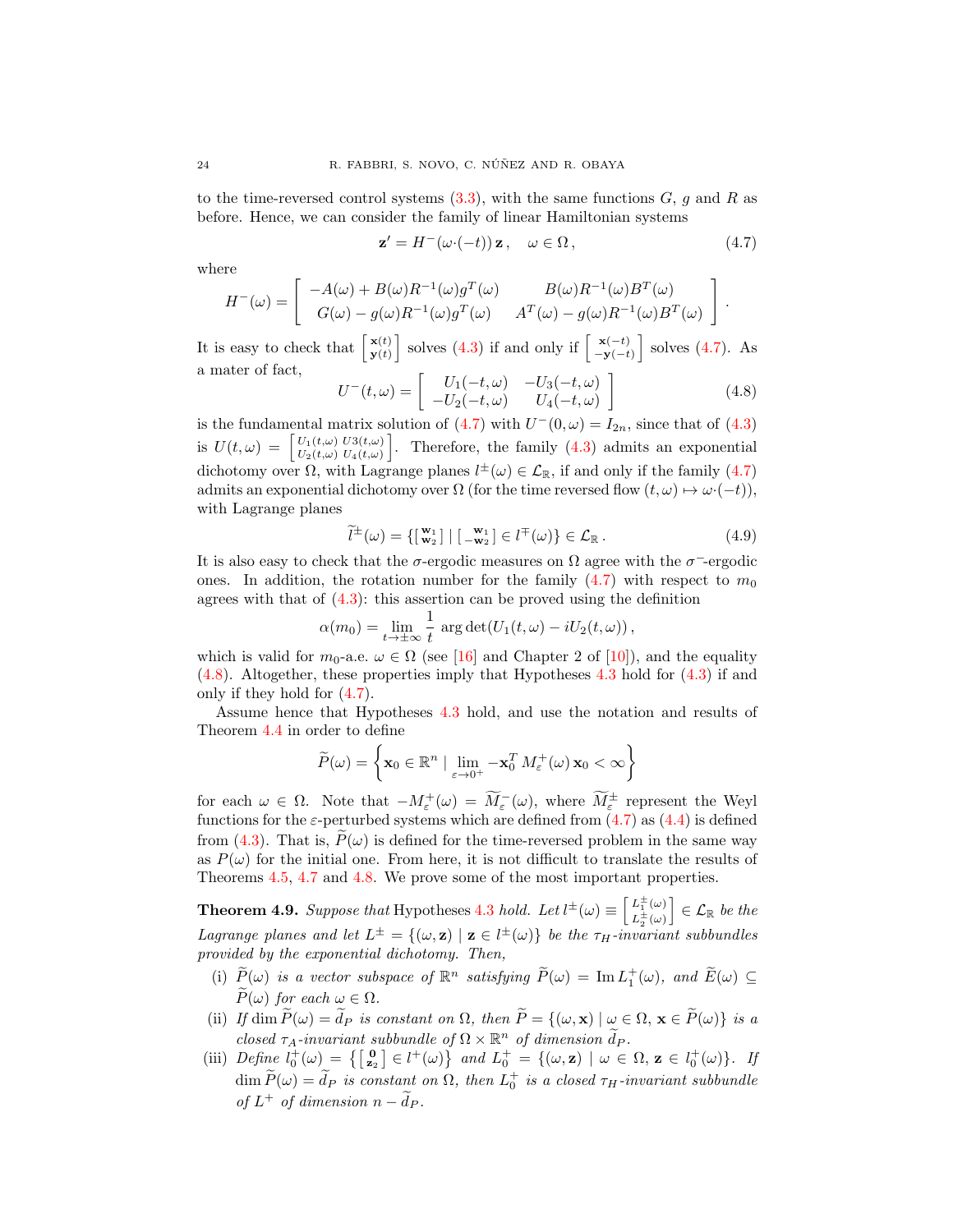(iv) Define  $l_E^{\pm}(\omega) = \{ [\frac{\mathbf{z}_1}{2}] \in l^+(\omega) \mid \mathbf{z}_1 \in \widetilde{E}(\omega) \}$  and  $L_{\widetilde{E}}^{\pm} = \{ (\omega, \mathbf{z}) \mid \omega \in \Omega, \mathbf{z} \in \mathbb{R} \}$  $\frac{E}{2}$  $(l_{\widetilde{E}}^+(\omega))$ . If  $\dim \widetilde{E}(\omega) = \widetilde{d}_E$  and  $\dim \widetilde{P}(\omega) = \widetilde{d}_P$  are constant on  $\Omega$ , then  $L_{\widetilde{E}}^+$  $\overline{E}$  $\stackrel{+}{\tilde{E}}$  is a closed  $\tau_H$ -invariant subbundle of  $L^+$  of dimension  $n - \tilde{d}_P + \tilde{d}_E$ .

In particular, the assertions in (ii), (iii) and (iv) hold if  $\Omega$  is minimal.

*Proof.* (i) From [\(4.9\)](#page-23-2), if  $l^+(\omega) \equiv \begin{bmatrix} L_1^+(\omega) \\ L_2^+(\omega) \end{bmatrix}$  $L_2^+(\omega)$ ], then  $\tilde{l}^-(\omega) \equiv \begin{bmatrix} L_1^+(\omega) \\ -L_2^+(\omega) \end{bmatrix}$  $-L_2^+(\omega)$ , and the result is a direct consequence of Theorem [4.5](#page-19-0) applied to the time-reversed setting.

(ii) It follows from Theorem [4.7\(](#page-21-0)ii) that  $\tilde{P}$  is a closed subbundle of dimension  $\tilde{d}_P$ . It also proves that  $\widetilde{P}$  is invariant for the skew-product flow induced on  $\Omega \times \mathbb{R}^n$  by  $\mathbf{x}' =$  $-A(\omega\cdot(-t))$  x, with base  $(\Omega,\sigma^-)$ . In other words,  $\widetilde{P}(\omega\cdot(-t))=U_A(-t,\omega)\cdot\widetilde{P}(\omega)$  for all  $t \in \mathbb{R}$  and  $\omega \in \Omega$ , so that  $P(\omega) = U_A(-t, \omega \cdot t) \cdot P(\omega \cdot t)$  and hence  $P(\omega \cdot t) =$  $U_A(t,\omega) \cdot \widetilde{P}(\omega)$ . This proves the  $\tau_A$ -invariance of  $\widetilde{P}$ .

(iii) Note that from [\(4.9\)](#page-23-2) we deduce that  $l_0^+(\omega) = \tilde{l}_0^-(\omega)$ . Hence, Theorem [4.8\(](#page-21-1)i) applied to the time-reversed problem proves that  $L_0^+$  is a  $\tau_{H^-}$ -invariant closed subbundle of  $L^+$  of dimension  $n - d_P$ . The  $\tau_H$ -invariant character follows from [\(4.8\)](#page-23-1).

(iv) Note that dim  $E(\omega)$  is also constant on  $\Omega$ , and  $E(\omega) = E(\omega)$  for all  $\omega \in \Omega$ : see Proposition  $3.10(i)$  $3.10(i)$  and Theorem  $3.9(i)$  $3.9(i)$ . Applying now Theorem  $4.8(ii)$  $4.8(ii)$  to the time-reversed setting shows that  $\widetilde{L}_{\widetilde{E}} = \{(\omega, [\mathbf{w}_1^{\mathbf{w}_1}]) \mid [\mathbf{w}_2] \in \widetilde{l}_{\widetilde{E}}(\omega)\}\$  is a  $\tau_H$ --invariant closed subbundle of  $\tilde{L}^-$ . Therefore, from this fact, [\(4.9\)](#page-23-2) and [\(4.8\)](#page-23-1) we conclude that  $L_{\tilde{E}}^{\pm} = \{ (\omega, [\frac{\mathbf{z}_1}{\mathbf{z}_2}]) \mid (\omega, [\frac{\mathbf{z}_1}{\mathbf{z}_2}]) \in \tilde{L}_{\tilde{E}}^{\pm} \}$  is a  $\tau_H$ -invariant closed subbundle of  $L^+$  of dimension  $n - \tilde{d}_P + \tilde{d}_E$ , as stated.  $\Box$ 

**Corollary 4.10.** Suppose that Hypotheses [4.3](#page-18-1) hold. If dim  $\widetilde{E}(\omega) = \widetilde{d}_E$  is constant on  $\Omega$ , then

$$
E(\omega) = \widetilde{E}(\omega) \subseteq P(\omega) \cap \widetilde{P}(\omega) = \operatorname{Im} L_1^-(\omega) \cap \operatorname{Im} L_1^+(\omega)
$$

for all  $\omega \in \Omega$ . In particular, this happens if  $\Omega$  is minimal.

*Proof.* Under these conditions, dim  $E(\omega)$  is also constant on  $\Omega$ , and  $E(\omega) = \widetilde{E}(\omega)$ for all  $\omega \in \Omega$ : see Proposition [3.10\(](#page-15-0)i) and Theorem [3.9\(](#page-14-1)i). Therefore, the result follows from Theorems  $4.5(i)$  $4.5(i)$  and  $4.9(i)$  $4.9(i)$ . □

## REFERENCES

- <span id="page-24-3"></span>[\[1\]](http://www.ams.org/mathscinet-getitem?mr=MR0832433&return=pdf) I.P. Cornfeld, S.V. Fomin and Ya.G. Sinai, [Ergodic Theory](http://dx.doi.org/10.1007/978-1-4615-6927-5), Springer-Verlag, Berlin, Heidelberg, New York, 1982.
- <span id="page-24-2"></span>R. Ellis, Lectures on Topological Dynamics, Benjamin, New York, 1969.
- <span id="page-24-4"></span>[\[3\]](http://www.ams.org/mathscinet-getitem?mr=MR2048667&return=pdf) R. Fabbri, R. Johnson and C. Núñez, Rotation number for non-autonomous linear Hamiltonian systems I: Basic properties, Z. Angew. Math. Phys. 54 (2003), 484–502.
- <span id="page-24-1"></span>[\[4\]](http://www.ams.org/mathscinet-getitem?mr=MR1974533&return=pdf) R. Fabbri, R. Johnson and C. Núñez, On the Yakubovich Frequency Theorem for linear non-autonomous control processes, Discrete Contin. Dynam. Systems, Ser. A 9 (3) (2003), 677–704.
- <span id="page-24-0"></span>[\[5\]](http://www.ams.org/mathscinet-getitem?mr=MR2972954&return=pdf) R. Fabbri, R. Johnson, S. Novo and C. Núñez, On linear-quadratic dissipative control processes with time-varying coefficients, Discrete Contin. Dynam. Systems, Ser. A, 33 (1) (2013), 193–210.
- <span id="page-24-5"></span>[\[6\]](http://www.ams.org/mathscinet-getitem?mr=MR1445491&return=pdf) R. Johnson and M. Nerurkar, [Controllability, stabilization, and the regulator problem for](http://dx.doi.org/ http://dx.doi.org/10.1090/memo/0646) [random differential systems](http://dx.doi.org/ http://dx.doi.org/10.1090/memo/0646), Mem. Amer. Math. Soc. 646, Amer. Math. Soc., Providence, 1998.
- <span id="page-24-6"></span>[\[7\]](http://www.ams.org/mathscinet-getitem?mr=MR3280189&return=pdf) R. Johnson, S. Novo, C. Núñez and R. Obaya, Uniform weak disconjugacy and principal solutions for linear Hamiltonian systems, in: [Recent Advances in Delay Differential and Differ](http://dx.doi.org/10.1007/978-3-319-08251-6)[ence Equations](http://dx.doi.org/10.1007/978-3-319-08251-6), Springer Proceedings in Mathematics & Statistics 94, Springer International Publishing Switzerland 2014, 131–159.